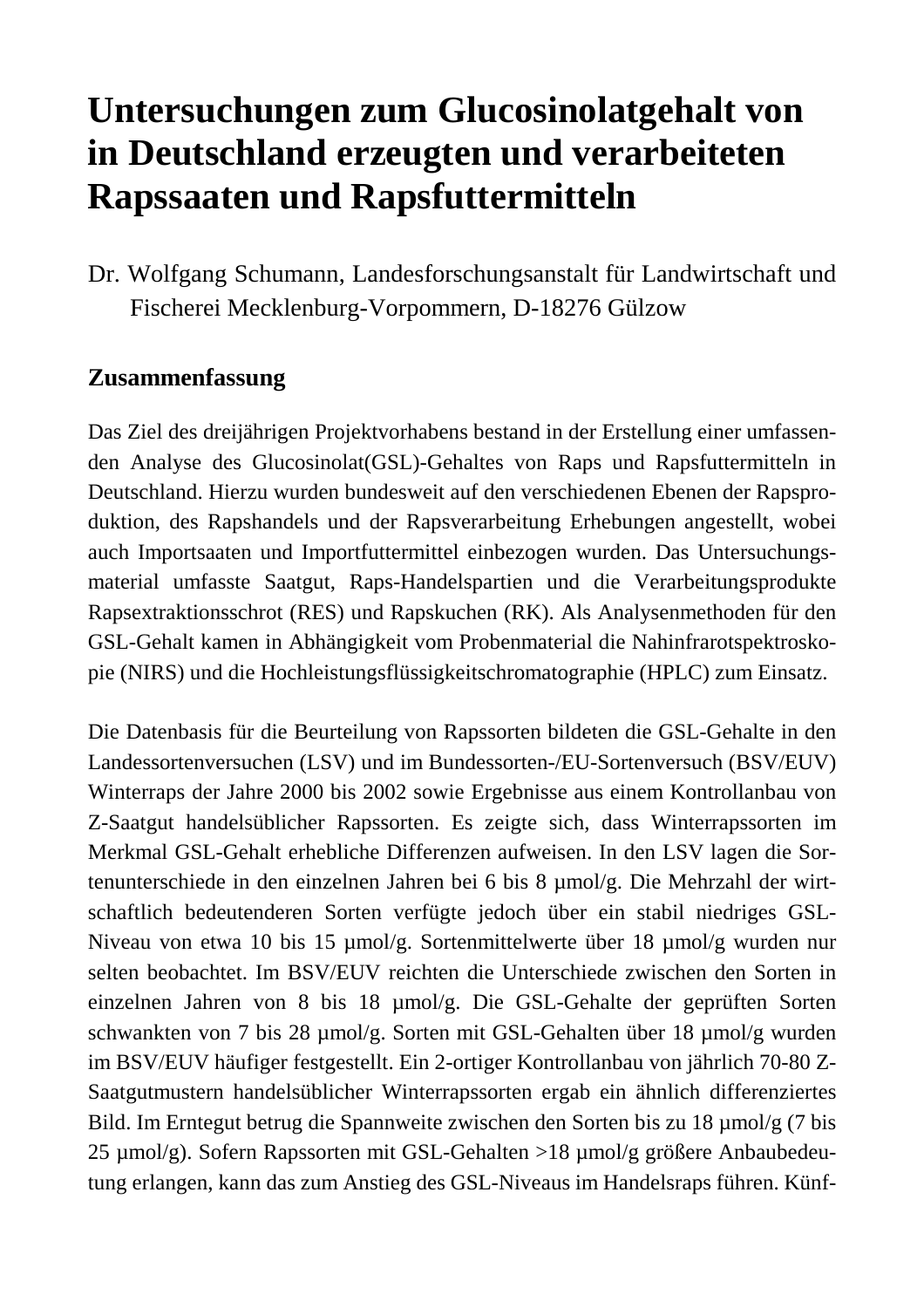tig sollte deshalb der Faktor Sorte stärker zur Absenkung der GSL-Gehalte in Raps-Handelspartien eingesetzt werden.

Die Untersuchung von Raps-Handelsware ergab mittlere GSL-Gehalte von 13 bis 14,5 µmol/g. Der Anteil der Partien, die den bisherigen EU-Grenzwert für 00-Raps von 25 µmol/g überschritten, lag zwischen 0,3 und 2,5 %. Damit zeichnet sich Raps aus deutscher Produktion durch ein vergleichsweise niedriges GSL-Niveau aus, welches nur 2 bis 3 µmol/g über den Werten für Canola-Handelsware liegt. Im Hinblick auf eine weitere Qualitätsverbesserung ist die Einführung eines strengeren Qualitätsstandards für Handelspartien von z.B. 18 µmol/g möglich und sinnvoll. Ein besonderes Risiko besteht beim Import von Rapssaaten aus einigen osteuropäischen Ländern, in denen häufig hohe GSL-Gehalte von bis zu 60 µmol/g nachgewiesen wurden.

Der GSL-Gehalt von RES wird hauptsächlich vom Ausgangswert in der Rapssaat und der Intensität des Toastprozesses in der Ölmühle bestimmt. In den Ölmühlen wurde im Untersuchungszeitraum Raps mit annähernd einheitlichen GSL-Gehalten von durchschnittlich 14 bis 16 µmol/g verarbeitet. Im daraus hergestellten RES schwankte der GSL-Gehalt zwischen 1 und 20 µmol/g TS und erreichte mit durchschnittlich 7 bis 10 µmol/g TS ein unerwartet niedriges Niveau. Die Produkte einzelner Ölmühlen wiesen jedoch erhebliche Qualitätsunterschiede auf. Der mittlere GSL-Gehalt von RES aus 10 deutschen Ölmühlen schwankte zwischen 3 und 15 µmol/g. Dies entsprach einem GSL-Abbau während des Toastens von 33 bis 85 %. Da eine zu intensive Wärmebehandlung gleichzeitig zu einer Abnahme der Protein- und Lysinverdaulichkeit führen kann, sollte der Toastprozess sowohl in Richtung GSL-Abbau als auch auf Erhalt einer hohen Proteinqualität optimiert werden. Importiertes RES wies mit durchschnittlich 15 µmol/g im Vergleich zu deutscher Ware deutlich höhere GSL-Gehalte auf. In einzelnen Partien aus verschiedenen osteuropäischen Staaten wurden GSL-Konzentrationen bis zu annähernd 40 µmol/g gemessen.

Bei der Erzeugung von RK werden die Glucosinolate entsprechend des Fettentzuges im Pressrückstand aufkonzentriert. Durch das Fehlen einer thermischen Nachbehandlung liegen die GSL-Gehalte in RK in der Regel höher als in der verarbeiteten Saat. Die aus einer großen Ölmühle sowie kleineren und mittelgroßen Verarbeitungsanlagen stammenden Produkte wiesen stark schwankende GSL-Gehalte von <10 bis 35 µmol/g und Restfettgehalte von 9 bis 28 % auf. Typische GSL-Gehalte lagen im Bereich von 20 bis 25 µmol/g. Deutlich niedrigere GSL-Gehalte konnten auf partiellen thermischen oder hydrolytischen GSL-Abbau zurückgeführt werden.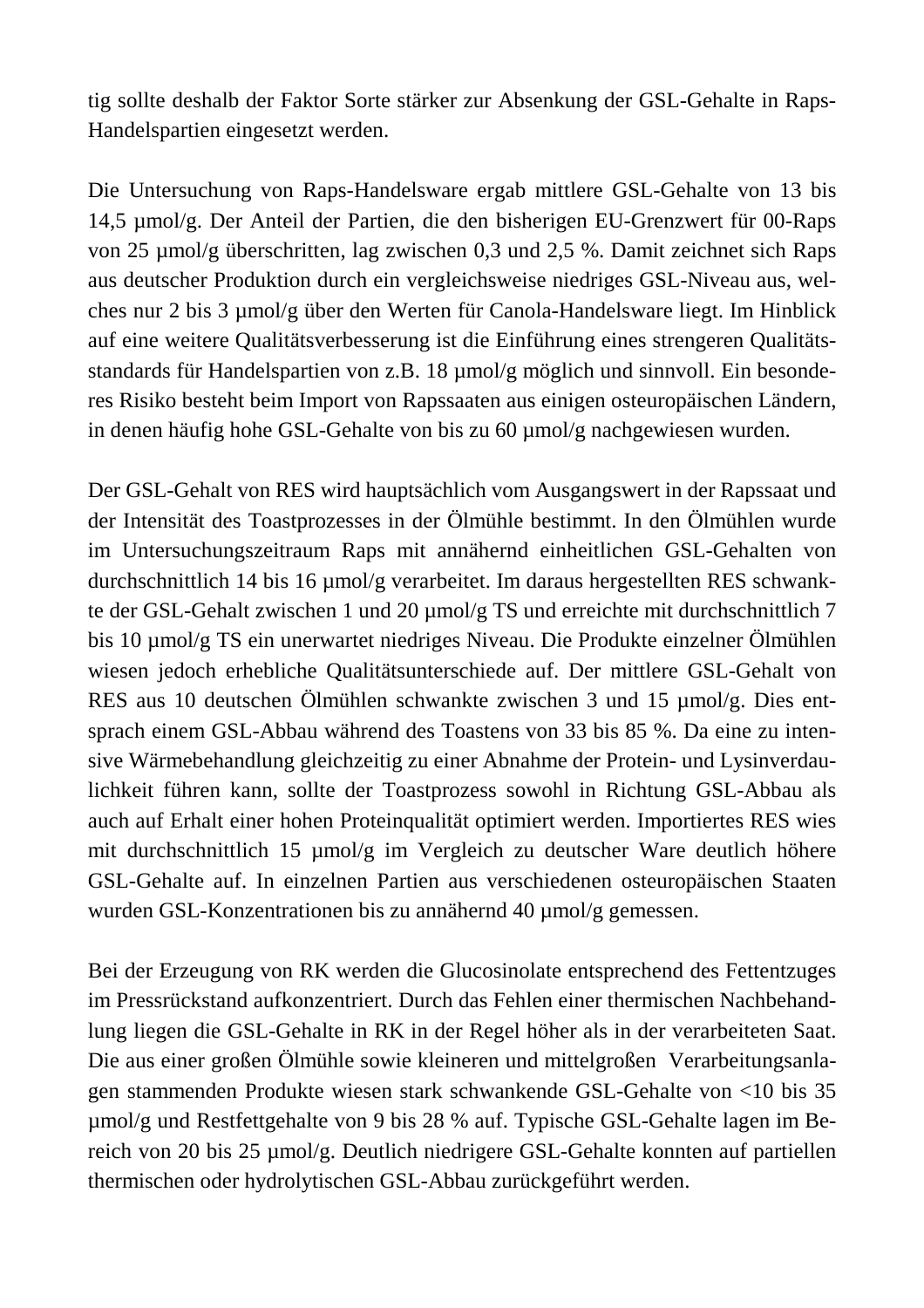Um Risiken durch die Verfütterung von RES bzw. RK mit unerkannt hohen GSL-Gehalten sicher auszuschließen, ist eine durchgängige analytische Kontrolle des GSL-Gehaltes in der gesamten Verarbeitungskette erforderlich. Eine offene Deklaration des GSL-Gehaltes kann die Wertschätzung von Rapsfuttermitteln als wertvolle einheimische Eiweißfutterquellen erhöhen und neue Absatzmöglichkeiten auf dem Futtermittelmarkt erschließen.

#### **Summary**

# **Investigations on the glucosinolate content of rapeseed and rapeseed feedstuffs produced and processed in Germany**

The aim of this project lasting over a period of 3 years was to gain comprehensive information on glucosinolate (GSL) contents of batches from rapeseed and rapeseed feedstuffs produced in Germany. This was established by surveying data on the different levels of rapeseed production, trade and processing. Imported batches of seeds and feedstuffs are included. The data base comprised seed for cultivation, batches of trade lots and samples of rapeseed extracted meal (RSM) and rapeseed press cake (RPC). Due to the sample type the GSL-content was analysed by applying the NIRStechnique or the HPLC-method.

The basis for assessment was the GSL-contents of winter rapeseed varieties grown during the years 2000-2002 in Official variety trials, Federal/EU variety trials, as well as results obtained from a control cultivation trial of certified seed of commonly traded rapeseed varieties. The analyses show remarkable differences concerning the GSL-content. The varieties tested in Official variety trials showed differences between varieties in the range of 6-8 µmol/g. The majority of economic relevant varieties proved to have constant low GSL-concentrations in the range between 10 and 15 µmol/g. Mean concentrations exceeding 18 µmol/g were only observed infrequently. The varieties tested in Federal/EU variety trials showed mean GSL-concentrations between 8 and 18 µmol/g, fluctuating between 7 and 28 µmol/g. Varieties with GSLcontents exceeding 18 µmol/g were found frequently in the Federal/EU variety trials. A control cultivation trial with annual 70-80 certified seed samples of commonly traded winter rapeseed varieties showed similar differentiated results. Between varieties the range amounted up to 18  $\mu$ mol/g (7-25  $\mu$ mol/g) in the harvested seed. In the case that cultivation of rapeseed with a GSL-content exceeding 18 µmol/g gains more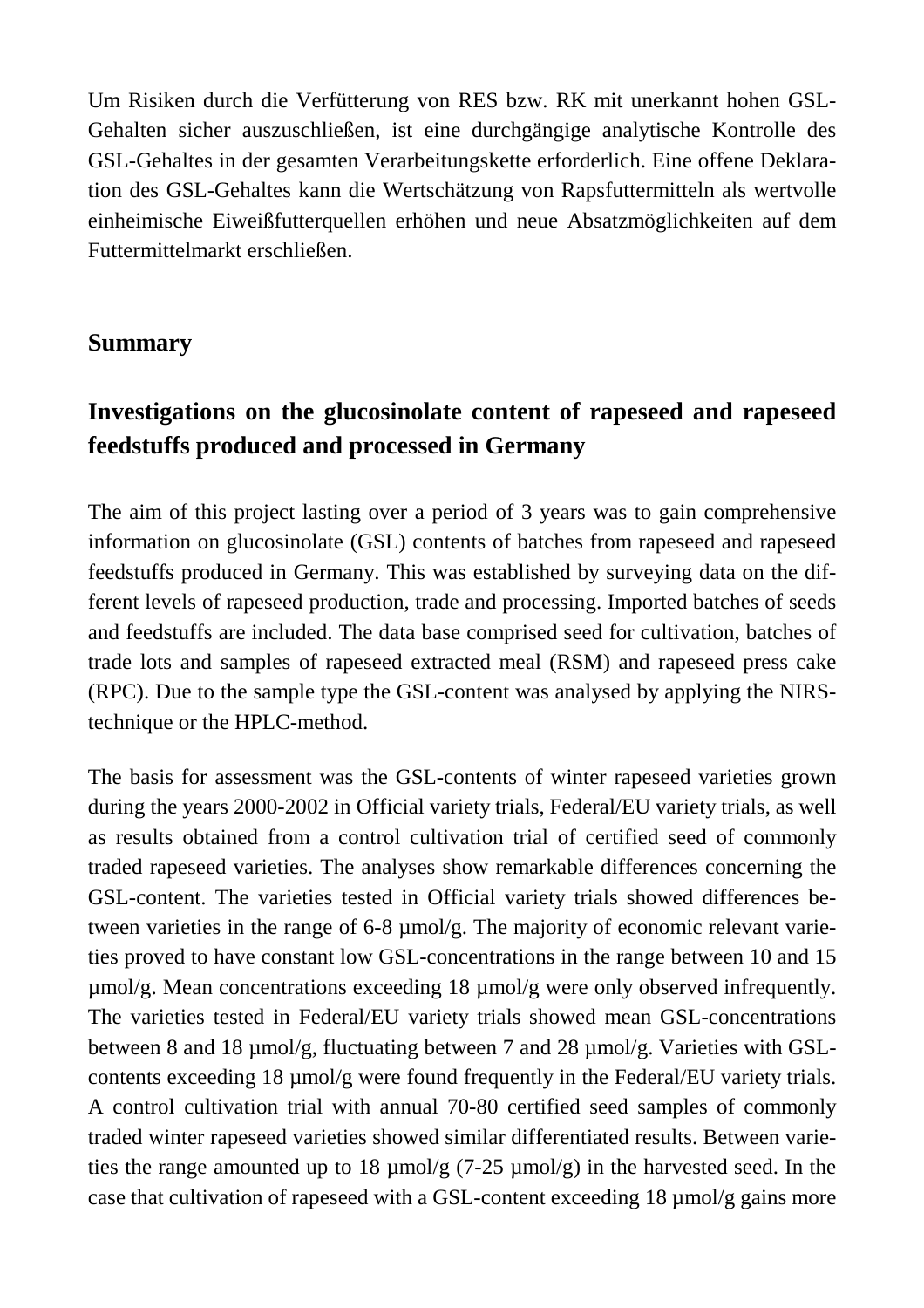importance, may result this in increased GSL-levels in lots for trade. Consequently more importance should be placed on the factor "variety", when the GSL-content in lots for trade is intended to be reduced.

Analyses of rapeseed for trade showed mean GSL-values in the range between 13 and 14.5 µmol/g. The portion of lots exceeding the EU-limit of 25 µmol/g for 00 rapeseed was low, ranging between 0.3 and 2.5 % only. Thus rapeseed cultivated in Germany shows a comparatively low GSL-concentration exceeding the values for canola rapeseed (trade goods) only by 2-3 µmol/g. In view of improving the quality continuously a standard for trade batches is recommended, which is proposed for example at a concentration of 18  $\mu$ mol/g. A special risk exists, when rapeseed is imported from different East-European countries. Batches of this origin have frequently very high GSL-values, exceeding 60 µmol/g.

The GSL-content of RSM is mostly due to the concentration found in the rapeseed but also due to the toasting process in the oil-mill. During the period under study the samples of rapeseed taken in oil-mills had an almost constant mean GSL-content ranging between 14 and 16 µmol/g. However, the GSL-content in the RSM ranged between 1 and 20  $\mu$ mol/g, which is regarded as an unexpected low level with average concentrations between 7 and 10 µmol/g DM. However, products of the oil-mills showed remarkable quality differences. The average GSL-content of RSM produced in 10 German oil-mills ranged between 3 and 15 µmol/g. Correspondingly the GSLdegradation in the course of processing amounted to 33-85 %. These findings lead to the conclusion that the toasting process should be optimised in the direction of GSLdestruction with a simultaneous preservation of protein quality, because intensive heat treatments decrease protein- and lysine digestibility. Samples from imported RSM were analysed to have an average GSL-content of 15  $\mu$ mol/g, which is substantially higher as compared to German samples. Individual batches imported from East-European countries were analysed to have GSL-concentrations up to 40  $\mu$ mol/g.

Producing RPC the GSL-concentration accumulates due to the fat extraction. As press cake is not heat treated the GSL-concentration is usually found to be higher as compared to the extracted seed. Samples from large-scale oil-mills as well as those from small and medium size units showed remarkable GSL-contents, ranging from  $\langle 10 \rangle$  to 35 µmol/g and residual fat contents between 9 and 28 %. Typical GSLcontents were found to be between 20-25 µmol/g. When substantially lower GSL-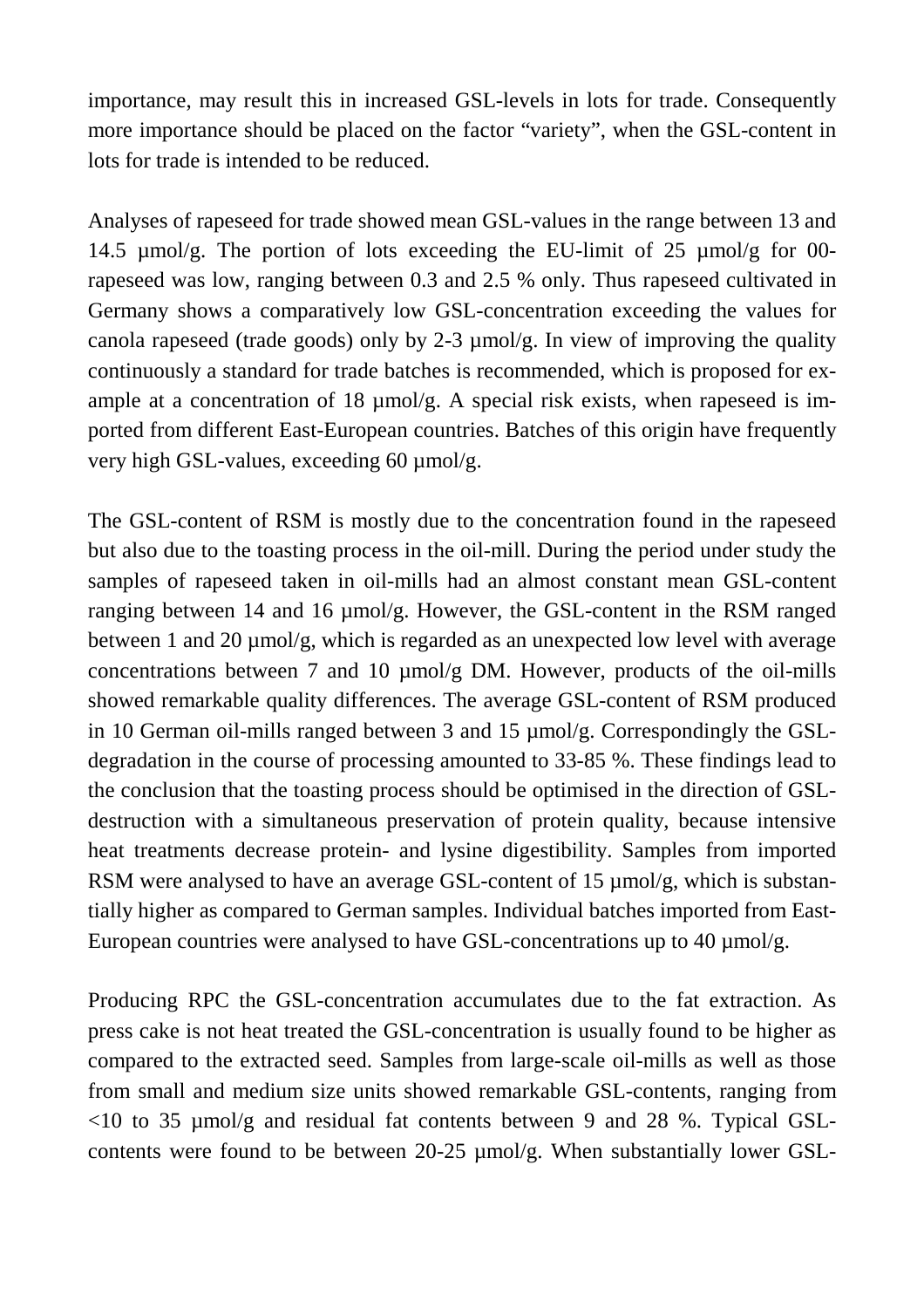concentrations were detected in RPC, they could be attributed to partial thermal or hydrolytic GSL-decomposition.

To avoid risks with feeding RSM and RPC of unknown high GSL-contents a permanent control of GSL-concentrations throughout the whole processing chain is mandatory. An open declaration of the GSL-content might increase the acceptance of rapeseed feedstuffs as a high-quality protein source and might open new possibilities for sale on the feedstuffs market.

# **1. Einleitung**

Durch die erfolgreiche Züchtung von 00-Qualitätsrapssorten konnte der Glucosinolat(GSL)-Gehalt des Körnerrapses von ehemals etwa 70 bis 100 µmol/g auf heute unter 25 µmol/g Samen gesenkt werden. Dabei entstand aus dem zuvor eher minderwertigen Koppelprodukt Rapsschrot ein wertvolles Eiweißfuttermittel, welches in deutlich höheren Anteilen in der Tierernährung eingesetzt werden kann. Gegenwärtig werden jährlich etwa 1,6 bis 1,7 Mio. t Rapsprodukte in Handelsfuttermischungen für Mastrinder, Milchvieh, Schweine und Geflügel verarbeitet. Der Marktanteil von Rapsprodukten im Mischfutter hat sich damit von ursprünglich 1 bis 2 % auf etwa 7 bis 8 % erhöht.

Dabei handelt es sich zum größten Teil um das annähernd fettfreie Rapsextraktionsschrot (RES), welches von großen industriellen Ölmühlen in einem mehrstufigen Prozess durch Vorpressung der Saat, anschließende Hexanextraktion und nachfolgende Entfernung des Lösungsmittels (Toastung) erzeugt wird. Außerdem fällt in zumeist kleinen bis mittelgroßen Ölmühlen durch einfache mechanische Entölung der Rapssaat ein mehr oder weniger fetthaltiger Pressrückstand, der so genannte Rapskuchen (RK), an. Innerhalb weniger Jahre ist die Zahl der dezentralen Ölsaatenverarbeitungsanlagen in Deutschland auf etwa 200 gestiegen, was zu einem ständig steigenden Anteil dieser Produkte geführt hat. Inzwischen dürften mehr als 10 % der im Inland eingesetzten Rapsfuttermittel aus dieser Verarbeitungsrichtung stammen.

Trotz der beeindruckenden Fortschritte bei der Reduzierung der Samen-GSL-Gehalte in den modernen 00-Rapssorten muss beachtet werden, dass sowohl 00-Rapssaat als auch daraus hergestellte Futtermittel nicht völlig glucosinolatfrei sind, sondern noch unterschiedlich hohe Restgehalte an Glucosinolaten aufweisen können. Diese hängen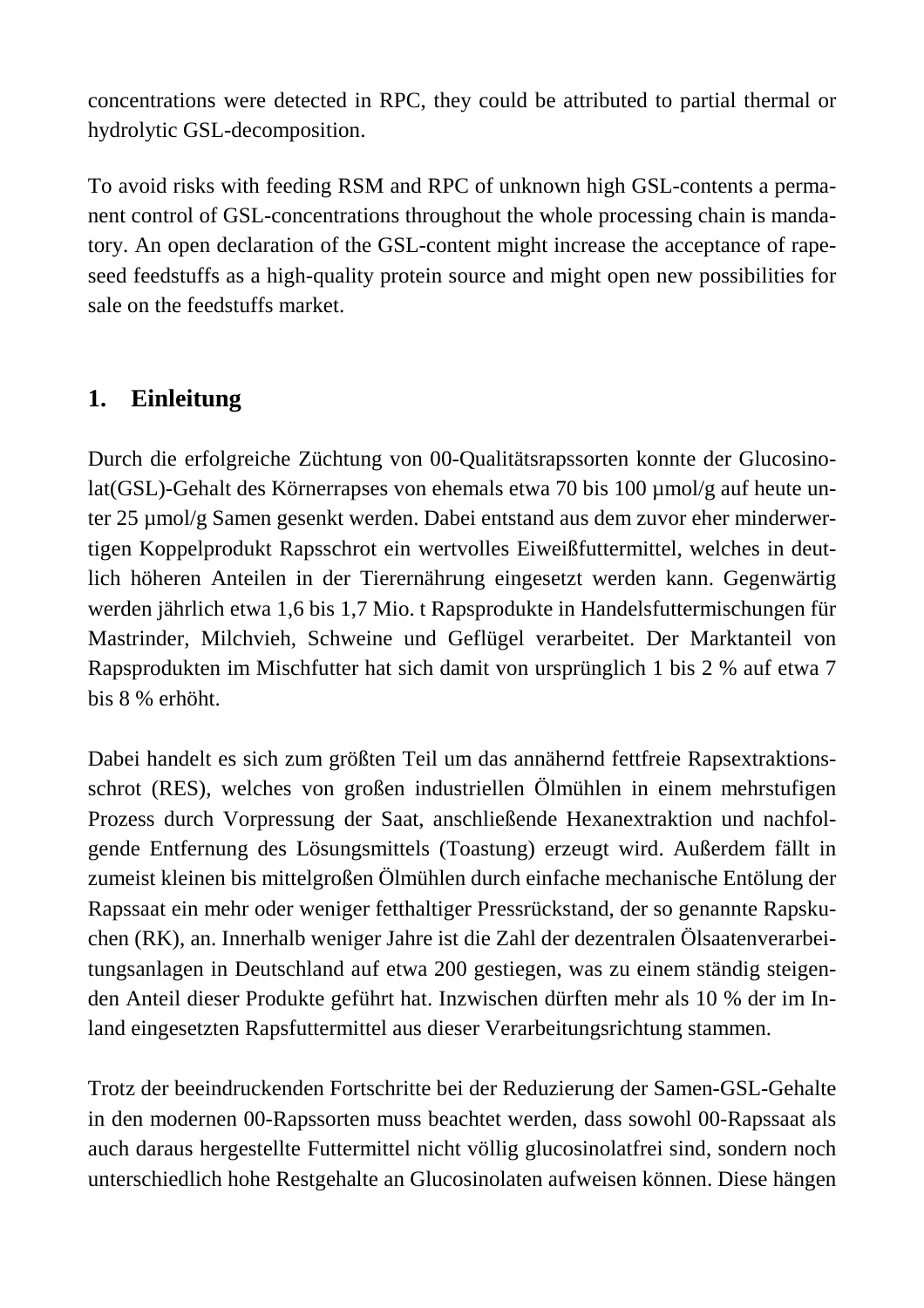in der Rapssaat von der angebauten Rapssorte und zusätzlich von bestimmten Anbaubedingungen, wie z.B. dem Durchwuchs von glucosinolatreichem Altraps, der Schwefelversorgung des Standortes u.a.m. ab. In den Verarbeitungsprodukten wird der GSL-Gehalt vom Ausgangswert der verarbeiteten Rapssaat sowie von technologischen Bedingungen in der Ölmühle beeinflusst und kann von Charge zu Charge in weiten Grenzen schwanken. Die Konzentration der restlichen GSLe bleibt deshalb nach wie vor ein entscheidendes Kriterium bei der Bemessung der Rapsanteile im Futter. Insbesondere in den Rationen für Monogastrier kann der mögliche Mischungsanteil von Rapsprodukten maßgeblich durch den GSL-Gehalt bestimmt werden. Über die von Nutztieren tolerierten bzw. im Futter zulässigen GSL-Mengen wurde in den vergangenen Jahren durch zahlreiche Untersuchungen ein hoher Wissensstand erreicht (SCHÖNE, 1998, 2002). Weitere Angaben hierzu finden sich u.a. bei HENKEL und MOSENTHIN (1989), SCHÖNE und JAHREIS (1993), KRACHT (1996), JE-ROCH et al. (1997), KRACHT et al. (1998), BELLOF und KRAUS (1999), HICKLING (2001), JEROCH und BRETTSCHNEIDER (2001), WEIß (2001) sowie in der dort zitierten Literatur.

Um das Risiko einer zu hohen GSL-Aufnahme über das Futter möglichst gering zu halten, sind allerdings solide Kenntnisse über die GSL-Gehalte von Rapsprodukten erforderlich. Die gegenwärtig hierzu verfügbaren Informationen sind sowohl für Raps-Handelspartien als auch für Rapsfuttermittel sehr lückenhaft, da der GSL-Gehalt weder in den Ölmühlen noch bei der Verarbeitung der Rapsprodukte in den Mischfutterwerken kontrolliert wird.

Das Ziel der vorliegenden Untersuchungen bestand deshalb hauptsächlich in der Erstellung einer aktuellen Analyse des GSL-Gehaltes von Raps und Rapsverarbeitungsprodukten, wobei Sortensaatgut, Handelspartien verschiedener Erfassungsstufen sowie die Verarbeitungsprodukte RES und RK einbezogen werden sollten. Damit wurde erstmals seit Einführung der 00-Sorten eine umfassende und flächendeckende Qualitätsbewertung von deutscher Rapssaat sowie von in Deutschland erzeugten Rapsfuttermitteln hinsichtlich ihrer GSL-Gehalte vorgenommen. Nach Angaben von REUTER (2000) stammten im Jahre 1999 etwa 30 % der in deutschen Ölmühlen verarbeiteten Rapssaaten und annähernd 20 % des in Mischfutterwerken eingesetzten Rapsschrotes aus Importen. Aufgrund dieses hohen Importanteils von Raps und Rapsprodukten sollten diese Partien bei der Qualitätserhebung ebenfalls berücksichtigt werden.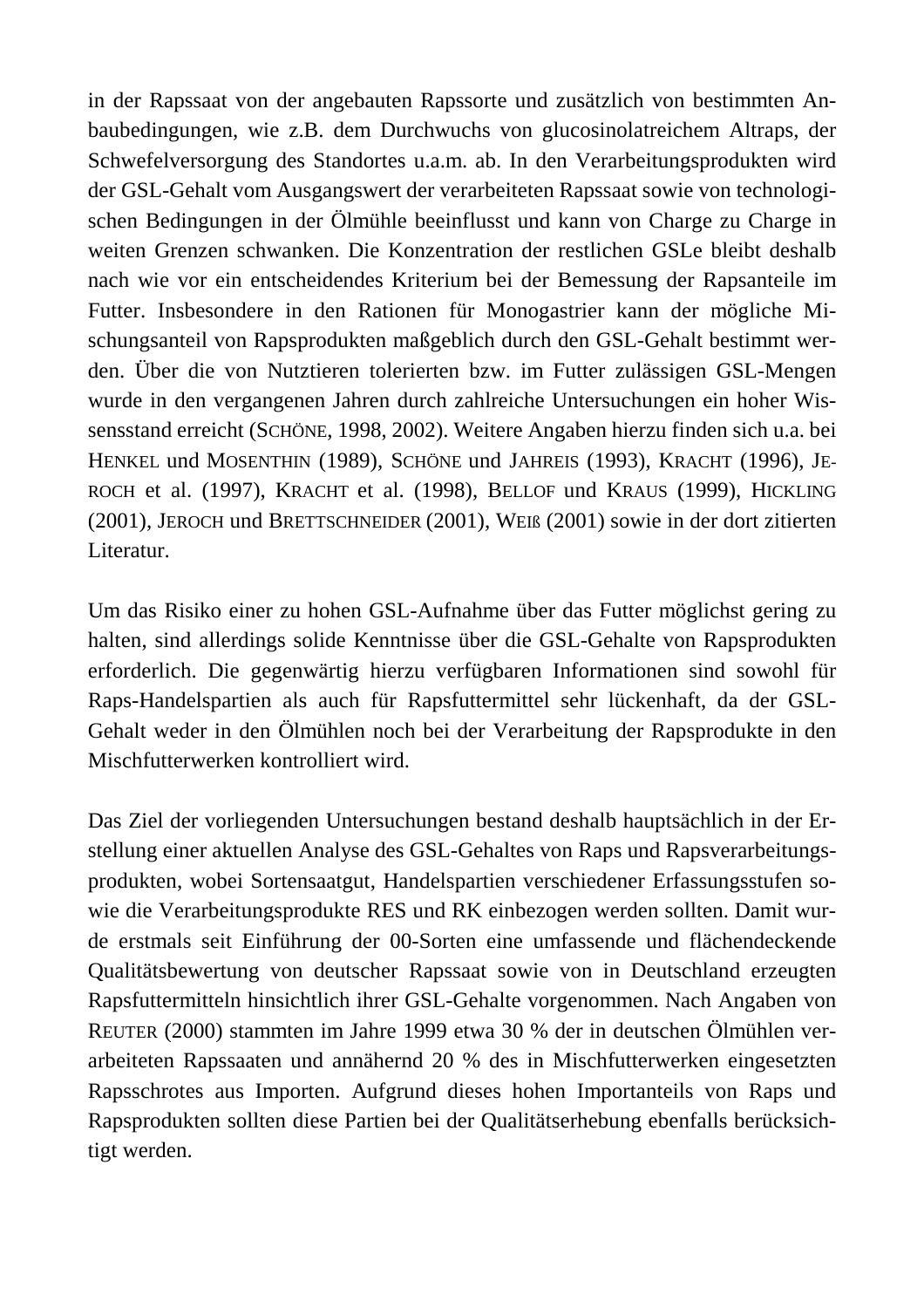Anhand der Ergebnisse kann abgeschätzt werden, inwieweit das durchschnittliche GSL-Niveau von Raps-Handelspartien bereits heute den hohen Qualitätsanforderungen für kanadischen Konsumraps (Canola) entspricht. Darüber hinaus können die erwarteten Ergebnisse die Wertschätzung des Rapsextraktionsschrotes bei Mischfutterproduzenten und Tierhaltern verbessern und damit zur weiteren Absatzsicherung im Futtermittelsektor beitragen. Dies ist insbesondere dann von Bedeutung, wenn der Rapsanteil im Mischfutter für Schweine und Geflügel erweitert werden soll.

#### **2. Kenntnisstand**

Nach der Umstellung des Rapsanbaus auf glucosinolatarme 00-Sorten vor mehr als 15 Jahren wurden zur Sicherung der neuen Produktqualität Grenzwerte für den maximal zulässigen GSL-Gehalt in Handelspartien festgelegt. Innerhalb der EG musste während einer Übergangszeit das gesamte Ernteaufkommen analytisch kontrolliert werden und für Rapspartien mit GSL-Gehalten < 35 µmol/g Samen wurde ein Qualitätszuschlag von ca. 6.- DM/dt gezahlt. Mit der Umsetzung der EG-Ölsaatenreform fielen ab 1992 Zuschlag und obligatorische Qualitätskontrolle weg. Stattdessen wurde die Gewährung der flächenbezogenen Ausgleichszahlung vom Anbau "beihilfefähiger" 00-Sorten, d.h. solcher, "die im Erntegut nachweislich einen GSL-Gehalt von höchstens 25 µmol/g aufweisen", abhängig gemacht (ANONYM, 1996).

Die Festlegung auf den Grenzwert von 25 µmol/g erfolgte mit Blick auf den im Welthandel anerkannten Canola-Standard für kanadische Sommerrapspartien und berücksichtigte andererseits den damaligen Stand der Rapszüchtung in Europa. In der Praxis bedeutete die Regelung, dass durch die fehlende Qualitätskontrolle der Höchstgehalt von 25 µmol/g den Charakter eines echten Grenzwertes verlor. Damit bestand für den Landwirt kaum noch Veranlassung, auf niedrige GSL-Gehalte seines Rapses zu achten. Nur für Rapskontrakte an Warenterminbörsen hat der Grenzwert von 25 µmol/g seine ursprüngliche Bedeutung behalten: Jede Partie wird analytisch kontrolliert und bei Überschreitung des Grenzwertes zurückgewiesen.

In den Jahren nach 1992 wurden in Europa fast ausschließlich Sorten mit GSL-Gehalten unter 18 µmol/g zugelassen und angebaut. Durch den allmählichen Rückgang von Durchwuchs alter glucosinolatreicher Rapssorten konnten die geforderten 25 µmol/g in der Handelsware üblicherweise eingehalten oder sogar unterschritten werden. Bei mehrjährigen Untersuchungen in Mecklenburg-Vorpommern und Thü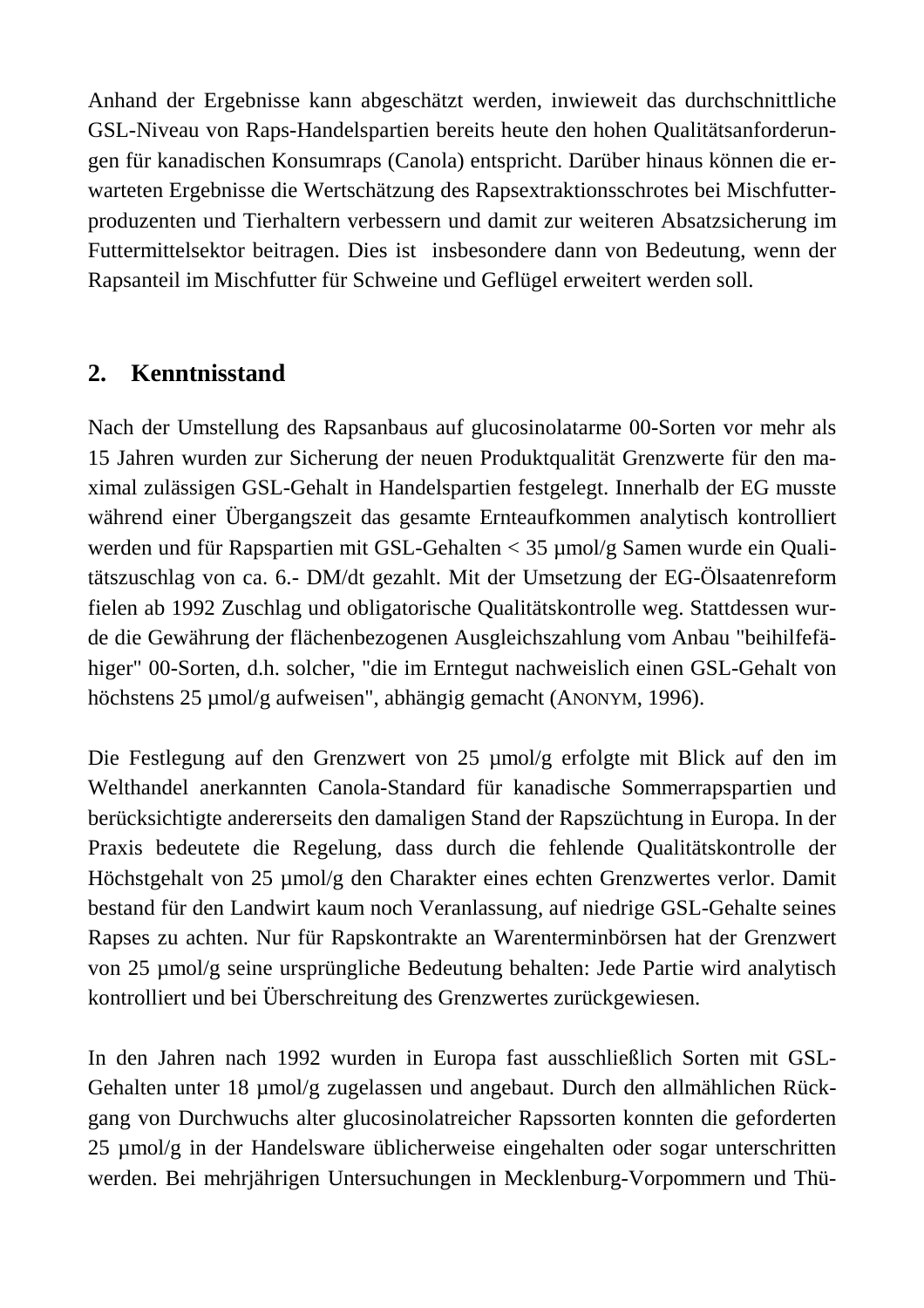ringen wurde für Konsumraps ein durchschnittliches GSL-Niveau von 15 bis 16 µmol/g (i. 91 % TS) festgestellt, welches in einzelnen Jahren durch "Jahreseffekte" um bis zu  $\pm$  3 µmol/g von diesem Mittelwert abweichen kann (SCHUMANN et al., 1999; HARTUNG et al., 2003). Einzelne Erntemuster wiesen allerdings GSL-Werte bis zu 50 µmol/g auf. Partien mit solchen hohen GSL-Gehalten stammten hauptsächlich von Flächen mit sehr starkem Durchwuchs oder aus dem Anbau einzelner EU-Sorten sowie bestimmter Verbundhybridsorten (SCHUMANN und SCHULZ, 2000).

Im Gegensatz zu diesen eher lückenhaften Untersuchungen aus Deutschland stehen aus anderen Ländern jährlich umfassende Qualitätsergebnisse zur Verfügung. Beispielsweise werden in Frankreich die Qualitätsdaten für die jeweiligen Rapsernten auf der Basis repräsentativer Probenkollektive aus allen Anbaugebieten zusammengestellt. Die Ernteerhebungen erfolgen im Auftrag der CETIOM und enthalten Angaben zu den Parametern Besatz, Feuchte, Öl-, Protein- und GSL-Gehalt. Für den GSL-Gehalt ergab sich danach seit der Anbauumstellung auf 00-Sorten ein durchschnittliches Niveau von etwa 16 µmol/g (i. 91 % TS). Für französischen Konsumraps der Ernten 2001 und 2002 wurden GSL-Gehalte von  $14,6 \pm 2,6$  (6 bis 30) bzw.  $12,8 \pm 4,7$ (6 bis 36) µmol/g ermittelt (QUINSAC, 2001; LE DILOSQUER und MERRIEN, 2003).

Auch in Kanada, dem weltweit wichtigsten Rapsexporteur, wird die Rapsernte regelmäßig einer umfangreichen Qualitätsüberwachung unterzogen. Im Auftrag der Canadian Grain Commission erstrecken sich die Ernteuntersuchungen auf die Gehalte an Öl, Protein, Glucosinolate (GSLe), Chlorophyll und freie Fettsäuren sowie auf die Jodzahl und die Fettsäurezusammensetzung einschließlich der Summe der gesättigten Fettsäuren. In die Untersuchungen werden jährlich weit über 1000 Ernte- und Handelspartien aus allen Anbauregionen Kanadas einbezogen. Für den GSL-Gehalt in Canola-Handelsware gilt seit 1999 mit 18 µmol/g Saat ein wesentlich strengerer GSL-Grenzwert als in Europa. Außerdem werden nur noch 00-Sorten mit GSL-Gehalten < 12 µmol/g zugelassen. Nach Angaben von DECLERCQ und DAUN (2002) wiesen Canola-Saaten in den letzten Jahren ein mittleres GSL-Niveau von 10 bis 12 µmol/g Saat (i. 91,5 % TS) auf.

Während der industriellen Verarbeitung der Rapssaat zu RES unterliegt der GSL-Gehalt erheblichen Veränderungen. Zunächst verläuft das Verfahren in allen großen Ölmühlen nach dem gleichen Schema, d.h. die Rapssaat wird gereinigt, zerkleinert und anschließend konditioniert. Beim Konditionieren stellt man die Saatfeuchte durch schnelles Erwärmen auf etwa 90 bis 95 °C auf Werte unter 7 % ein (MÜNCH,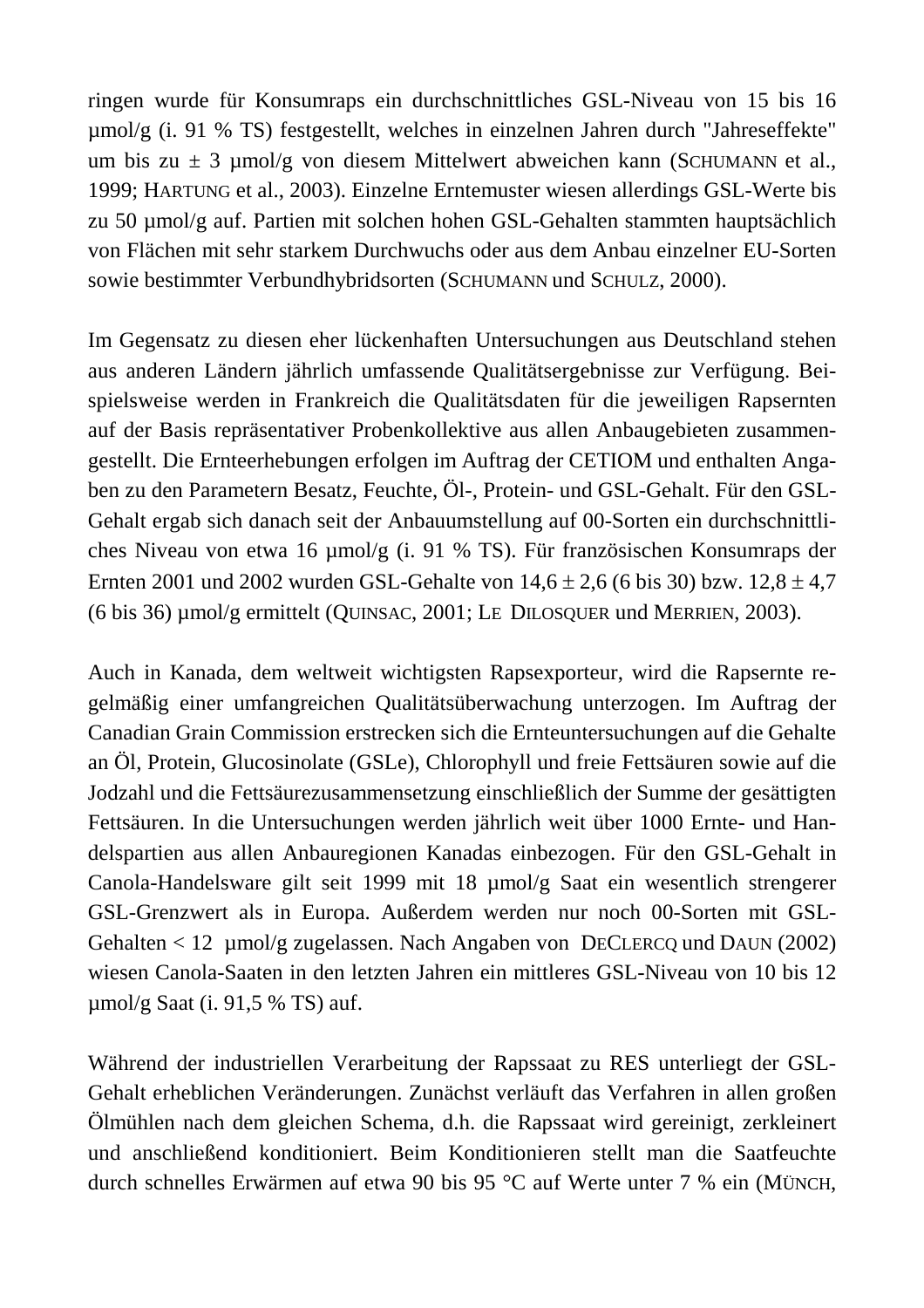2003). Gleichzeitig wird bei dieser Temperatur das für die hydrolytische Spaltung der Glucosinolate verantwortliche Enzym Myrosinase deaktiviert. Dadurch wird ein myrosinasekatalysierter GSL-Abbau während der weiteren Verarbeitung in der Ölmühle unterbunden und es kommt nicht zur Bildung von unerwünschten GSL-Spaltprodukten, die sowohl die Öl- als auch die Schrotqualität negativ beeinflussen könnten. Sofern die Temperatur allerdings nicht schnell genug angehoben wird, kann es zu Beginn des Prozesses in Abhängigkeit vom Feuchtegehalt der Partie bereits zu einem partiellen enzymatischen GSL-Abbau kommen. Die hydrolytische GSL-Spaltung nimmt dann solange zu, bis die Myrosinase, die ihre höchste Aktivität bei 40 bis 70 °C besitzt und deren Deaktivierung erst oberhalb von 70-80 °C beginnt, vollständig deaktiviert ist (ANJOU, 1972).

Bei den nächsten Verarbeitungsschritten Vorpressung und Extraktion werden die Glucosinolate entsprechend dem Fettentzug in den Rückständen angereichert. Erst der Toastprozess, bei dem in erster Linie durch Behandlung mit überhitztem Wasserdampf Lösungsmittelreste aus dem Schrot entfernt werden sollen, führt zu einem drastischen GSL-Abbau. Das Ausmaß dieses ausschließlich thermischen GSL-Abbaus wird von der Intensität der Wärmebehandlung, d.h. der Temperatur, der Verweilzeit des Schrotes im Toaster und der eingesetzten Dampfmenge beeinflusst. Dabei werden Indol-GSLe schneller abgebaut als Alkenyl-GSLe (CAMPBELL und SLOMINSKI, 1990). Die thermische Zersetzung der GSLe wird mit der Abspaltung von Glucose und Sulfat zunächst ähnlich verlaufen wie bei der enzymatischen Hydrolyse. Die primär entstehenden Zersetzungsprodukte – die Aglucone – sind allerdings sehr reaktiv und größtenteils flüchtig, so dass sie bei den hohen Temperaturen im Toaster sofort in die Gasphase übergehen und mit dem Dampfstrom abgeführt werden. Ein Teil der thermischen Zersetzungsprodukte geht als Schwefelwasserstoff in die Abluft der Ölmühlen oder findet sich in Ablagerungen von elementarem Schwefel in den Abluftkanälen wieder (MÜNCH, 2003). In handelsüblichen Schroten werden deshalb Aglucone kaum nachgewiesen (CAMPBELL und SCHÖNE, 1998). Dies trifft auch für das als hitzestabil bekannte Vinylthiooxazolidin (VTO) zu (SCHÖNE et al., 1997). Inwieweit nichtflüchtige Verbindungen wie z.B. das VTO im RES verbleiben und sich den üblichen Nachweisverfahren dadurch entziehen, indem sie mit Proteinen des Schrotes zu sehr strumigenen Thioharnstoffverbindungen reagieren (DIEDRICH und KUJAWA, 1987), ist nicht abschließend geklärt.

Neben dem durchaus positiven Effekt des GSL-Abbaus kann das Toasten bei höheren Temperaturen auch zu unerwünschten Folgen, wie z.B. zur Farbvertiefung der Schro-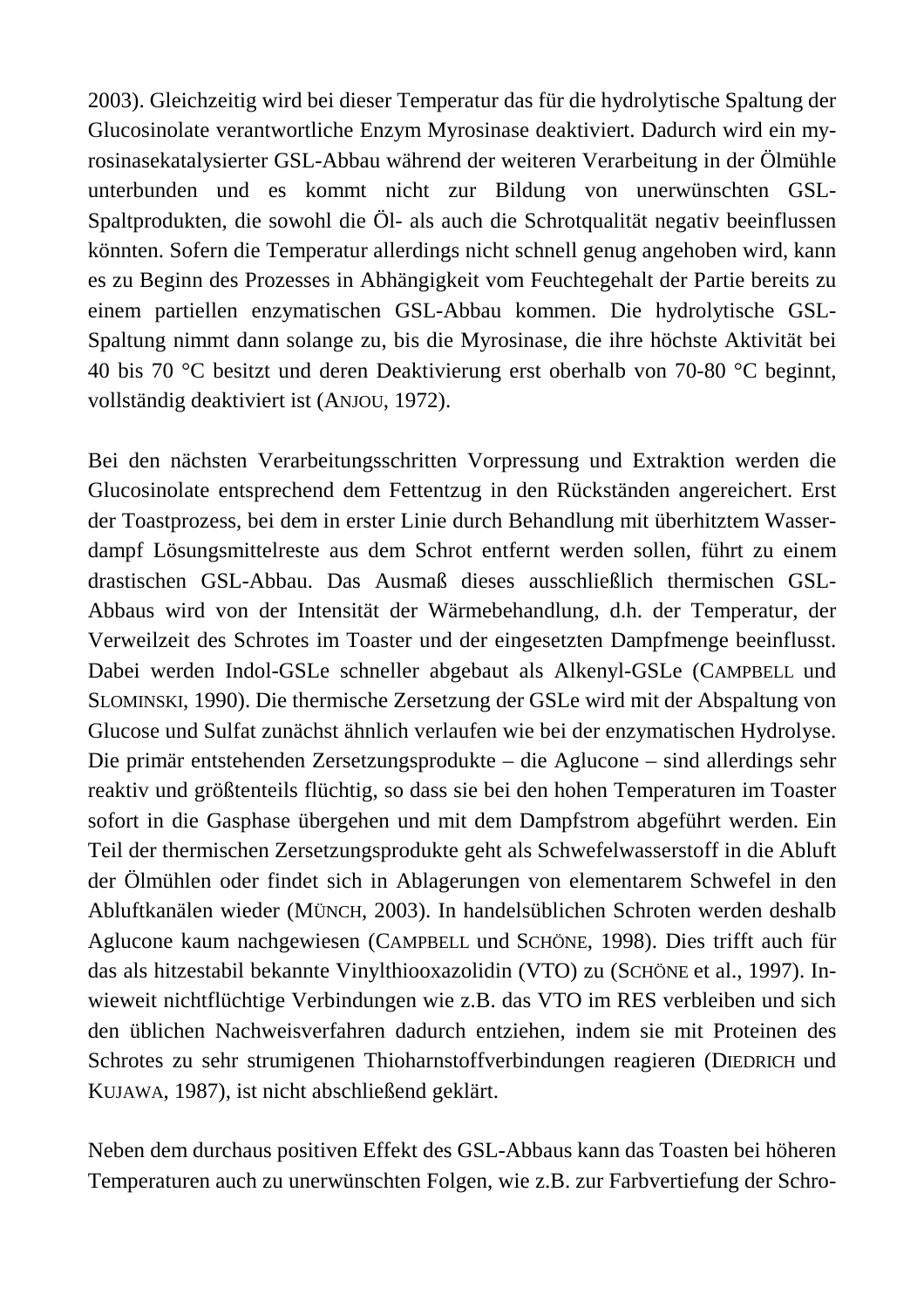te und zur Abnahme der Eiweiß- und der Lysinverdaulichkeit führen. Insbesondere überhitzte Schrote zeigen häufig eine mehr oder weniger intensive Braunfärbung, die hauptsächlich auf Reaktionen zwischen den Aminogruppen der Proteine und Carbonylgruppen reduzierender Kohlenhydrate zurückgeht (Maillard-Reaktion). Von der Maillard-Reaktion betroffen sind vor allem die aus der Proteinkette herausragenden ε-Aminogruppen des Lysins. Das Lysin ist dann durch die Substitution mit dem Zucker enzymatisch nicht mehr umsetzbar und damit für die Resorption nicht mehr "verfügbar". Die Folge ist eine erhebliche Verminderung der physiologischen Wertigkeit des Proteins (LUDWIG, 1996).

Um eine solche Proteinschädigung möglichst gering zu halten, arbeiten moderne Anlagen in Deutschland deshalb nicht mehr – wie noch vor 15 Jahren üblich - bei Temperaturen von über 110 °C, sondern im Bereich von 102 bis 106 °C (MÜNCH, 2003). Nach Angaben von NEWKIRK und CLASSEN (2000) verursachen aber auch diese im Desolventizer-Toaster heute üblicherweise angewendeten Temperaturen eine gewisse Proteindenaturierung, die erst unterhalb von 95 °C nicht mehr nachweisbar ist. Nach neueren Untersuchungen von NEWKIRK (2003) führte der Toastprozess in 7 kanadischen Ölmühlen im RES zu einer Reduzierung des Lysingehaltes von 6 auf 5,5 g/16 g N und der scheinbaren ilealen Lysinverdaulichkeit von 90 auf 78 %. Die Temperaturführung beim Toasten darf daher nicht allein auf maximalen GSL-Abbau ausgerichtet sein, sondern sollte so optimiert werden, dass bei möglichst geringer Beeinträchtigung der Eiweißqualität eine weitgehende GSL-Reduktion erreicht wird.

Nach Untersuchungen von HENKEL (1996) wurden in den deutschen Ölmühlen während des Toastens durchschnittlich 65 % der GSLe abgebaut. Im fertigen Schrot lagen die GSL-Gehalte mit etwa 2 bis 17 µmol/g RES häufig unter dem Ausgangswert der Saaten. Zu einem ähnlichen Ergebnis kam SCHÖNE (2001), der den GSL-Abbau über die Hauptprozessstufen in einer großen Ölmühle verfolgte und eine Reduzierung des GSL-Gehaltes von ca. 15 µmol/g in der Saat auf etwa 10 µmol/g im RES beobachtete. In eigenen Untersuchungen wurde im Zeitraum 1995 bis 1999 für insgesamt 92 handelsübliche Rapsschrote aus mehreren Ölmühlen und Mischfutterbetrieben ein mittlerer GSL-Gehalt von 13,6 µmol/g RES festgestellt. Die Gehalte schwankten in dem weiten Bereich von 1 bis 76 µmol/g RES (SCHUMANN und SCHULZ, 2000).

Im Gegensatz zur industriellen Rapsverarbeitung zu RES kommt es bei der Herstellung von RK in den kleinen und mittleren Ölmühlen zu einer weitaus geringeren Beeinflussung der GSLe. In der überwiegenden Zahl dieser dezentralen Anlagen wird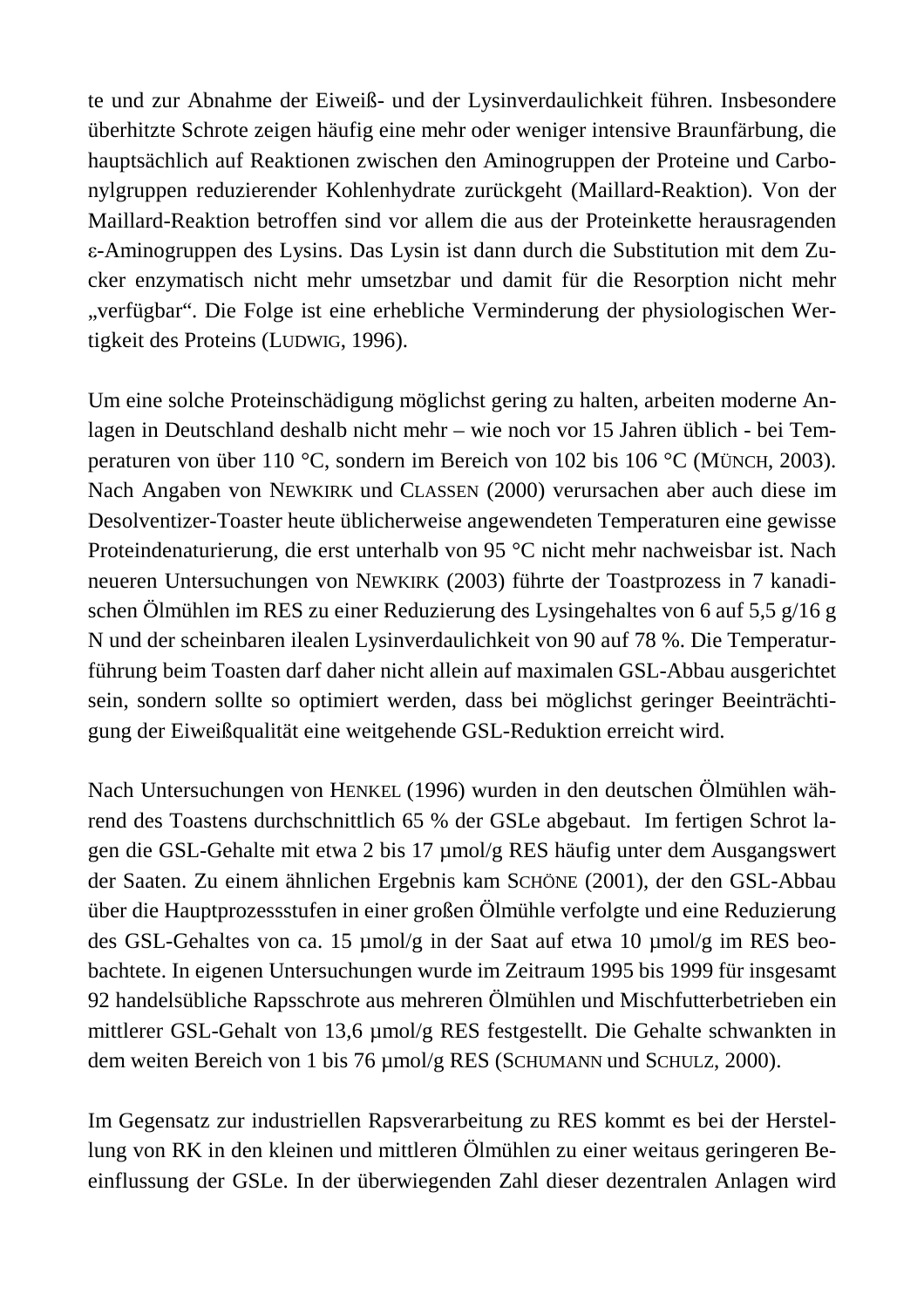der Raps nach dem Kaltpressverfahren ohne vorhergehende Konditionierung gepresst. Bei dieser Technologie wird die Myrosinase nicht deaktiviert. Während des Pressvorganges stellen sich aber in der Ölmühle höhere Temperaturen ein, die je nach Anlagentyp und Pressverfahren zur Erwärmung der Presskuchen auf 45 bis 60 °C führen können GRAF (1996). Die Rohfettgehalte der Presskuchen liegen häufig im Bereich von 12 bis 20 % i. TS. In einigen mittleren und größeren Ölmühlen werden die Kuchen auf Restölgehalte von 8 bis 12 % i. TS abgepresst. Dies erfolgt zumeist durch eine 2. Pressung, bei der das Pressgut zur Steigerung der Ölausbeute auf bis zu 110 °C erwärmt wird (BOENISCH, 2000). Solche RK mit vergleichsweise niedrigen Ölgehalten kommen häufig unter der Bezeichnung Expeller in den Handel.

Nach der Ölabpressung werden die Rapskuchen keiner weiteren thermischen Nachbehandlung unterzogen. Damit fehlt bei der Herstellung von RK ein Verarbeitungsschritt, bei dem GSLe in nennenswertem Umfang abgebaut werden könnten und es kommt in der Regel durch den Fettentzug zu einer Anreicherung der GSLe. Diese Tendenz wurde bei der Untersuchung von 30 handelsüblichen Rapskuchen, in denen ein durchschnittlicher GSL-Gehalt von 21 µmol/g festgestellt worden war, bestätigt (SCHUMANN und SCHULZ, 2000).

Insgesamt liegen zum GSL-Gehalt in Rapsfuttermitteln vergleichsweise wenige Informationen vor. Um den Einsatz von Rapsfuttermitteln im Mischfutter sicherer zu machen, haben Tierernährer deshalb wiederholt regelmäßige Qualitätskontrollen gefordert (SCHÖNE, 1998, 2002).

#### **3. Untersuchungsmaterial und Analysenmethoden**

Die im Zeitraum Juni 2000 bis September 2003 deutschlandweit angelegten Erhebungen erstreckten sich auf verschiedene Ebenen der Rapsproduktion, des Rapshandels und der Rapsverarbeitung. Das Untersuchungsmaterial stammte aus den Kategorien Rapssorten, Raps-Handelsware verschiedener Erfassungsstufen und Raps-Verarbeitungsprodukte. Bei den Raps-Handelspartien und den Verarbeitungsprodukten wurden ausdrücklich auch Importsaaten und importierte Rapsfuttermittel einbezogen. Die Proben wurden hauptsächlich auf der Verbraucher- bzw. Verarbeiterseite gezogen. Als Untersuchungsmethoden für den GSL-Gehalt kamen die Hochleistungsflüssigkeitschromatographie (HPLC) und die Nahinfrarotspektroskopie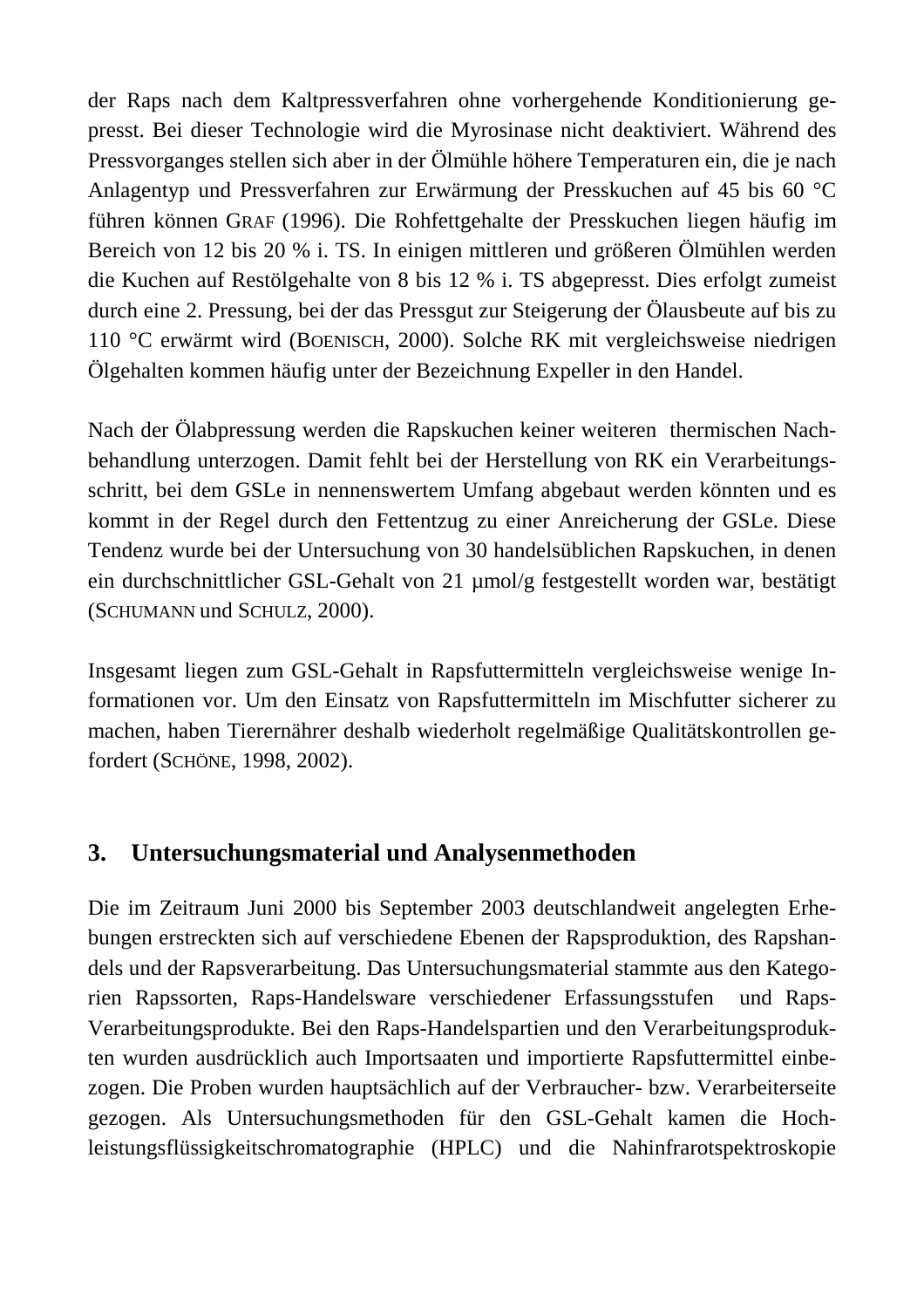(NIRS) zum Einsatz. Tabelle 1 vermittelt einen Überblick über Art, Herkunft und Umfang des Untersuchungsmaterials sowie über die eingesetzten Analysenmethoden.

| Tab. 1: Übersicht des Untersuchungsmaterials und der angewende- |
|-----------------------------------------------------------------|
| ten Analysenmethoden                                            |

| O'rei new of manerian for ananysis and me msea memoas of ananysis |                                           |              |           |             |  |  |
|-------------------------------------------------------------------|-------------------------------------------|--------------|-----------|-------------|--|--|
| Kategorie                                                         | Art und Herkunft                          | Probenumfang | Analysen- |             |  |  |
|                                                                   |                                           |              | 2000-2003 | Methode     |  |  |
|                                                                   |                                           | Proben       | Versuche  |             |  |  |
| Winterrapssorten                                                  | Landessortenversuche versch. Bundesländer |              | 105       | versch.     |  |  |
|                                                                   | Bundes- und EU-Sortenversuche             |              | 12        | <b>NIRS</b> |  |  |
|                                                                   | Z-Saatgut vom Landhandel                  | 227          |           | <b>NIRS</b> |  |  |
| Raps-Handelsware                                                  | Erntepartien vom Landhandel               | 1565         |           | <b>NIRS</b> |  |  |
|                                                                   | Anlieferungen an Ölmühlen                 | 1862         |           | <b>NIRS</b> |  |  |
| Verarbeitungsprodukte                                             |                                           |              |           |             |  |  |
| Rapsschrot                                                        | Warenausgänge von Ölmühlen                | 637          |           | <b>HPLC</b> |  |  |
|                                                                   | Anlieferungen an Mischfutterwerke         | 517          |           | <b>HPLC</b> |  |  |
| Rapskuchen                                                        | Warenausgänge von Ölmühlen                | 179          |           | <b>HPLC</b> |  |  |
|                                                                   | Anlieferungen an Mischfutterwerke         | 98           |           | <b>HPLC</b> |  |  |

 *Overview of material for analysis and the used methods of analysis* 

#### **3.1 Winterrapssorten**

Der GSL-Gehalt von Winterrapssorten wurde in Landessortenversuchen verschiedener Bundesländer, im Erntematerial ausgewählter Standorte des Bundessorten-/EU-Sortenversuches sowie in handelsüblichem Z-Saatgut ermittelt.

Bei den Landessortenversuchen war zu Beginn des Projektes aus Kostengründen vereinbart worden, die Ergebnisse der Länderdienststellen der einzelnen Bundesländer zu nutzen. Nach Abfrage in den Landesanstalten bzw. Landwirtschaftskammern standen jährlich GSL-Ergebnisse von 36 bis 40 Landessortenversuchen aus 8 bis 9 Bundesländern zur Verfügung (Tabelle 2). Dabei wurde bewusst in Kauf genommen, dass die GSL-Bestimmung in den Einrichtungen der Länder nach teilweise unterschiedlichen Untersuchungsmethoden erfolgte.

Für die Untersuchung der GSL-Gehalte von Winterrapssorten aus dem kombinierten Bundessorten-/EU-Sortenversuch stellte die Sortenförderungsgesellschaft Berlin jährlich Erntematerial von vier Versuchsstandorten zur Verfügung. Ausgewählt wurden im Jahre 2000 die Standorte Biestow, Borwede, Frankendorf und Futterkamp, im Jahre 2001 die Orte Futterkamp, Freising, Kirchengel und Tützpatz sowie die Orte Arn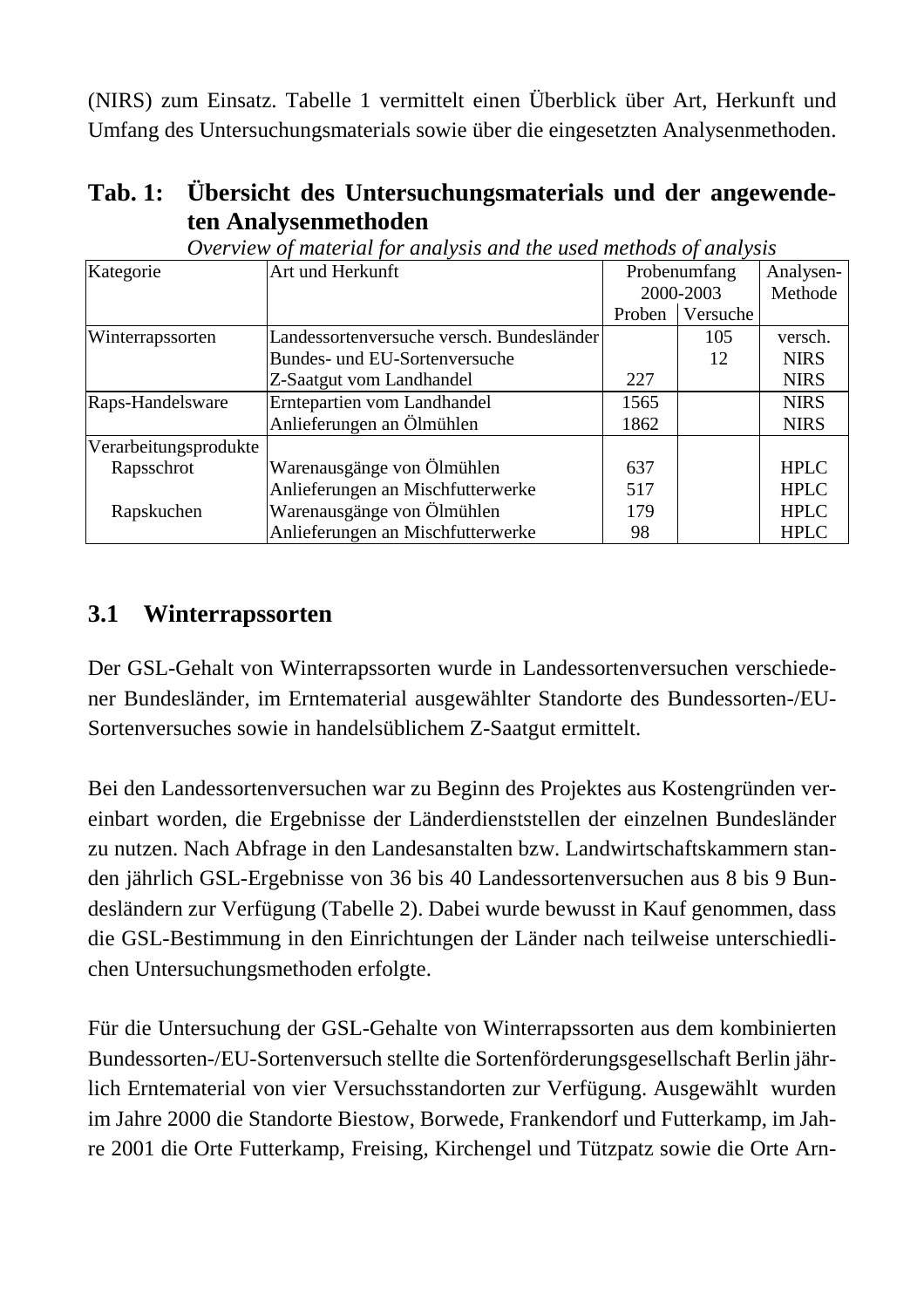stein, Kirchengel, Gießen und Ostenfeld im Erntejahr 2002. Die GSL-Untersuchung erfolgte mittels NIRS-Analyse.

#### **Tab. 2: Glucosinolatuntersuchungen in den Landessortenversuchen Winterraps der Jahre 2000 bis 2002**

| seed of the years 2000 to 2002  |      |                                    |                |                    |  |  |  |  |
|---------------------------------|------|------------------------------------|----------------|--------------------|--|--|--|--|
| Bundesland / Länderdienststelle |      | Anzahl Landessortenversuche (Orte) | Methoden zur   |                    |  |  |  |  |
|                                 |      | auf GSL-Gehalt untersucht          |                | $GSL-Bestimumung1$ |  |  |  |  |
| Erntejahr                       | 2000 | 2001                               | 2002           |                    |  |  |  |  |
| Bayern                          |      |                                    |                | <b>NIRS</b>        |  |  |  |  |
| Brandenburg                     |      |                                    |                | <b>HPLC</b>        |  |  |  |  |
| Hessen                          |      | 4                                  | 5              | <b>NIRS</b>        |  |  |  |  |
| Mecklenburg-Vorpommern          | 5    | 5                                  | 5              | <b>HPLC</b>        |  |  |  |  |
| Niedersachsen, LWK Weser-Ems    | 3    |                                    |                | Glucose            |  |  |  |  |
| Nordrhein-Westfalen             |      |                                    |                |                    |  |  |  |  |
| LWK Westfalen-Lippe             |      | 6                                  | 5              | <b>RFA</b>         |  |  |  |  |
| <b>LWK Rheinland</b>            |      | $\overline{2}$                     | $\overline{2}$ | <b>RFA</b>         |  |  |  |  |
| Sachsen                         | 4    | 4                                  | 4              | <b>NIRS</b>        |  |  |  |  |
| Schleswig-Holstein              | 7    | 8                                  | 8              | <b>NIRS</b>        |  |  |  |  |
| Thüringen                       | 5    | 7                                  | 6              | <b>NIRS</b>        |  |  |  |  |
| $\Sigma$ Orte                   | 40   | 37                                 | 36             |                    |  |  |  |  |

 *Glucosinolate examinations in the regional variety trials for winter rapeseed of the years 2000 to 2002* 

 $1)$  NIRS = Nahinfrarotspektroskopie; HPLC = Hochleistungsflüssigkeitschromatographie; Glucose = Glucosemethode; RFA = Röntgenfluoreszenzanalyse

Für die Ermittlung des GSL-Gehaltes von zertifiziertem Winterraps-Saatgut (Z-Saatgut) wurden Proben aus original verschlossenen Z-Saatgut-Gebinden entnommen. Die Probenahme erfolgte kurz vor der Rapsaussaat im August bei 7 bis 10 norddeutschen Landhandelsunternehmen durch Mitarbeiter der LFA Gülzow. Auf diese Weise wurden jährlich 70 bis 80 Z-Saatgutmuster von etwa 30 bis 40 handelsüblichen Winterrapssorten gezogen. Die Anzahl der Z-Saatgutmuster derselben Sorte richtete sich nach der Anbaubedeutung der einzelnen Sorten. Demzufolge wurden Rapssorten, die in den zurückliegenden Jahren größere Marktanteile erreicht hatten mehrfach beprobt, während von neueren wenig verbreiteten Sorten in der Regel nur eine Probe genommen wurde. Bei Mehrfachbeprobungen von einer Sorte stammten die Muster grundsätzlich aus verschiedenen Vermehrungspartien.

Die GSL-Untersuchung wurde nicht am Original-Z-Saatgut ausgeführt, sondern es wurde ein Kontrollanbau an zwei Orten (Gülzow und Futterkamp) angelegt. Der GSL-Gehalt der Sorten wurde dann am Erntematerial des Folgejahres mittels NIRS-Methode bestimmt.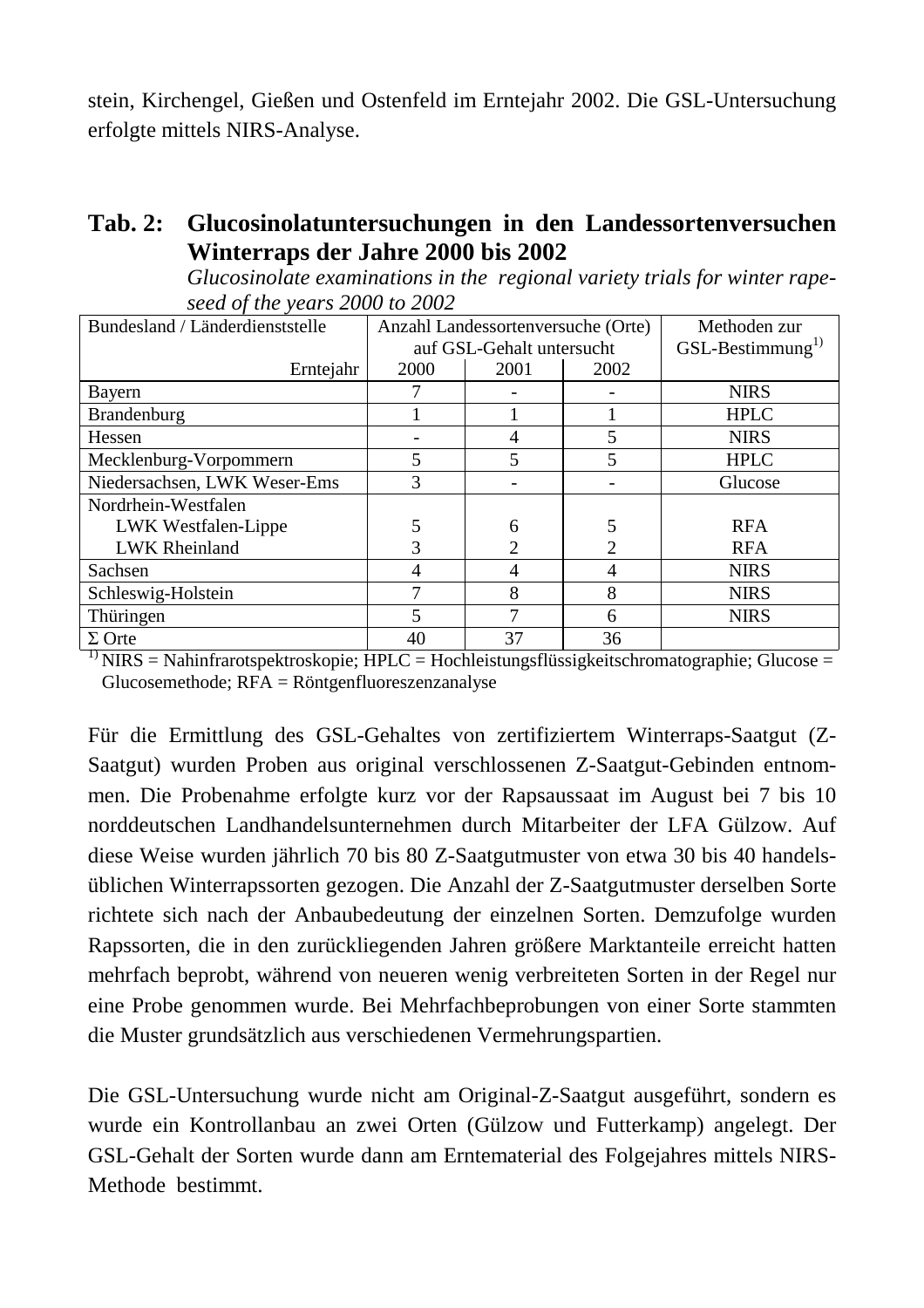Im Anbaujahr 2002/2003 kam es beim Kontrollanbau des Z-Saatgutes am Standort Gülzow zu starken Auswinterungsschäden. Teilweise verblieben auf den Parzellen im Frühjahr nur wenige Einzelpflanzen, deren Erntegut ungewöhnlich hohe GSL-Gehalte von bis zu 40 µmol/g aufwies. Vermutlich handelte es sich bei diesen überwinterten Pflanzen um Durchwuchspflanzen von älteren glucosinolatreichen Sorten. Am Standort Futterkamp war im gleichen Anbaujahr ein Teil der Parzellen durch starken Taubenfraß stark ausgedünnt. Auch hier wurden an den verbliebenen Pflanzen untypisch hohe GSL-Gehalte festgestellt, so dass auch diese Ergebnisse nicht in die Auswertung übernommen werden konnten. Insgesamt standen dadurch von jeweils 79 ausgesäten Z-Saatgutmustern vom Standort Gülzow nur 37 und aus Futterkamp 62 GSL-Ergebnisse zur Verfügung.

#### **3.2 Raps-Handelsware**

Für die Bestimmung des GSL-Gehaltes von in Deutschland produzierten und verarbeiteten Rapssaaten wurden sowohl Erntepartien aus deutschem Anbau als auch größere Handelspartien von deutschen Ölmühlen herangezogen.

Die Beschaffung von Ernteproben erfolgte unter Mitwirkung des genossenschaftlichen und privaten Landhandels. Hierzu wurden jährlich während der Rapserntekampagne deutschlandweit etwa 100 Landhändler angeschrieben und um Probenahme von angelieferten Erntepartien gebeten. Die Beprobungsdichte in den einzelnen Bundesländern richtete sich nach der Rapsanbaufläche der Vorjahre. Jedes Unternehmen erhielt ein für die Rücksendung vorbereitetes Päckchen mit 10 etikettierten Probentüten und einem Begleitzettel für Angaben zur Herkunft der Partie, zur Sorte usw. Mit den Rücksendungen des örtlichen Erfassungshandels in den Jahren 2000 bis 2002 konnten auf diese Weise 605, 319 bzw. 641 Ernteproben gesammelt werden. Abbildung 1 zeigt beispielhaft für das Jahr 2000 die über alle Bundesländer ausgeglichene geographische Herkunft der Erntemuster.

Weitere Untersuchungen an Konsumraps betrafen größere Handelspartien, die zur Verarbeitung an insgesamt 11 große deutsche Ölmühlen sowie 5 kleinere dezentrale Ölsaatenverarbeitungsanlagen geliefert worden sind (Abbildung 2). Hierzu wurden während der gesamten Bearbeitungszeit aus den Wareneingängen der Ölmühlen kontinuierlich Proben gezogen, wobei sich die Probenanzahl an der Verarbeitungskapazität der Ölmühlen orientierte. Besonderer Wert wurde auf eine möglichst vollständige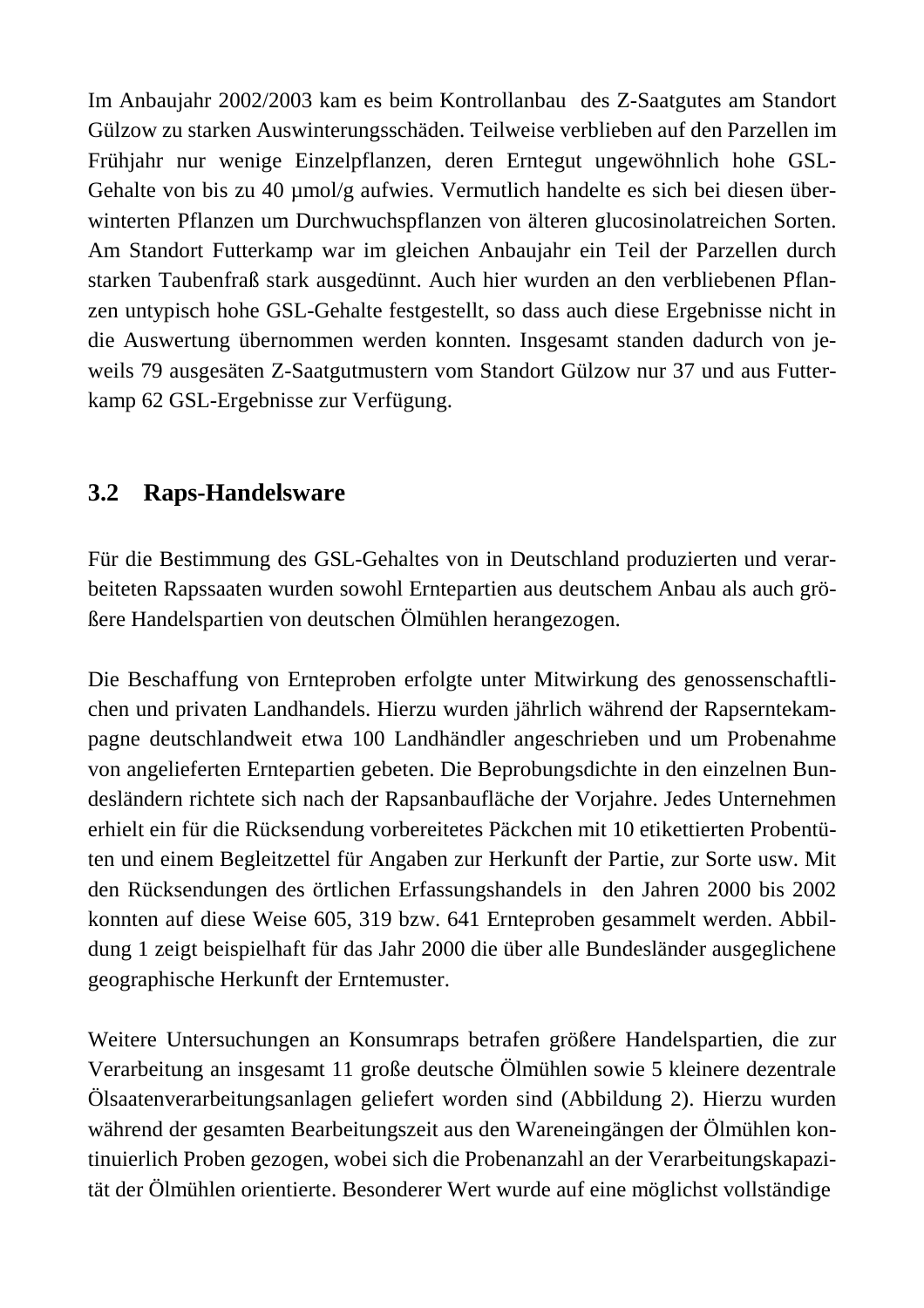

**Abb. 1: Probenahmeorte für Raps der Ernte 2000**  *Site map of sample collections of rapeseed harvested in 2000*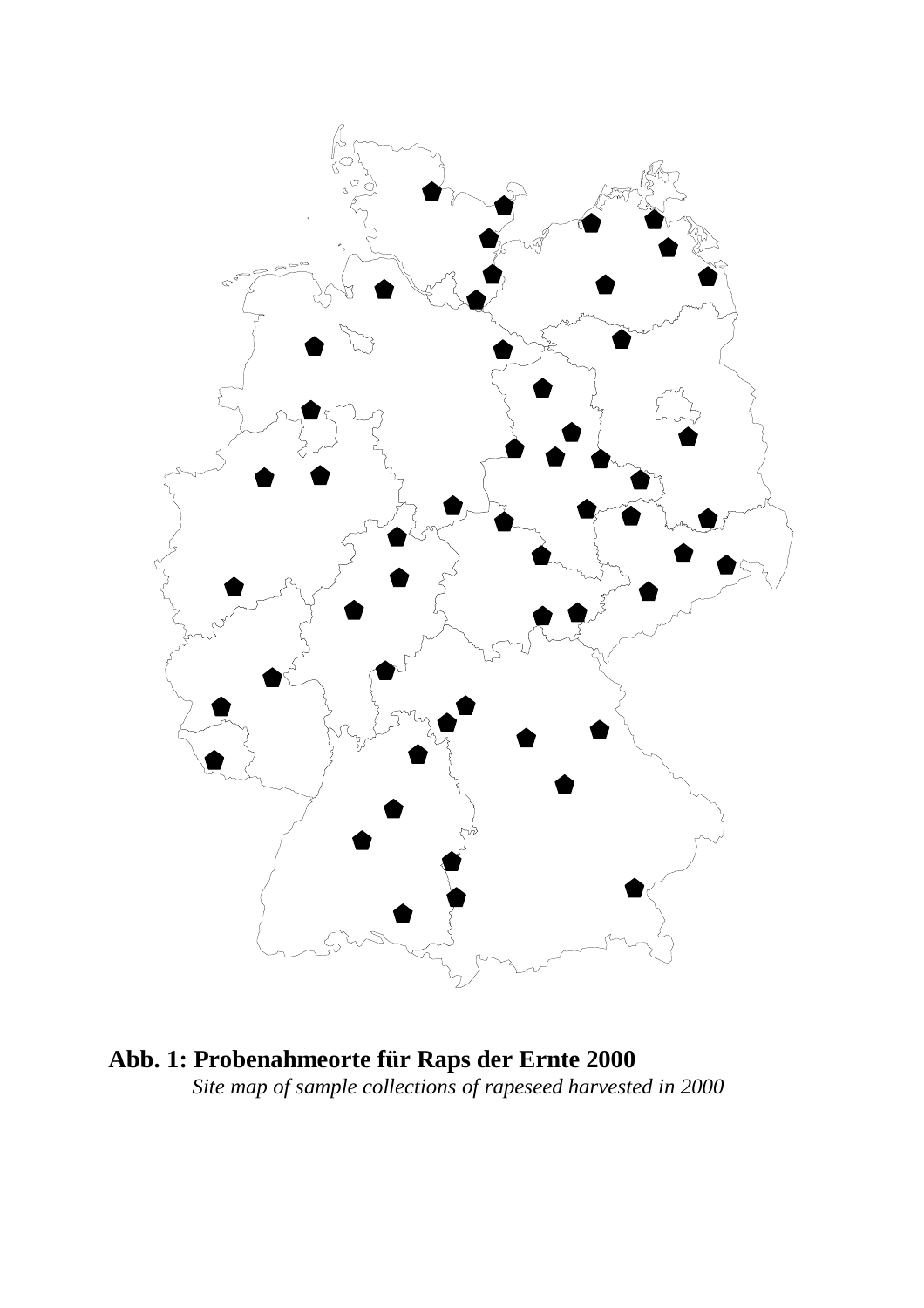

# **Abb. 2: Standorte von 11 industriellen Ölmühlen und 5 kleineren Ölsaatenverarbeitungsanlagen**

*Locations of 11 industrial oil mills and 5 small scale oil seed processing plants*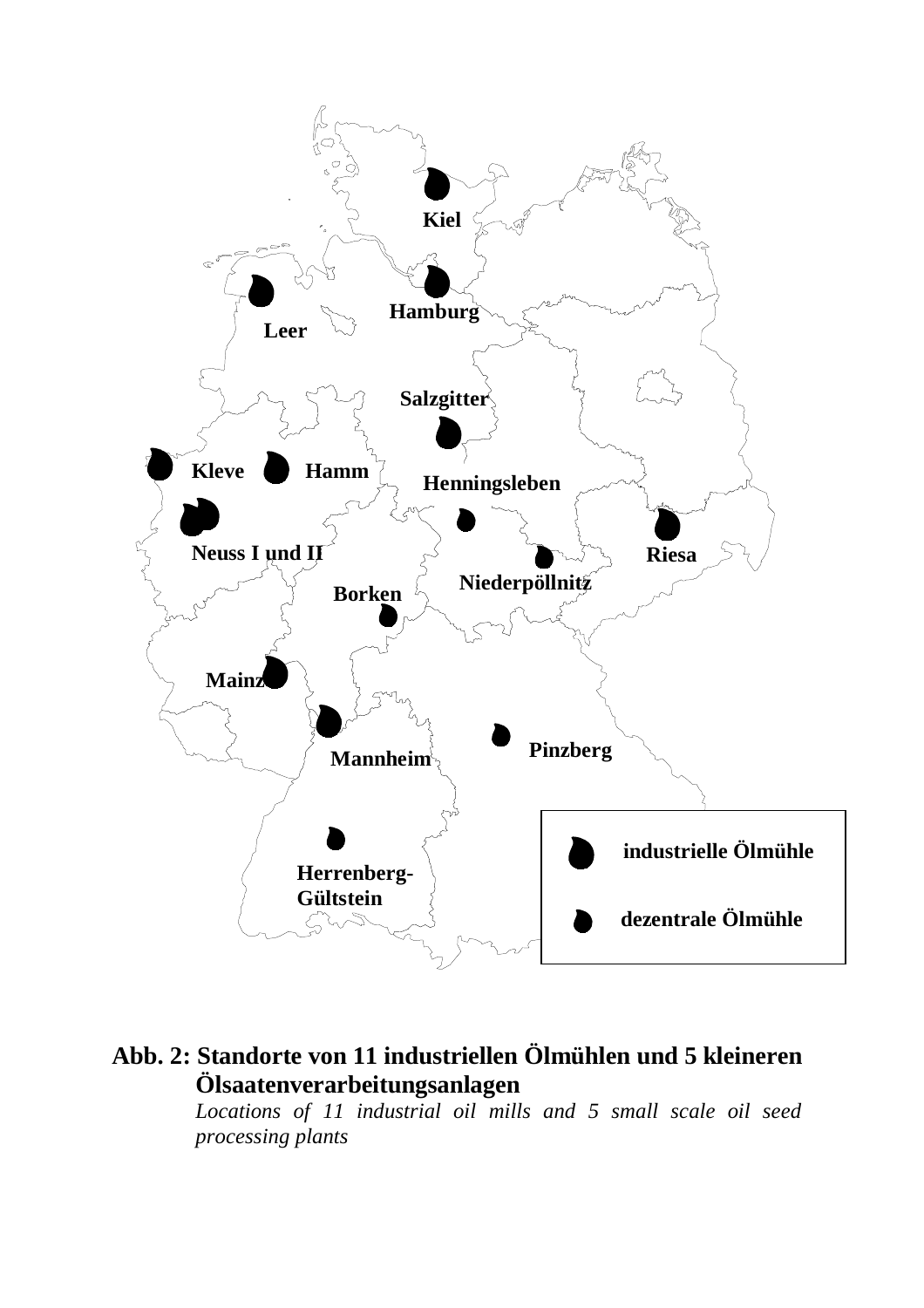Einbeziehung von Importrapspartien gelegt. Die Probenahmen vor Ort und der Probenversand in vorbereiteten Probentüten und Paketen erfolgten in ähnlicher Weise wie beim Landhandel unter aktiver Mitwirkung der Ölmühlen. In Tabelle 3 sind die einbezogenen Ölmühlen sowie die von jeder Ölmühle im Zeitraum von IV/2000 bis II/2003 angelieferten Proben zusammengestellt. Insgesamt standen damit 1862 Rapssaatproben aus Wareneingängen von Ölmühlen zur Verfügung. Durch die Teilnahme fast aller großen deutschen Ölmühlen sowie die vergleichsweise hohe Beprobungsdichte kann davon ausgegangen werden, dass dieses Untersuchungsmaterial repräsentativ für die gegenwärtig in Deutschland verarbeiteten Rapssaaten ist.

#### **3.3 Rapsverarbeitungsprodukte**

Parallel zu den Wareneingängen wurden in allen Ölmühlen auch systematisch die Warenausgänge, d.h. die Verarbeitungsprodukte Rapsextraktionsschrot (RES) bzw. Rapspresskuchen (RK) beprobt. Auch hier erfolgten Probenahme und –versand in bewährter Weise durch Mitarbeiter der Ölmühlen. Insgesamt wurden im Bearbeitungszeitraum aus 10 großen deutschen Ölmühlen 637 Rapsschrote angeliefert. Außerdem kamen aus einer industriellen Ölmühle sowie von weiteren mittleren und kleineren Ölpressen zusammen 85 Rapskuchenproben. Aufgrund der zunehmenden Bedeutung der dezentralen Ölsaatenverarbeitung wurden zusätzlich 94 Rapskuchen aus 31 dezentralen Ölmühlen untersucht. Dieses Material stammte aus einem bundesweiten Projektvorhaben zur Qualitätssicherung von dezentral erzeugten Pflanzenölen (REMMELE und STOTZ, 2003). Die Beprobung in diesen dezentralen Anlagen erfolgte im Zeitraum Dezember 2002 bis Mai 2003, d.h. es handelte sich ausschließlich um Rapskuchen aus Saaten der Ernte 2002. Die Entnahme der Presskuchen erfolgte wenn möglich direkt an der Ölpresse, so dass die Temperatur des Pressgutes gemessen werden konnte. Aus Tabelle 3 ist der Gesamtumfang der aus industriellen bzw. dezentralen Ölmühlen erhaltenen Rapsverarbeitungsprodukte ersichtlich.

Weitere Proben von Rapsfuttermitteln stammten direkt von der Futtermittelindustrie. Dazu konnten im Bearbeitungszeitraum insgesamt 33 Mischfutterbetriebe zur Mitarbeit gewonnen werden. Die Probenahme aus den Wareneingängen der Betriebe sowie der Probenversand erfolgten in der bereits beschriebenen Weise durch Mitarbeiter der Mischfutterwerke. Die Betriebe waren gebeten worden, bei der Kennzeichnung der Proben möglichst vollständige Angaben zur Herkunft des Materials zu machen und importierte Ware lückenlos zu erfassen. Jährlich wurden so aus Mischfutterwerken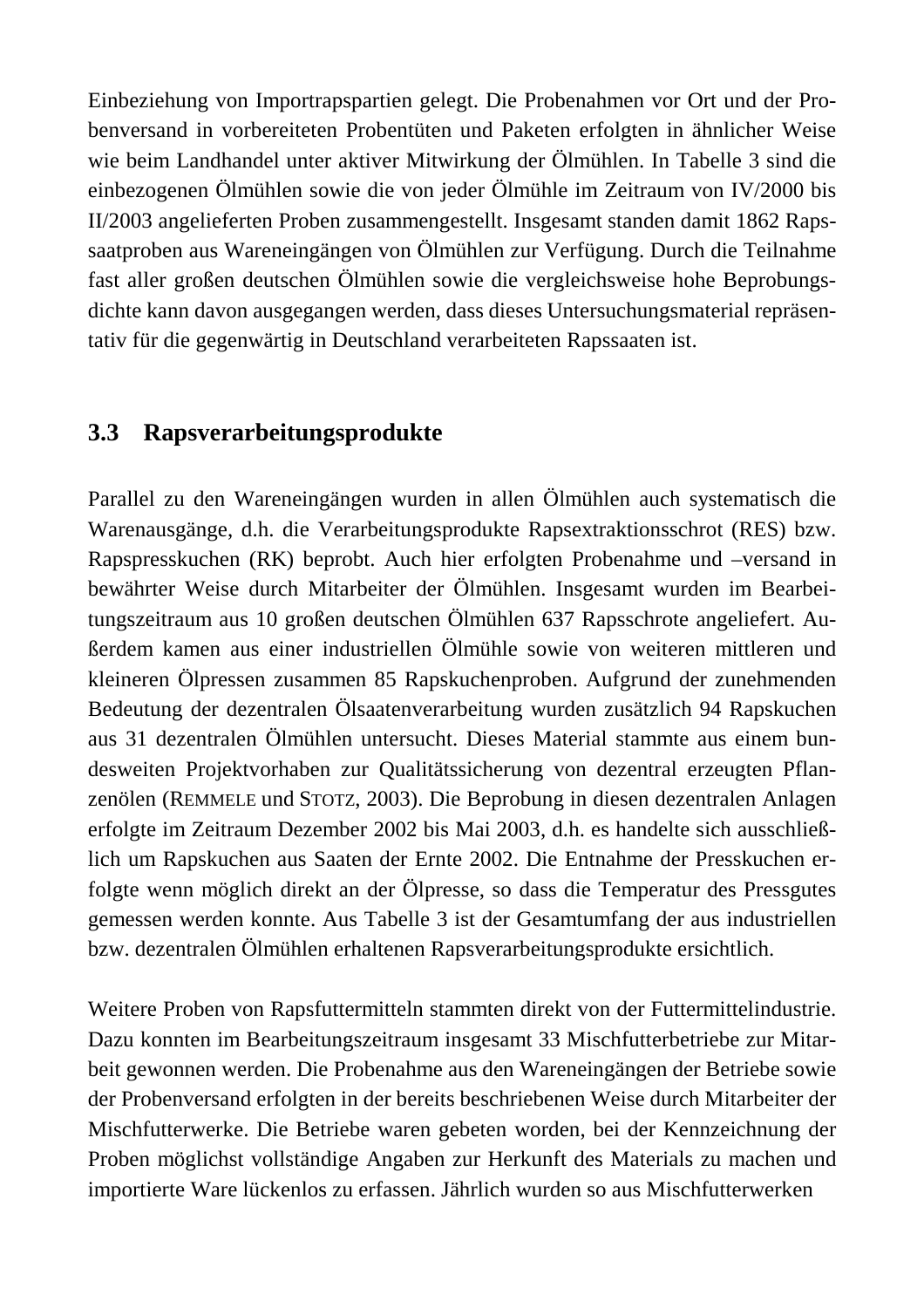## **Tab. 3: Herkunft und Anzahl der Untersuchungsproben (Raps und Rapsprodukte) von industriellen Ölmühlen und kleineren Kaltpressanlagen, 2000 bis 2003**

*Orign and number of samples for analysis of rapeseed and rapeseed products from large scale oil mills and smaller cold pressing plants, 2000 - 2003*

| Ölmühle                                             | Anzahl Proben 2000/2003  |           |          |            |                |
|-----------------------------------------------------|--------------------------|-----------|----------|------------|----------------|
|                                                     | Ort                      | <b>BL</b> | Rapssaat | <b>RES</b> | R <sub>K</sub> |
| ADM Ölmühlen GmbH Kleve,<br>Werk Speck              | Kleve                    | <b>NW</b> | 284      | 104        |                |
| ADM Ölmühle Hamburg AG                              | Hamburg                  | HH        | 242      | 98         |                |
| ADM Ölmühle Leer Connemann<br>GmbH & Co             | Leer                     | NI        | 141      | 80         |                |
| Brökelmann Ölmühle GmbH & Co                        | Hamm                     | <b>NW</b> | 125      | 45         |                |
| Cargill GmbH, Salzgitter                            | Salzgitter               | NI        | 141      | 40         |                |
| Cargill GmbH - Werk Mainz                           | Mainz                    | RP        | 116      | 30         |                |
| <b>Cereol Deutschland GmbH</b>                      | Mannheim                 | <b>BW</b> | 279      | 121        |                |
| Protein- und Ölwerk Neuss GmbH<br>& Co KG           | <b>Neuss</b>             | <b>NW</b> | 111      | 32         |                |
| Raiffeisen Hauptgenossenschaft<br>Nord AG           | Kiel                     | <b>SH</b> | 87       |            | 37             |
| Riesaer Ölwerke GmbH & Co KG                        | Riesa                    | SN        | 135      | 46         |                |
| Sels GmbH & Co KG, Neuss                            | <b>Neuss</b>             | <b>NW</b> | 153      | 41         |                |
| Fa. Bernhard Werner                                 | Pinzberg                 | BY        | 3        |            | 3              |
| Fa. Werner Unsöld                                   | Herrenberg-<br>Gültstein | <b>BW</b> | 15       |            | 15             |
| Landwirtschaftliche Produkt Verar-<br>beitungs GmbH | Henningsleben            | <b>TH</b> | 15       |            | 15             |
| NAWARO GmbH & Co KG                                 | Niederpöllnitz           | TH        | 5        |            | 5              |
| Raiffeisenbank Borken eG                            | Borken                   | HE        | 10       |            | 10             |
| 31 Ölmühlen<br>aus Projektvorhaben QS Rapsöl*)      |                          |           |          |            | 94             |
| Summe                                               |                          |           | 1862     | 637        | 179            |

\*) 4 dieser 31 dezentralen Ölmühlen waren bereits seit Projektbeginn in die Untersuchungen einbezogen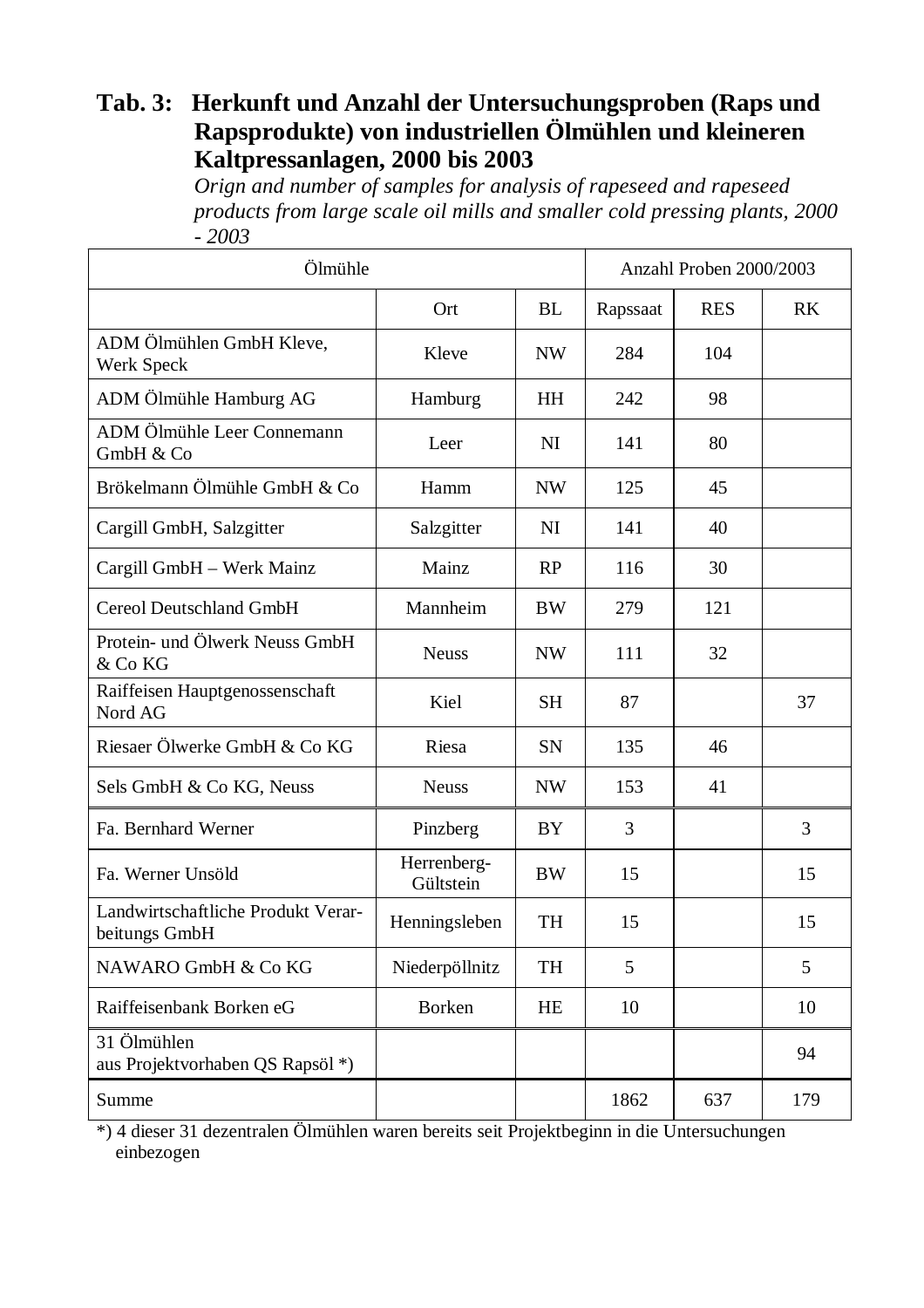### **Tab. 4: Herkunft und Anzahl der Untersuchungsproben (Rapsextraktionsschrot und Rapskuchen) von Mischfutterwerken, 2000 bis 2003**

*Orign and number of samples for analysis of rapeseed meal and rapeseed press cake from compound feed plants, 2000 - 2003*

| Mischfutterwerk                                            |                    |           |                 | <b>Anzahl Proben</b> |
|------------------------------------------------------------|--------------------|-----------|-----------------|----------------------|
|                                                            |                    |           |                 | 2000/2003            |
| Firma                                                      | Ort                | <b>BL</b> | <b>RES</b>      | <b>RK</b>            |
| Bruno Fehse & Sohn GmbH & Co.                              | Estorf-Leeseringen | NI        | 30              |                      |
| Heinrich Landwehr Kraftfutter                              | Weyhe-Leeste       | NI        | 30              |                      |
| Stührmann u. G. H. Meyer, Landhandel- Kraftfut-<br>terwerk | Bücken             | NI        | 10              | 10                   |
| <b>Stader Saatzucht</b>                                    | Stade              | NI        | 24              |                      |
| Granum GmbH & Co. KG                                       | Drentwede          | NI        | 22              |                      |
| Raiffeisen HaGe eG Kiel, Werk Rendsburg                    | Rendsburg          | <b>SH</b> | 19              | 21                   |
| Raiffeisen Waren- Zentrale Rhein- Main eG                  | Wiesbaden          | <b>HE</b> | 40              |                      |
| Hermann Schräder Kraftfutterwerk GmbH & Co.<br><b>KG</b>   | Ochtrup            | <b>NW</b> | 30              |                      |
| HaGe Nordland GmbH & Co.                                   | Neubrandenburg     | <b>MV</b> | 27              | 13                   |
| Raiffeisen- Kraftfutterwerke Süd GmbH                      | Würzburg           | <b>BY</b> | 26              | 3                    |
| Hemo- Mohr KG Mischfutterwerk                              | Ingolstadt         | <b>BY</b> | $\overline{2}$  |                      |
| Altenburger Kraftfutterwerk und Getreidehandel<br>GmbH     | Göhren             | <b>SN</b> | 36              | 19                   |
| ATR Landhandel GmbH & Co. KG                               | Ratzeburg          | <b>SH</b> | 19              |                      |
| deuka Deutsche Kraftfutterwerke GmbH & Co.                 | Herzberg           | <b>BB</b> | 20              |                      |
| Futtermittelwerk Braunschweig                              | Braunschweig       | NI        | 15              | $\overline{4}$       |
| Gebr. Weiterer GmbH & Co. Landwarenhandel                  | Algermissen        | NI        | 10              |                      |
| Kornhaus Vertriebs- GmbH Kraftfutterwerk Alt-              |                    |           |                 |                      |
| morschen                                                   | Morschen           | HE        | 20              |                      |
| Muskator- Werke Barnewitz/ Moll GmbH                       | Düsseldorf         | <b>NW</b> | 20              |                      |
| RWG Twistringen eG                                         | Twistringen        | NI        | 9               |                      |
| Agrargenossenschaft Ruppendorf eG.                         | Ruppendorf         | SN        | 10              |                      |
| ATR- Landhandel Arp Thordsen Rautenberg                    | Husum              | <b>SH</b> | 5               | 3                    |
| <b>BKF Belziger Kraftfutter GmbH</b>                       | <b>Belzig</b>      | <b>BB</b> | 13              |                      |
| <b>Cehave GmbH Deutschland</b>                             | Köln               | <b>NW</b> | 10              |                      |
| FUGEMA GmbH & Co. Malchin                                  | Malchin            | MV        | $\overline{4}$  | 6                    |
| Fürstenwalder Futtermittel- Getreide- Landhandel<br>GmbH   | Fürstenwalde       | <b>BB</b> | 6               | 4                    |
| Getreide AG Werk Rendsburger Vollkraft                     | Rendsburg          | <b>SH</b> | 9               | 1                    |
| Hamburger Leistungsfutter GmbH & Co. KG                    | Hamburg            | HH        | 10              |                      |
| Hemo- Mohr GmbH & Co. KG                                   | Scheden            | NI        | 9               | $\mathbf{1}$         |
| J. Stöfen, Landhandel und Kraftfutterwerk                  | Wesselburen        | <b>SH</b> | 10              |                      |
| Raiffeisen Bezugsverein eG                                 | Süderbrarup        | <b>SH</b> | $\overline{7}$  | 3                    |
| Raiffeisen- Warenzentrale Rheinland eG Kraftfut-           |                    |           |                 |                      |
| terwerk Neuss                                              | Köln               | <b>NW</b> | 10              |                      |
| Trede & v. Pein GmbH & Co.                                 | Itzehoe            | <b>SH</b> | $5\overline{)}$ |                      |
| Illesch u. Hendrix GmbH Kraftfuttermischwerk               | <b>Bardenitz</b>   | <b>BB</b> |                 | 10                   |
| Summe                                                      |                    |           | 517             | 98                   |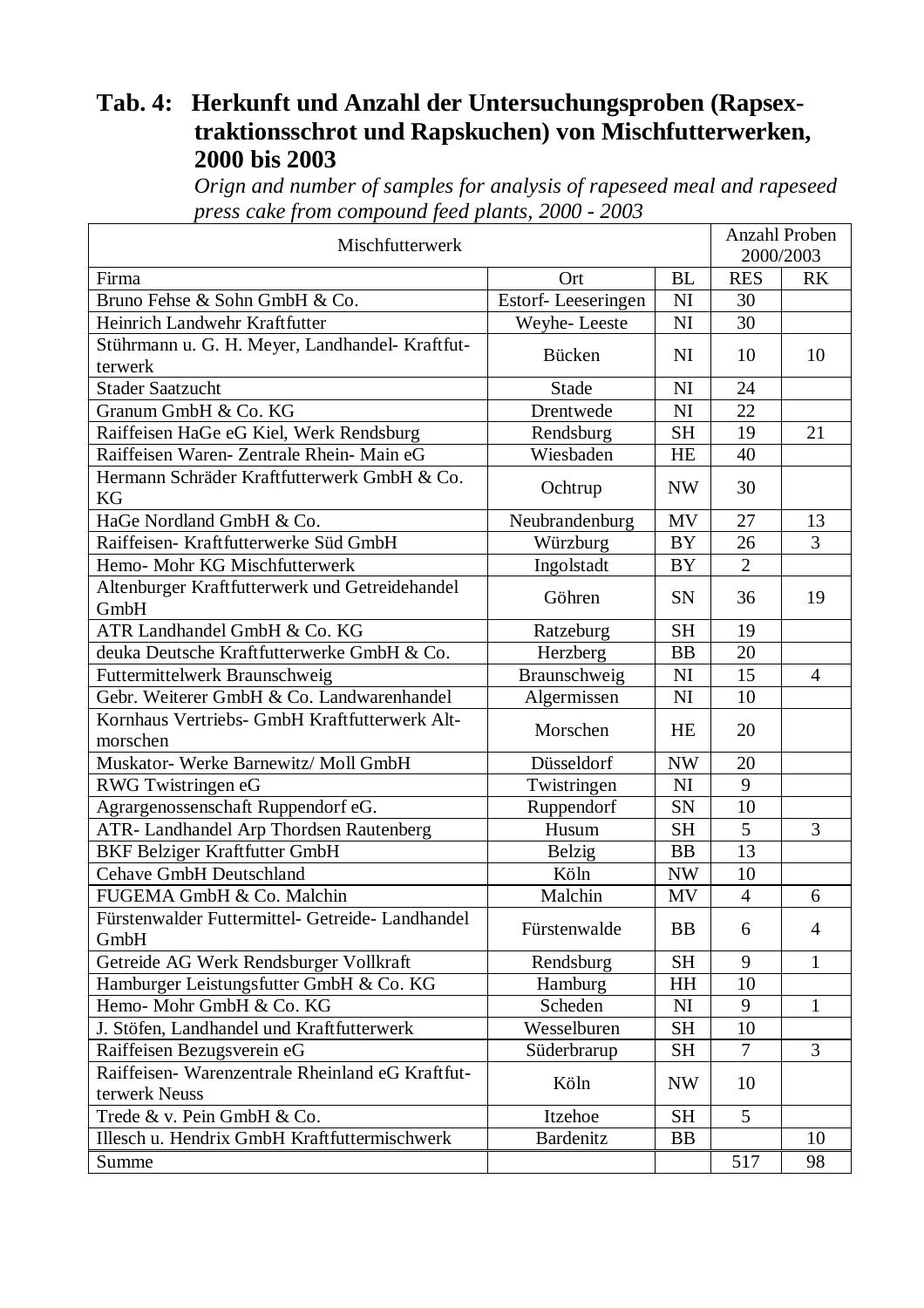etwa 150 Rapsschrote und 20 bis 30 Rapskuchen gesammelt. In Tabelle 4 sind die in die Untersuchungen einbezogenen Mischfutterbetriebe sowie die angelieferten RESbzw. RK-Proben zusammengestellt.

# **3.4 Methoden zur Glucosinolatbestimmung**

Die Untersuchung der GSL-Gehalte in den verschiedenen Probenmaterialien erfolgte sowohl mittels HPLC- als auch mit der NIRS-Technik. Seit 1990 ist die HPLC in der EU als amtliche Methode zur Bestimmung des GSL-Gehaltes in Ölsaaten zugelassen (ANONYM, 1990). Die HPLC-Methode wurde als wichtigste direkte Bestimmungsmethode für GSLe bei allen Vergleichsuntersuchungen als Referenzmethode eingesetzt. Sie kam grundsätzlich auch als "Methode der Wahl" für die Untersuchung von Rapsschroten und Rapskuchen zur Anwendung. Hierbei ist allerdings zu beachten, dass mittels HPLC-Analyse nur diejenigen GSLe quantitativ bestimmt werden können, die vor der Analyse in der Probe in intakter Form vorlagen. Sofern es in der "Vorgeschichte" der Probe (z.B. während des Toastprozesses in der Ölmühle) bereits zu einem partiellen GSL-Abbau gekommen ist, wird dieser Teil der GSLe bei der Analyse nicht erfasst.

Für die HPLC-Analysen wurde ein Gradienten-Gerätesystem der Fa. Merck-Hitachi verwendet. Die Desulfo-GSLe wurden an einer RP-Säule LiChrospher 18-5 µm, 250 × 4 mm getrennt und im UV-Bereich bei 229 nm detektiert. Weitere Einzelheiten der HPLC-Methode können der EN ISO 9167-1 entnommen werden.

Da es sich bei den GSLen um eine Gruppe von Verbindungen mit unterschiedlichen Molmassen handelt, werden GSL-Konzentrationen grundsätzlich in der molaren Größe µmol/g Material angegeben. Der Gesamt-GSL-Gehalt ergibt sich aus der Summe aller Einzel-GSLe, deren Peakfläche im HPLC-Chromatogramm mindestens 1 % der Gesamtfläche beträgt. Bei Rapssamen bezieht sich die Angabe auf einen Feuchtegehalt von 9 % (z.B.: µmol/g Saat i. 91 % TS). Bei allen Verarbeitungsprodukten werden die GSL-Gehalte auf die Trockenmasse bezogen (z.B.: µmol/g RES i. TS).

Die Richtigkeit der GSL-Ergebnisse wurde durch die Teilnahme an mehreren Ringversuchen sowie durch regelmäßige Untersuchung der BCR-Raps-Referenzmaterialien BCR-190R, -366R und -367R sichergestellt (LINSINGER et al., 2001). Bei diesen BCR-Standards handelt es sich um Rapssamen mit zertifizierten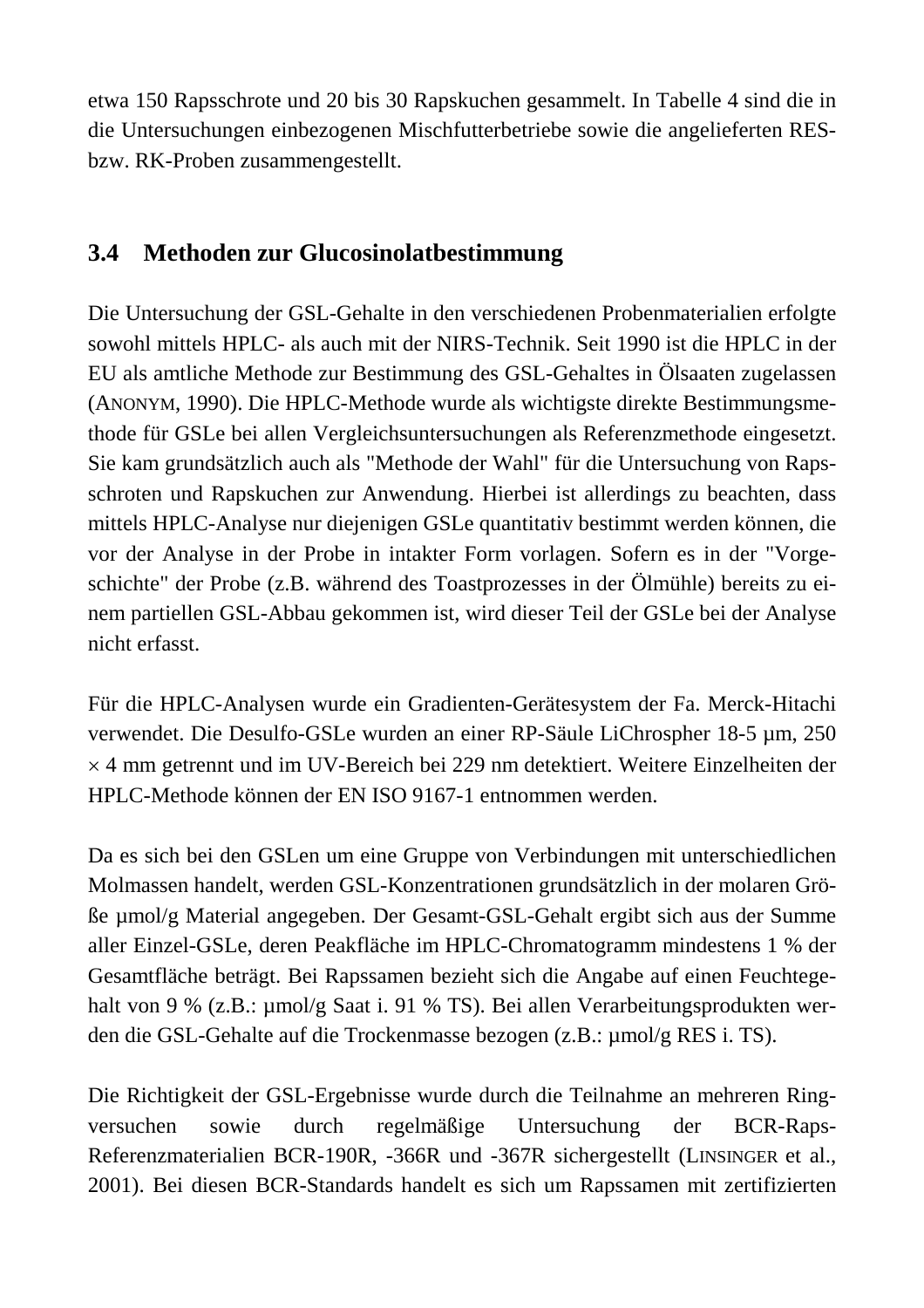Gesamt-GSL-Gehalten. Die Rapsstandards können in 20 g-Abpackungen u.a. bei der Fa. Promochem, Wesel bezogen werden.

Die NIRS-Methode wurde ausschließlich für die GSL-Bestimmung in Rapssamen eingesetzt. Die Messungen erfolgten ohne weitere Probenvorbereitung am ganzen Korn (REINHARDT, 1992) mit einem Monochromatorgerät des Typs NIRSystems 5000 der Fa. Foss. Das Gerät war in das NIRS-Netzwerk des VDLUFA integriert; genutzt wurden die vom Netzwerk zur Verfügung gestellten Kalibrationen "rapsguel.eqa" und "raps2002.eqa". Zuvor war in Ringversuchen durch TILLMANN und REINHARDT (1999) gezeigt worden, dass die Bestimmung des GSL-Gehaltes in ganzen Rapskörnern mittels NIRS mit einer vergleichbaren Präzision möglich ist, wie sie von amtlichen Methoden verlangt wird. Während der Bearbeitungszeit wurde auch die NIRS-Methode regelmäßig mit BCR-Standards kontrolliert. Bei GSL-Gehalten  $<$  5 µmol/g bzw.  $>$  35 µmol/g Saat erfolgten stichprobenartige Kontrolluntersuchungen mittels HPLC.

#### **4. Ergebnisse und Diskussion**

## **4.1 Glucosinolatgehalte in Winterrapssorten**

# **4.1.1 Glucosinolatgehalte in Landessortenversuchen Winterraps 2000 bis 2002**

Bei den Landessortenversuchen wurde auf Ergebnisse der Länderdienststellen der einzelnen Bundesländer zurückgegriffen. Insgesamt standen so jährlich GSL-Ergebnisse von 36 bis 40 LSV-Standorten in 8 bis 9 Bundesländern zur Verfügung (s. Tabelle 2). In der Mehrzahl der Länderdienststellen wurde für die GSL-Bestimmung die NIRS-Methode verwendet. Außerdem kamen die HPLC-Methode (MV und BB), die Glucose-Methode (NI) und die RFA-Methode (NW) zum Einsatz.

Die Ergebnisse der Länderdienststellen wiesen z.T. erhebliche Unterschiede im GSL-Niveau auf. Beispielsweise reichten im LSV 2000 (Tabelle 5) die Mittelwerte für die Länder (Mittel über alle Sorten und Orte eines Landes bzw. Kammerbezirkes) von 11 µmol/g in Niedersachsen (Glucose-Methode) über 13 bis 16 µmol/g in den meisten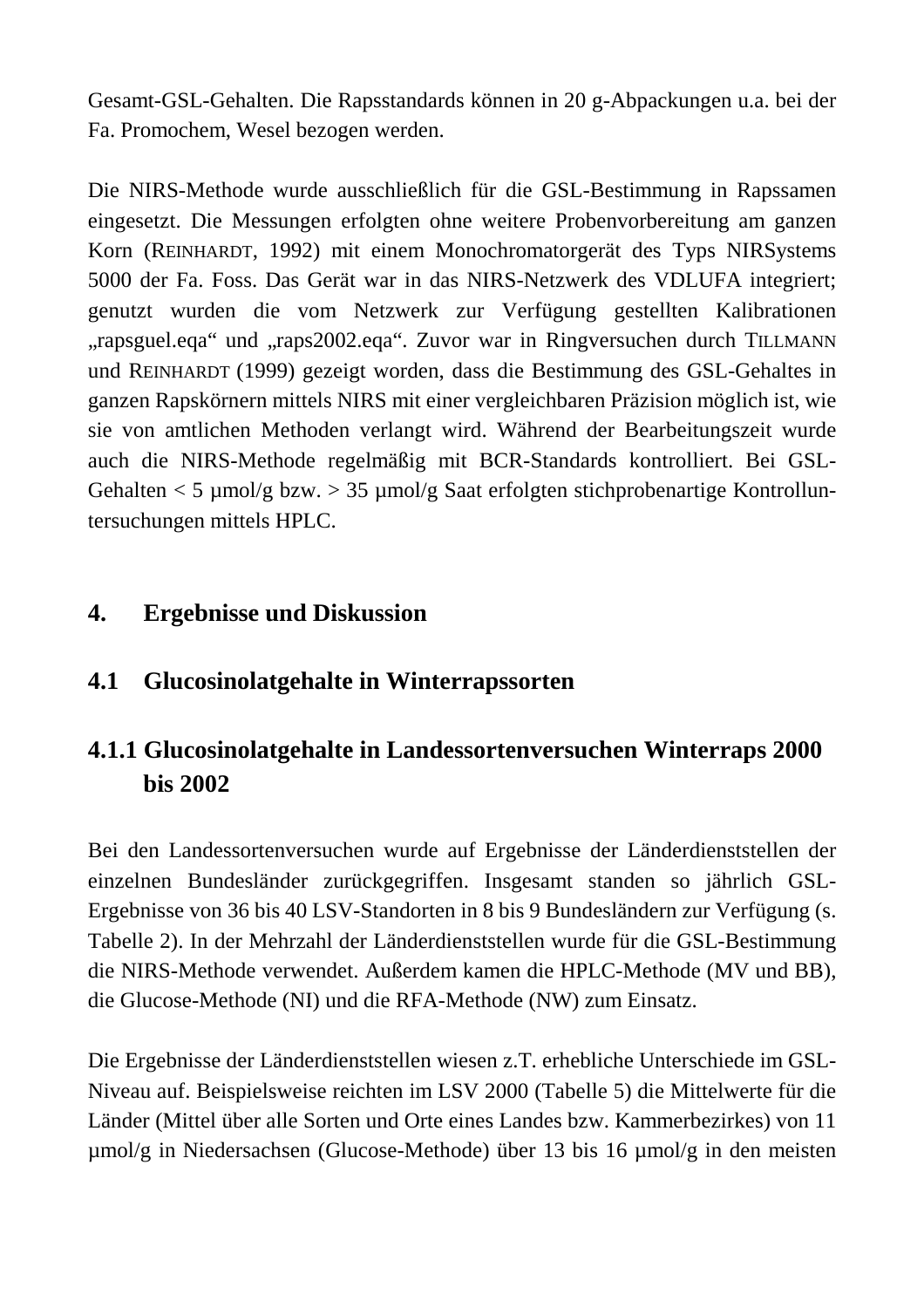# Tab.5: Glucosinolatgehalte (µmol/g i. 91 % TS) der Sorten im Landessortenversuch Winterraps 2000, **Mittelwerte für die Bundesländer**

*Glucosinolate contents (µmol/g i. 91 % DM) of the varieties in the Official variety trials for winter rapeseed in 2000, means for Federal States* 

| Sorte          | MV          | <b>BB</b>   | TH          | SN          | <b>SH</b>   | <b>BY</b>   | <b>NW</b>  |            | NI      |             | alle LSV-Standorte 2000 |      |
|----------------|-------------|-------------|-------------|-------------|-------------|-------------|------------|------------|---------|-------------|-------------------------|------|
|                |             |             |             |             |             |             | W-L        | RL         | W-E     | $\mathbf n$ | Min                     | Max  |
| Orte           | $n=5$       | $n=1$       | $n=5$       | $n=4$       | $n=7$       | $n=7$       | $n=5$      | $n=3$      | $n=3$   |             |                         |      |
| Methode        | <b>HPLC</b> | <b>HPLC</b> | <b>NIRS</b> | <b>NIRS</b> | <b>NIRS</b> | <b>NIRS</b> | <b>RFA</b> | <b>RFA</b> | Glucose |             |                         |      |
| <b>Express</b> | 15,3        | 15,0        | 16,0        | 16,2        | 16,9        | 14,1        | 19,9       | 19,5       | 12,1    | 40          | 11,7                    | 23,8 |
| Mohican        | 15,2        | 15,3        | 17,2        | 18,8        | 18,6        | 14,7        | 21,7       | 20,3       | 12,5    | 39          | 10,9                    | 25,3 |
| Pronto         | 11,1        | 11,8        | 12,5        | 14,6        | 12,3        | 11,8        | 17,7       | 16,7       | 9,0     | 40          | 7,6                     | 20,5 |
| Magnum         | 12,6        | 14,5        | 15,6        | 16,6        |             |             | 19,9       | 19,4       | 10,8    | 26          | 9,0                     | 22,9 |
| Fornax         | 11,0        | 11,8        | 13,8        | 14,5        |             |             |            |            |         | 15          | 8,2                     | 17,0 |
| Lisabeth       | 12,5        |             | 14,1        | 14,6        | 15,7        | 12,5        | 18,9       | 18,6       |         | 36          | 9,9                     | 23,4 |
| Panther        | 12,2        | 13,1        | 14,1        | 16,3        | 19,2        | 13,2        | 18,5       | 19,0       | 10,5    | 39          | 8,2                     | 22,0 |
| Artus          | 10,2        | 11,1        | 12,6        | 14,1        | 12,4        | 11,6        | 16,8       | 16,8       | 8,9     | 39          | 7,0                     | 20,0 |
| Laser          | 13,7        | 13,9        | 16,9        | 17,2        | 17,4        | 14,7        | 20,7       | 19,8       | 12,6    | 40          | 10,8                    | 23,4 |
| Boston         | 15,4        | 21,3        | 21,4        | 23,2        |             |             |            |            |         | 15          | 13,4                    | 25,6 |
| Susanna        | 10,9        | 11,9        | 11,8        | 13,7        | 13,2        | 11,6        | 16,5       | 17,4       | 9,8     | 40          | 7,7                     | 20,6 |
| Contact        | 14,9        | 14,5        | 16,7        | 17,4        | 19,1        | 13,6        | 22,4       | 25,3       | 13,1    | 40          | 12,3                    | 28,6 |
| Karola         |             |             | 15,4        |             |             |             |            |            |         | 5           | 12,8                    | 16,9 |
| Lirajet        |             |             | 13,0        | 14,0        |             |             | 17,4       | 16,9       |         | 17          | 11,2                    | 19,1 |
| Wotan          |             |             | 14,3        | 14,2        |             |             |            |            |         | 9           | 12,3                    | 17,3 |
| Capitol        |             |             | 15,9        | 17,2        |             | 14,0        | 21,5       | 21,8       | 11,1    | 27          | 9,7                     | 26,0 |
| Rapid          |             |             | 11,1        | 13,4        |             | 10,5        | 16,1       | 13,8       |         | 24          | 8,6                     | 17,9 |
| Alaska         |             |             | 15,9        |             |             |             |            |            |         | 5           | 14,1                    | 18,6 |
| Zenith         |             |             |             | 15,4        | 18,5        |             |            |            |         | 12          | 12,8                    | 22,1 |
| Mittelwert     | 12,9        | 14,0        | 15,0        | 16,1        | 16,3        | 13,1        | 19,1       | 18,9       | 11,0    |             |                         |      |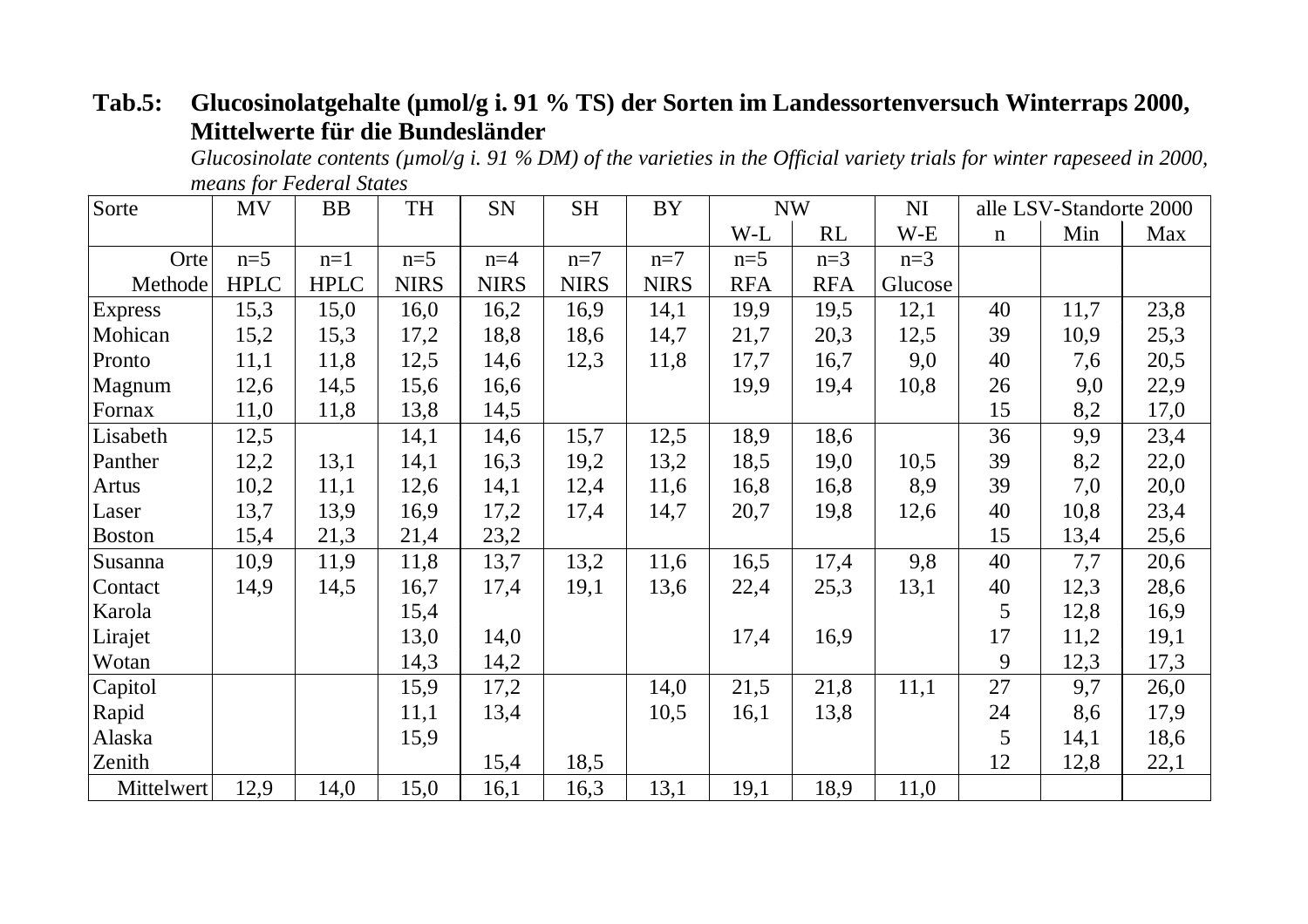Ländern bis zu etwa 19 µmol/g in den beiden Kammerbereichen Nordrhein-Westfalens (RFA-Methode). Diese ungewöhnlich großen Unterschiede im GSL-Niveau einzelner Bundesländer können nicht allein mit Ortseffekten erklärt werden, sondern sind wahrscheinlich auch methodisch bedingt. Dies trifft insbesondere auf die gegenüber den anderen Ergebnissen deutlich höheren RFA-Werte zu. Erfahrungsgemäß kann an einzelnen Standorten starker Durchwuchs von Altraps zu hohen GSL-Gehalten in der Ernte führen. Dieser Einfluss konnte im vorliegenden Fall weitgehend ausgeschlossen werden, da es sich um insgesamt 8 Landessortenversuche mit hohem bis sehr hohem GSL-Niveau handelte und Durchwuchs an gleichzeitig allen Standorten unwahrscheinlich ist. Vielmehr lag die Vermutung nahe, dass in diesem Fall mit der RFA-Methode zu hohe GSL-Gehalte ermittelt worden sind. Die statistische Auswertung für alle 3 Jahre ergab einen hochsignifikanten Unterschied zwischen den mit RFA bestimmten GSL-Werten und den anderen Methoden. Mittels Glucose-Methode wurden tendenziell zu niedrige GSL-Gehalte analysiert (nicht signifikant, da nur 1 Jahr, 3 Orte). Für die Berechnung der Sortenmittelwerte wurden daher nur die Ergebnisse der Länderdienststellen berücksichtigt, in denen HPLC bzw. NIRS eingesetzt wurde.

Dennoch traten an mehreren Standorten in verschiedenen Bundesländern z.T. sehr stark schwankende GSL-Gehalte auf. In einzelnen Jahren wurden vereinzelt Ortsmittelwerte von >20 µmol/g beobachtet. Hier kommt als Ursache Durchwuchs älterer Rapssorten in Frage.

In der Abbildung 3 ist die Sortenrangfolge der in den LSV der Erntejahre 2000 bis 2002 geprüften Sorten für das Merkmal GSL-Gehalt dargestellt. Aufgetragen sind die adjustierten Mittelwerte für die Sorten sowie die 90%-Vertrauensintervalle (MICHEL, 2004). Die Abbildung verdeutlicht die großen Unterschiede zwischen den Sorten, die eine Spannweite von annähernd 7 µmol/g erreichten. Die Sortenmittelwerte schwankten im Bereich von 10,3 bis zu 17,2 µmol/g. Als Sorten mit besonders niedrigem GSL-Gehalt erwiesen sich z.B. Viking und Rapid, während für Sorten wie Contact, Licondor und Boston ein vergleichsweise hohes GSL-Niveau festgestellt wurde.

Die Sorte Boston erreichte im LSV 2000 im Mittel von 15 Orten einen GSL-Gehalt von annähernd 20 µmol/g. In einigen Bundesländen wie z.B. in Thüringen und Sachsen lag das Sortenmittel deutlich über 20 µmol/g und an einzelnen Standorten wurde der GSL-Grenzwert für 00-Raps von 25 µmol/g überschritten. Sofern solche Sorten größeren Eingang in die Praxis finden, könnte dies zu einem unerwünschten Anstieg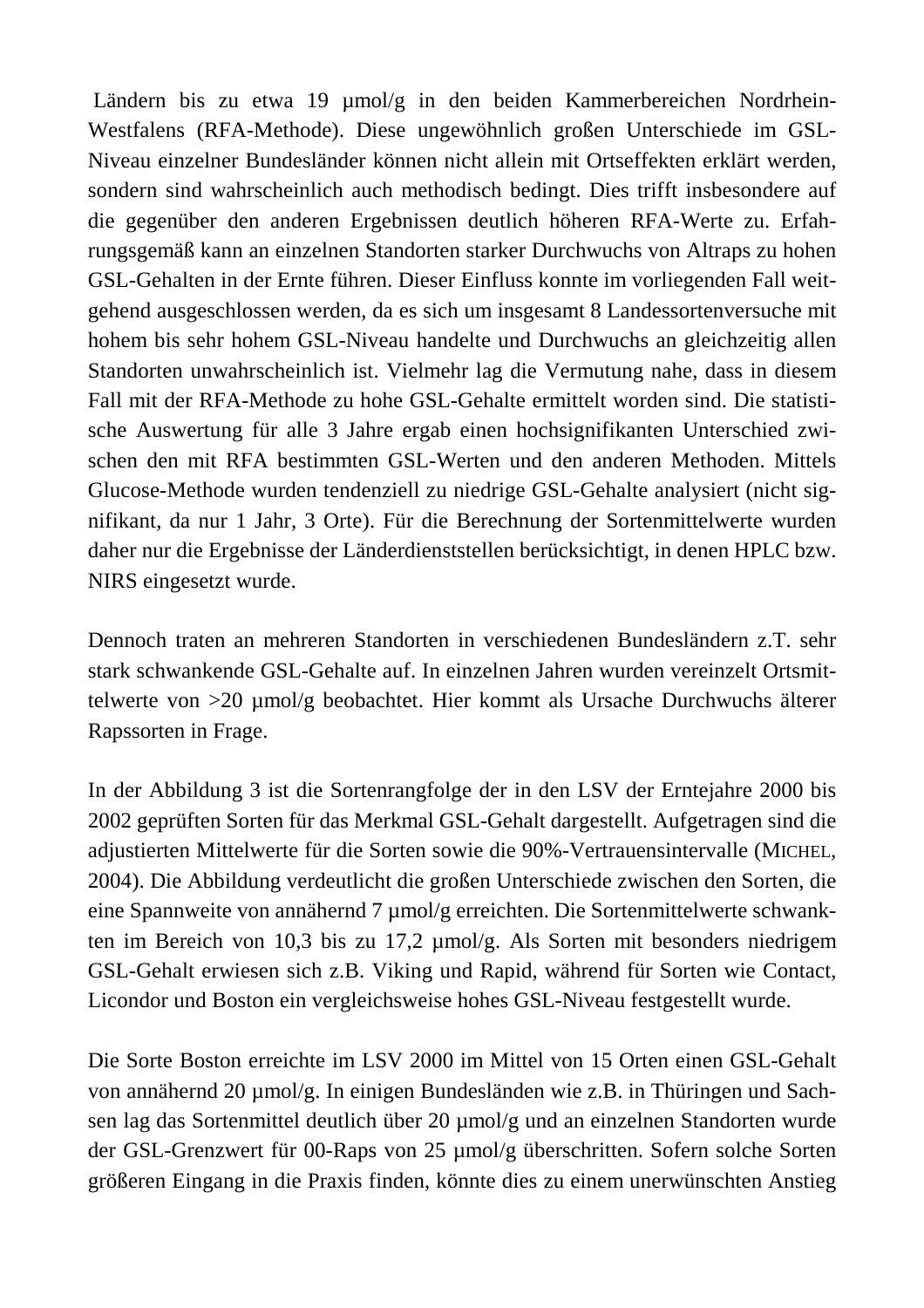

**Abb. 3: Glucosinolatgehalte und Vertrauensintervall (90 %) von Rapssorten in 87 Landessortenversuchen Winterraps der Jahre 2000 bis 2002 – adjustierte Mittelwerte**  *Glucosinolate contents and confidence interval (90 %) of winter rapeseed varieties in 87 Official variety trials for winter rapeseed in the years 2000 – 2002 – adjusted means*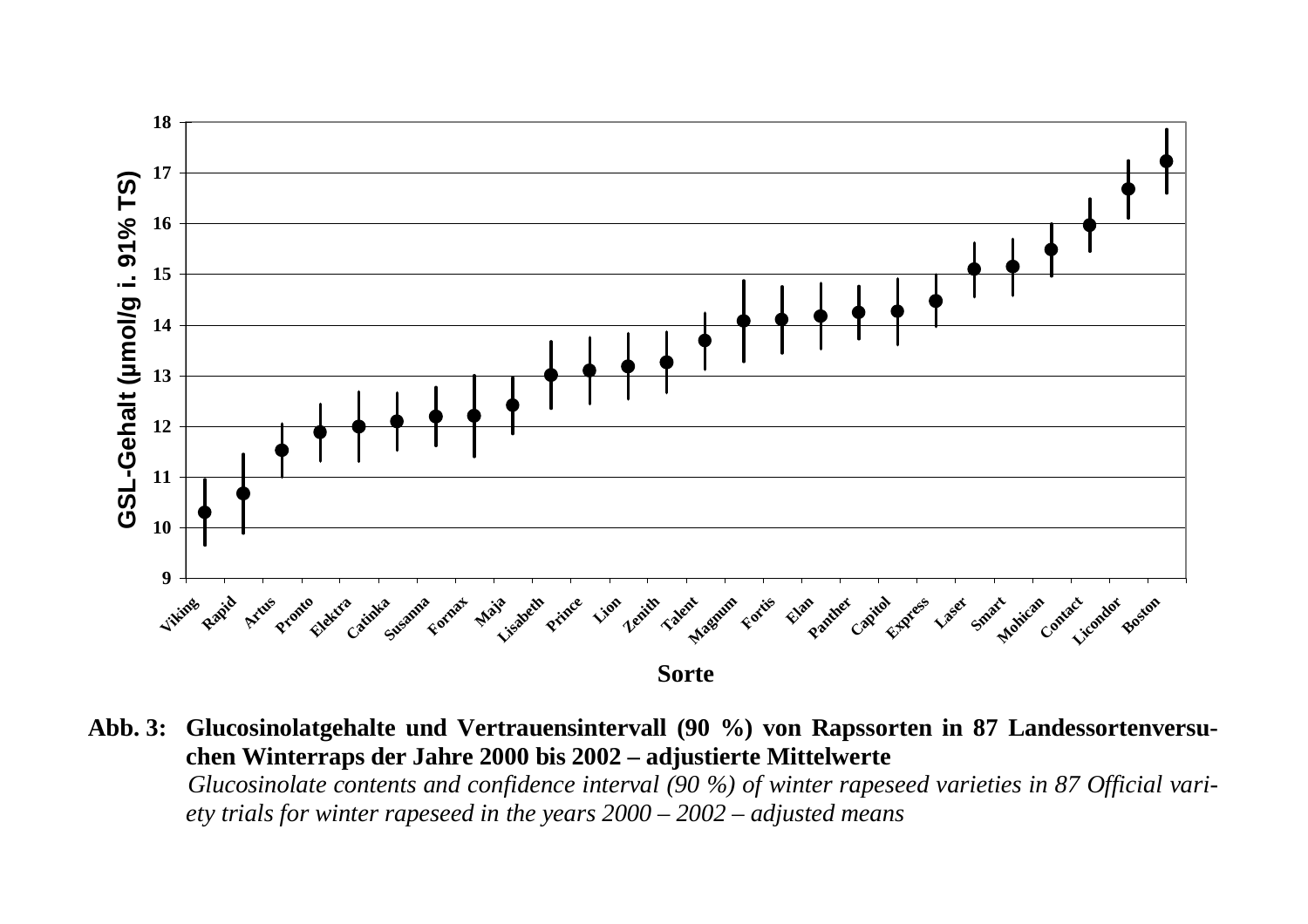der GSL-Gehalte in der Konsumware führen. Deshalb ist es zu begrüßen, dass laut Beschluss des Arbeitskreises des Verbandes der Landwirtschaftskammern ab 2003 keine Sorten mehr in die Landessortenversuche aufgenommen worden sind, deren Gehalt 20 µmol/g übersteigt. Ab der Aussaat 2004 soll dieser Grenzwert auf 18 µmol/g abgesenkt werden (FRIEDT, 2003).

Der größte Teil der wirtschaftlich bedeutenden Sorten erreichte in den LSV der Jahre 2000 bis 2002 allerdings GSL-Gehalte <15 µmol/g. Damit bestätigte sich erneut, dass Sorten mit hoher Ertragsleistung durchaus mit niedrigen GSL-Gehalten kombiniert sein können. Nach FRIEDT (2003) könnten 15 µmol/g als Maximal- oder Grenzwert für Rapssorten durchaus akzeptabel sein. Daraus ergibt sich für die Rapszüchtung die Aufgabe, ähnlich wie in Kanada, wo ausschließlich Sorten <12 µmol/g zugelassen werden (RAKOW und RANEY, 2003), auch in der Zukunft Sorten mit niedrigsten GSL-Gehalten bereitzustellen. Die Notwendigkeit einer weiteren Absenkung der GSL-Gehalte in Rapssamen wurde kürzlich auch auf dem 11. Internationalen Rapskongress in Kopenhagen unterstrichen. Als für Europa erwünschtes Qualitätsziel wurde ein GSL-Höchstgehalt in Handelsraps von 15 µmol/g empfohlen und für die zukünftige weltweite Entwicklung sollten GSL-Gehalte <8 µmol/g Samen angestrebt werden (RÖBBELEN und FRAUEN, 2003).

# **4.1.2 Glucosinolatgehalte in Bundes- und EU-Sortenversuchen Win terraps 2000 bis 2002**

Aus den kombinierten Bundessorten-/EU-Sortenversuchen der Jahre 2000 bis 2002 wurde das Erntematerial von jeweils 4 ausgewählten Standorten auf GSL-Gehalt untersucht. Die Schwankungen der GSL-Gehalte zwischen den Standorten fielen in den Jahren 2001 und 2002 mit etwa 3 µmol/g vergleichsweise gering aus. Ein größerer Unterschied von 6 µmol/g wurde lediglich im Versuchsjahr 2000 zwischen den Ortsmittelwerten von Frankendorf und Borwede festgestellt.

Demgegenüber wiesen die GSL-Gehalte der Sorten wesentlich höhere Spannweiten auf. Für die Darstellung der Rangfolge der Sorten wurden in den Abbildungen 4 bis 6 die aus je 4 Orten errechneten GSL-Mittelwerte aufgetragen. Danach reichten die Unterschiede zwischen den Sorten im Jahr 2000 von etwa 9 µmol/g für Susanna bis zu über 27 µmol/g für die Sorte Consort (Abbildung 4). Die Spannweite der GSL-Gehalte betrug in diesem Fall mehr als 18 µmol/g. Neben Susanna erwiesen sich auch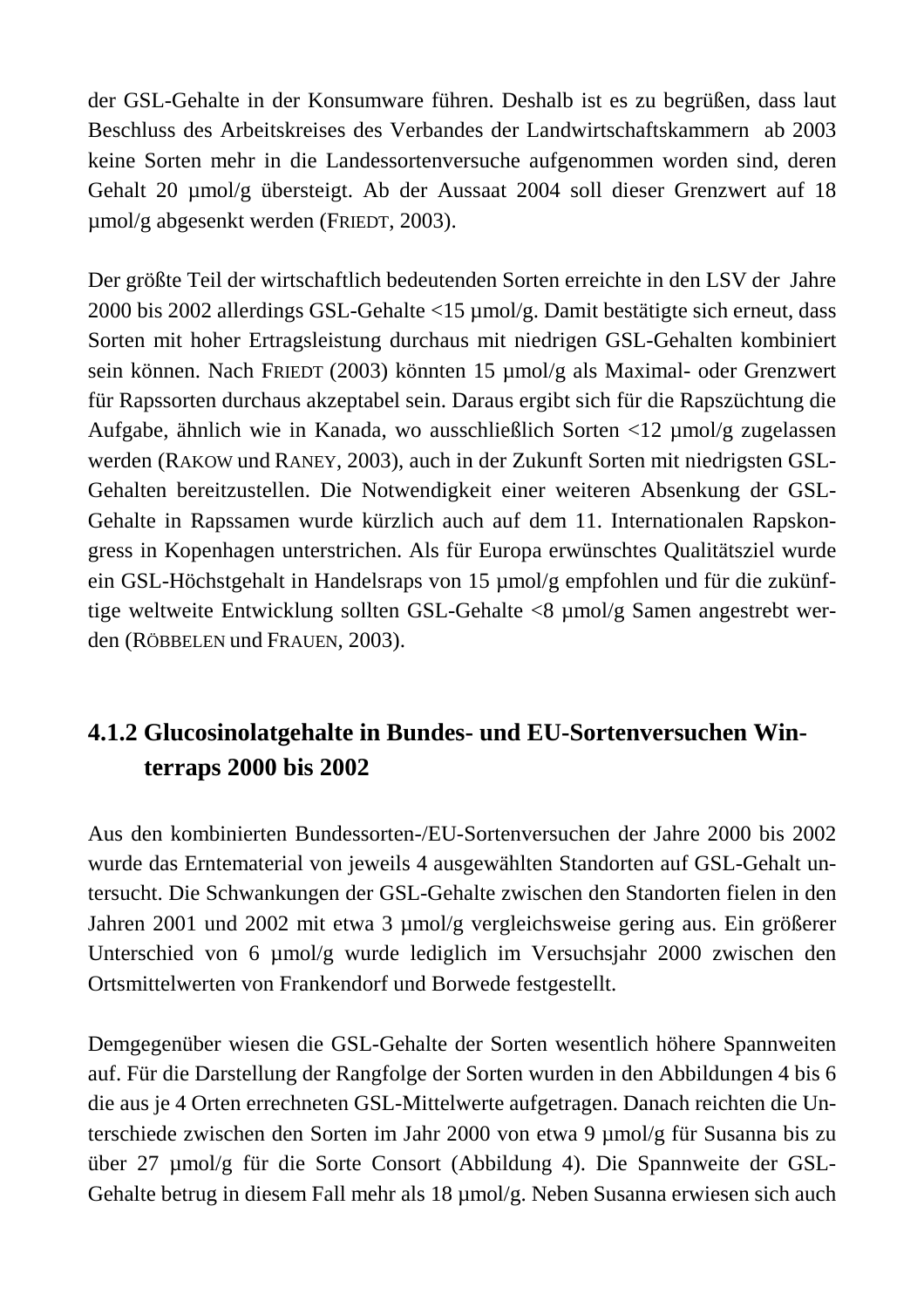

**Abb. 4: Glucosinolatgehalte der Sorten im Bundes-/EU-Sortenversuch Winterraps im Jahr 2000; Mittel über 4 Standorte** 

*Glucosinolate contents of the varieties in the Federal/EU variety trials for winter rapeseed in the year 2000; average over 4 locations*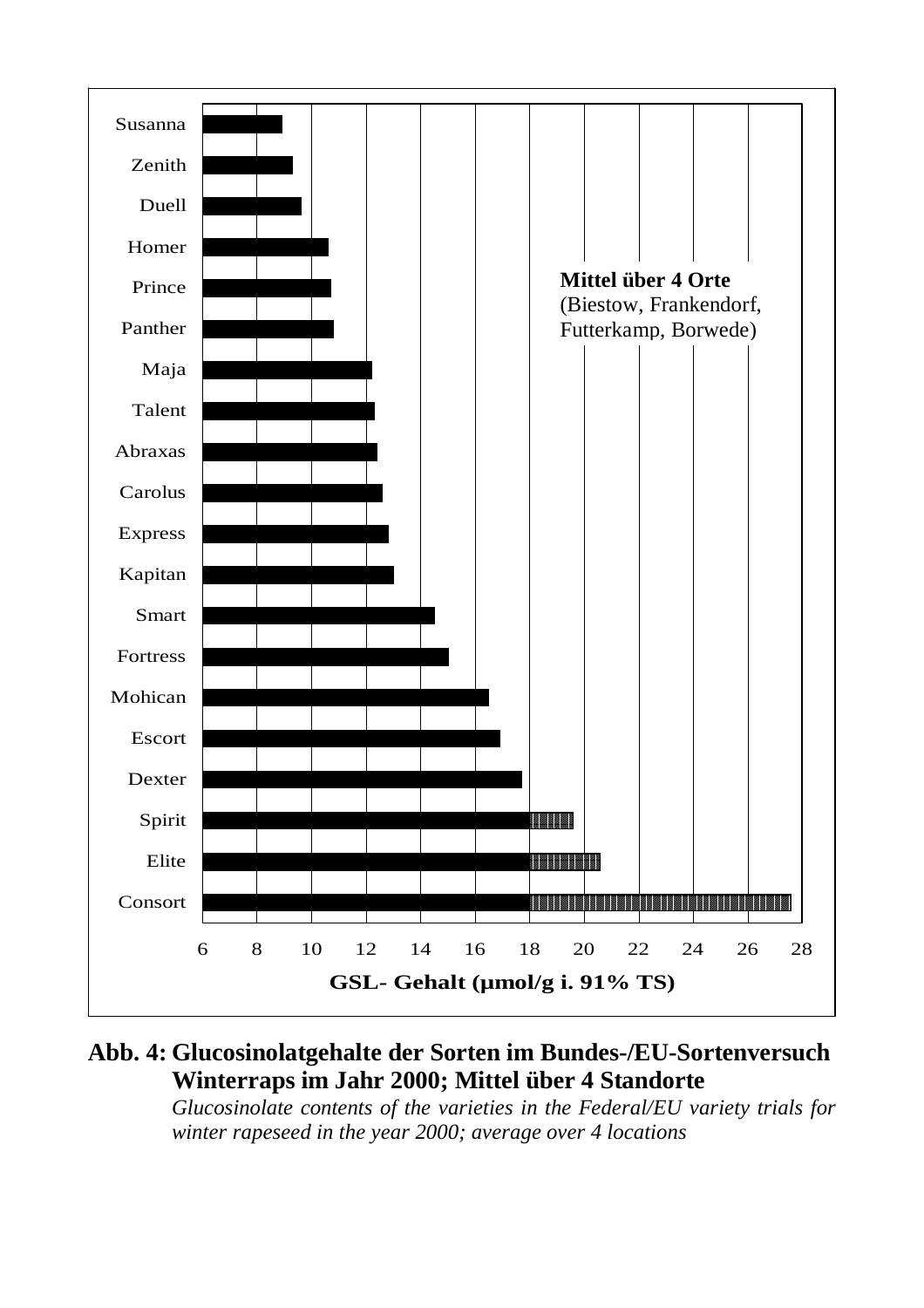

# **Abb. 5: Glucosinolatgehalte der Sorten im Bundes-/EU-Sortenversuch Winterraps im Jahr 2001; Mittel über 4 Standorte**

*Glucosinolate contents of the varieties in the Federal/EU variety trials for winter rapeseed in the year 2001; average over 4 locations*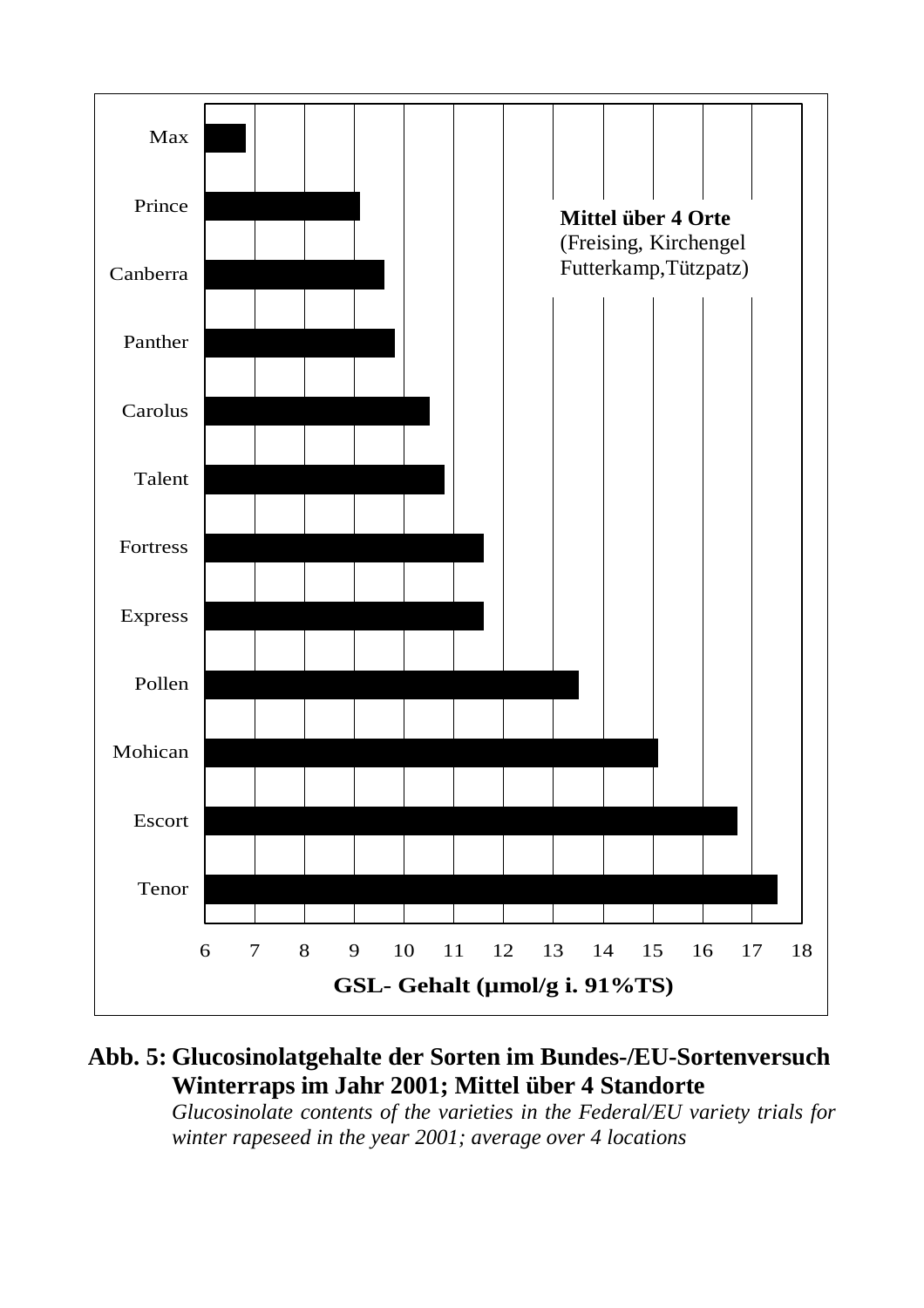

# **Abb. 6: Glucosinolatgehalte der Sorten im Bundes-/EU-Sortenversuch Winterraps im Jahr 2002; Mittel über 4 Standorte**

*Glucosinolate contents of the varieties in the Federal/EU variety trials for winter rapeseed in the year 2002; average over 4 locations*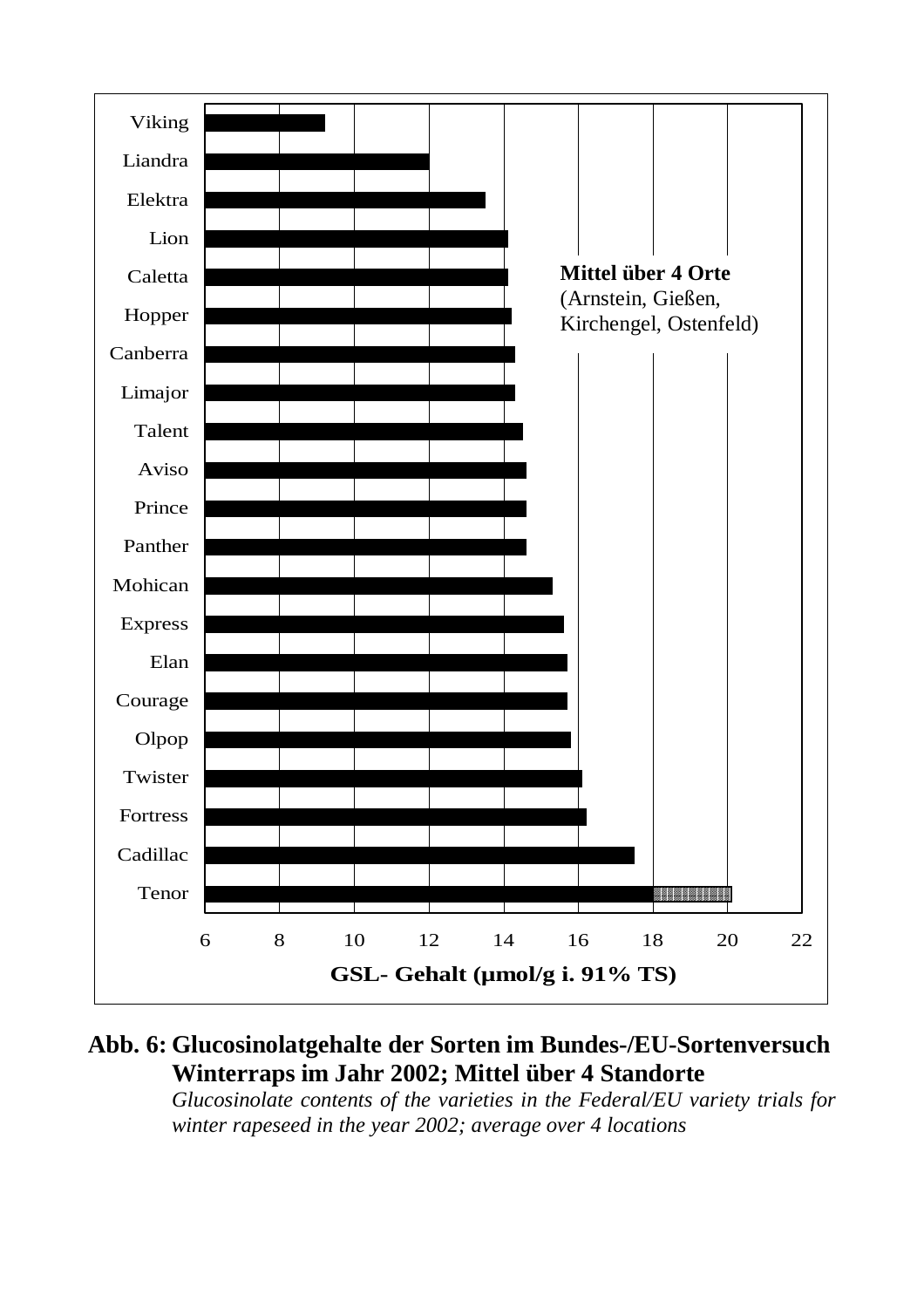Zenith, Duell, Homer, Prince und Panther als Sorten mit sehr niedrigem GSL-Niveau. Allerdings waren mit Spirit und Elite auch Sorten mit GSL-Gehalten deutlich über 18 µmol/g vorhanden. Mit Consort befand sich eine Sorte im 1. Prüfjahr des EU-Sortenversuches, welche mit einem GSL-Niveau über 25 µmol/g nicht mehr als 00- Rapssorte angesehen werden kann. Bei den Sorten Consort, Elite und Spirit handelt es sich um mit dem Ogura-Hybridsystem gezüchtete Sorten, die genetisch bedingt höhere GSL-Gehalte aufweisen (SAUERMANN und GRONOW, 2001).

Auch in den Versuchsjahren 2000/2001 und 2001/2002 waren die Unterschiede zwischen den Sorten mit maximal 11 µmol/g noch beträchtlich. Das Jahr 2001 zeichnete sich gegenüber den anderen Jahren durch ein um etwa 2 bis 3 µmol/g niedrigeres GSL-Niveau aus (Abbildung 5). Der mit Abstand niedrigste GSL-Gehalt von 6,8 µmol/g wurde für die Sorte Max festgestellt. Als besonders glucosinolatarm erwiesen sich auch Prince, Canberra und Panther, die ein GSL-Niveau von unter 10  $\mu$ mol/g erreichten. Den höchsten GSL-Gehalt hatte mit 17,6 µmol/g die Sorte Tenor. Der Wert von 18 µmol/g wurde 2001 von keiner der geprüften Sorten überschritten. Auch im BSV/EUV des Jahres 2002 wies die Sorte Tenor mit über 20 µmol/g den höchsten GSL-Gehalt des Sortimentes auf (Abbildung 6). Der weitaus größte Teil der Sorten lag auf einem mittleren GSL-Niveau von 14 bis 16 µmol/g. Als Sorte mit dem niedrigsten GSL-Gehalt von etwa 9 µmol/g zeichnete sich Viking aus.

# **4.1.3 Glucosinolatgehalte in Z-Saatgut**

Beim 2-ortigen Kontrollanbau des Z-Saatgutsortimentes wurden im Durchschnitt am Standort Gülzow etwa 2 µmol/g höhere GSL-Werte ermittelt als in Futterkamp. In den Jahren 2001 und 2002 lag das GSL-Niveau im Mittel über beide Orte und alle Z-Saatgutpartien mit 12,8 bzw. 12,6 µmol/g etwa gleich hoch. Das durch Auswinterungsschäden und Taubenfraß stark reduzierte Sortiment des Jahres 2003 wies durchschnittlich 2 µmol/g höhere GSL-Gehalte auf.

Die Schwankungsbreite zwischen den Rapssorten war im Erntejahr 2001 mit annähernd 18 µmol/g besonders hoch (Abbildung 7). Dargestellt sind die 2-ortigen Mittelwerte für die jeweilige Anzahl an Vermehrungspartien. Die Spannweite reichte von etwa 7 µmol/g für die Sorte Rapid bis zu annähernd 25 µmol/g für die Sorte Elite. Neben Rapid (Mittel aus drei verschiedenen Z-Saatgutpartien) erwiesen sich die Sor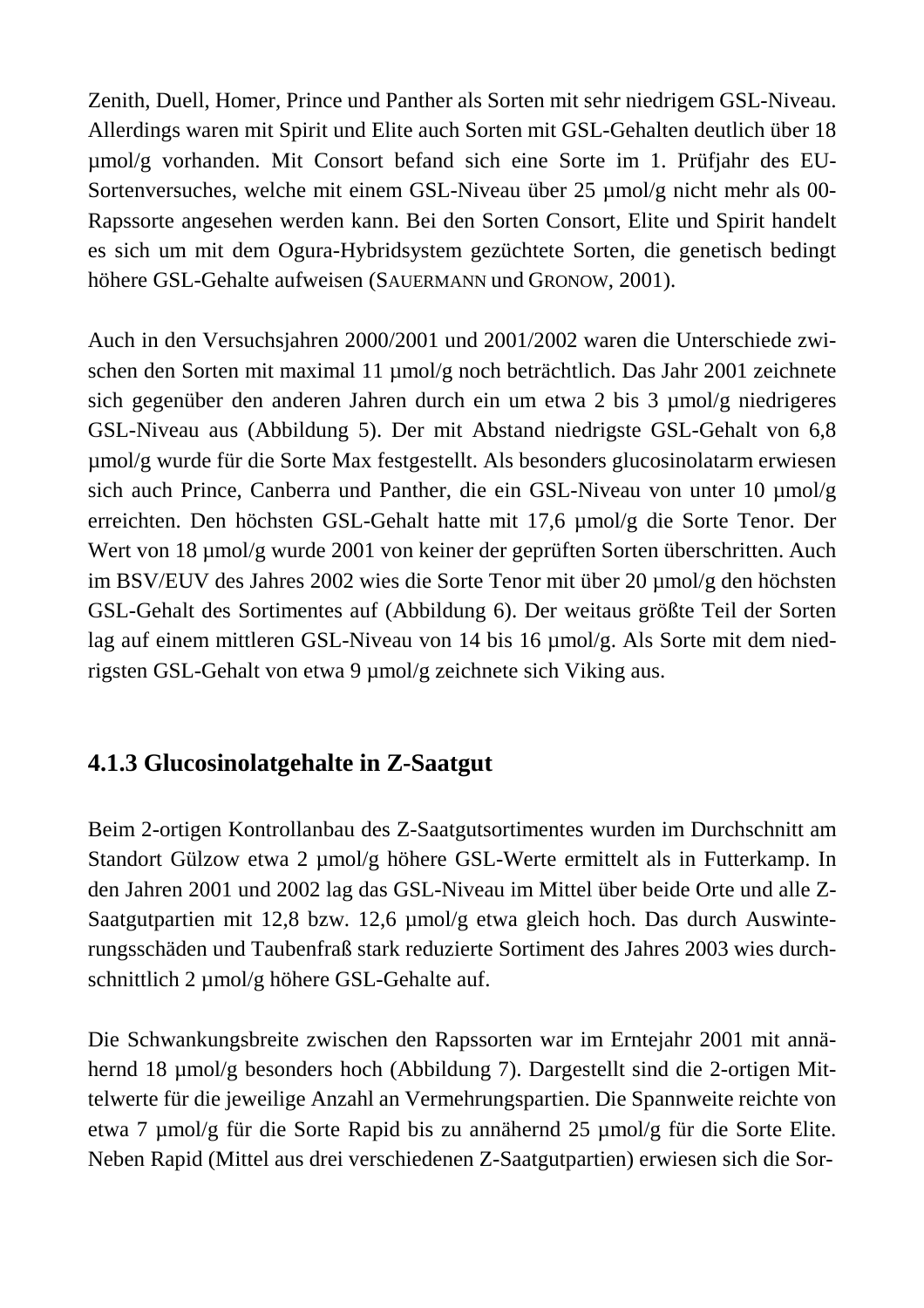ten Susanna, Catinka und Artus mit Gehalten unter 10 µmol/g als besonders glucosinolatarm. Sehr hohe GSL-Gehalte über 18 µmol/g wurden für die Sorten Triangle, Embleme und Skampi festgestellt. Die meisten der wirtschaftlich bedeutenden Sorten besaßen GSL-Gehalte im Bereich von etwa 9 bis 14 µmol/g. Für die Sorte Express wurde im Mittel von 8 Vermehrungspartien ein GSL-Gehalt von 12 µmol/g errechnet.

In den beiden Folgejahren lagen die GSL-Gehalte für die untersuchten Z-Saatgutpartien wesentlich dichter zusammen (Abbildung 8 und 9). Im Anbaujahr 2002 betrug die Spannweite zwischen den Sorten nur 8 µmol/g und keine Sorte überschritt 18 µmol/g. Auffällig ist allerdings die in einigen Positionen geänderte Rangfolge der Sorten. So befinden sich z.B. die Sorten Triangle und Embleme, die im Vorjahr Werte über 20 bzw. 23 µmol/g erreichten, jetzt im unteren bzw. mittleren GSL- Wertebereich. Die glucosinolatärmste Sorte des Sortiments 2002 war die +0- Sorte Maplus, deren Bedeutung in der Erzeugung von erucasäurereichem Rapsöl liegt. Im Jahr 2003 erwiesen sich die Sorten Baldur, Viking, Ella und Mendel als besonders glucosinolatarm. Hohe GSL-Gehalte im Bereich von 17 bis 18 µmol/g hatten Tenor, Adder und Escort. Die Sorte Embleme erreichte mit 22 µmol/g im Mittel von 3 Z-Saatgutpartien den mit Abstand höchsten GSL-Gehalt und bestätigte damit die schlechte Qualitätseinstufung des Jahres 2001.

Bei Betrachtung der GSL-Gehalte von Z-Saatgutpartien derselben Sorte zeigte sich, dass die Streuungen um das Sortenmittel häufig relativ gering waren. Bei einzelnen Sorten traten jedoch auch größere Unterschiede zwischen verschiedenen Vermehrungspartien auf. Dies betraf besonders im Erntejahr 2002 die Sorten Talent, Express, Zenith und Mohican, bei denen die Spannweite im GSL-Bereich von 7 bis 9 µmol/g lag. Beispielsweise reichten die GSL-Gehalte von 11 untersuchten Z-Saatgutpartien der Sorte Express von 9,4 bis zu 18,1 µmol/g. Die Spannweite zwischen den Express-Vermehrungspartien betrug in diesem Fall 8,7 µmol/g.

Der Anteil der Z-Saatgutpartien, bei deren Ernte an mindestens einem Standort ein GSL-Gehalt von 18 µmol/g erreicht bzw. überschritten wurde, lag in allen drei Jahren bei etwa 10%. Die betreffenden Partien stammten allerdings überwiegend von Sorten mit geringer Anbaubedeutung.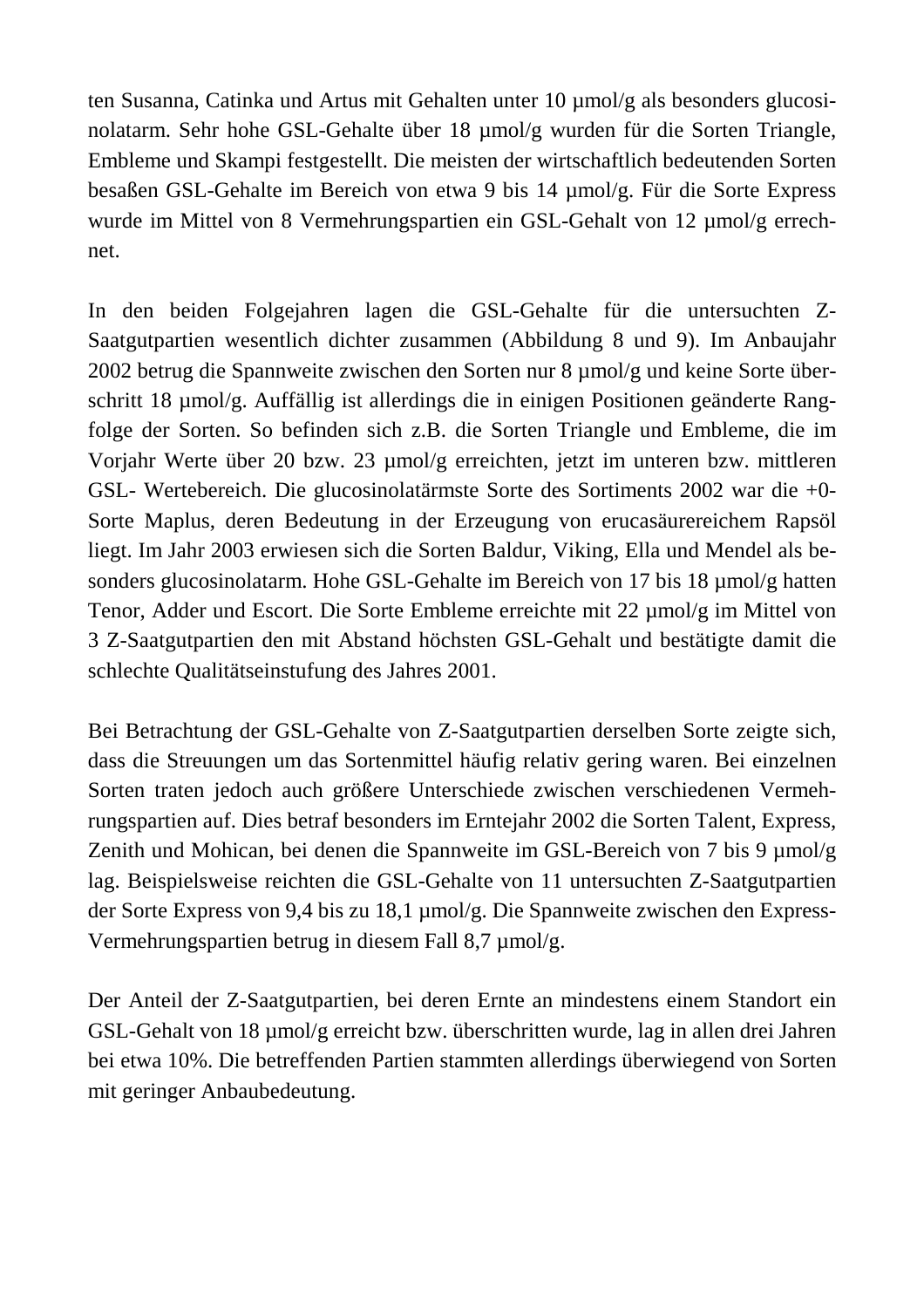

#### **Abb. 7: Glucosinolatgehalte von Z-Saatgut handelsüblicher Winterrapssorten im Jahr 2000; Analyse an der Ernte 2001**

*Glucosinolate contents of certified winter rapeseed varieties usual in trade in the year 2000; analysis of harvested seeds in 2001*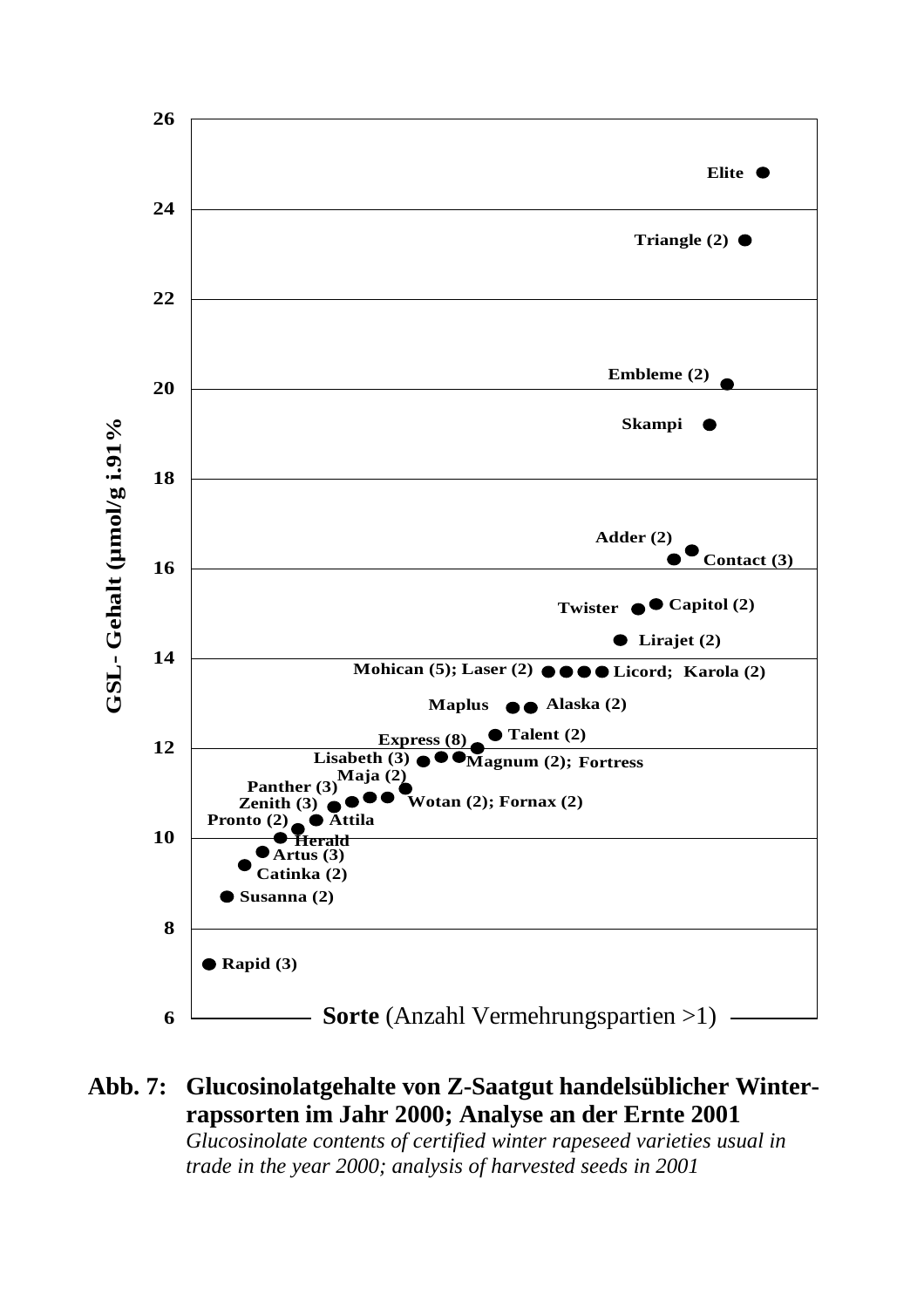

#### **Abb. 8: Glucosinolatgehalte von Z-Saatgut handelsüblicher Winterrapssorten im Jahr 2001; Analyse an der Ernte 2002**

*Glucosinolate contents of certified winter rapeseed varieties usual in trade in the year 2001; analysis of harvested seeds in 2002*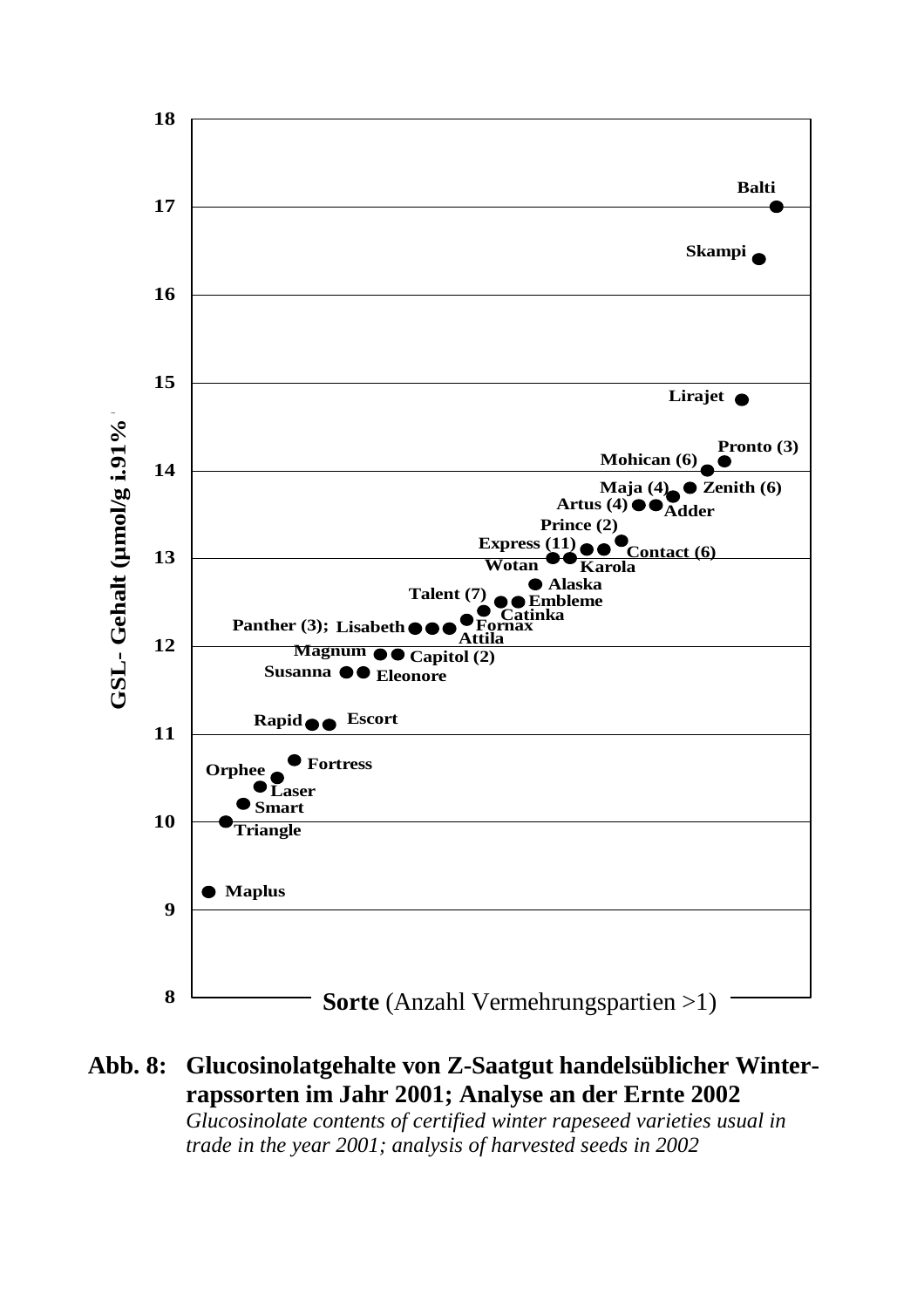

**Abb. 9: Glucosinolatgehalte von Z-Saatgut handelsüblicher Winterrapssorten im Jahr 2002; Analyse an der Ernte 2003**  *Glucosinolate contents of certified winter rapeseed varieties usual in trade in the year 2002; analysis of harvested seeds in 2002*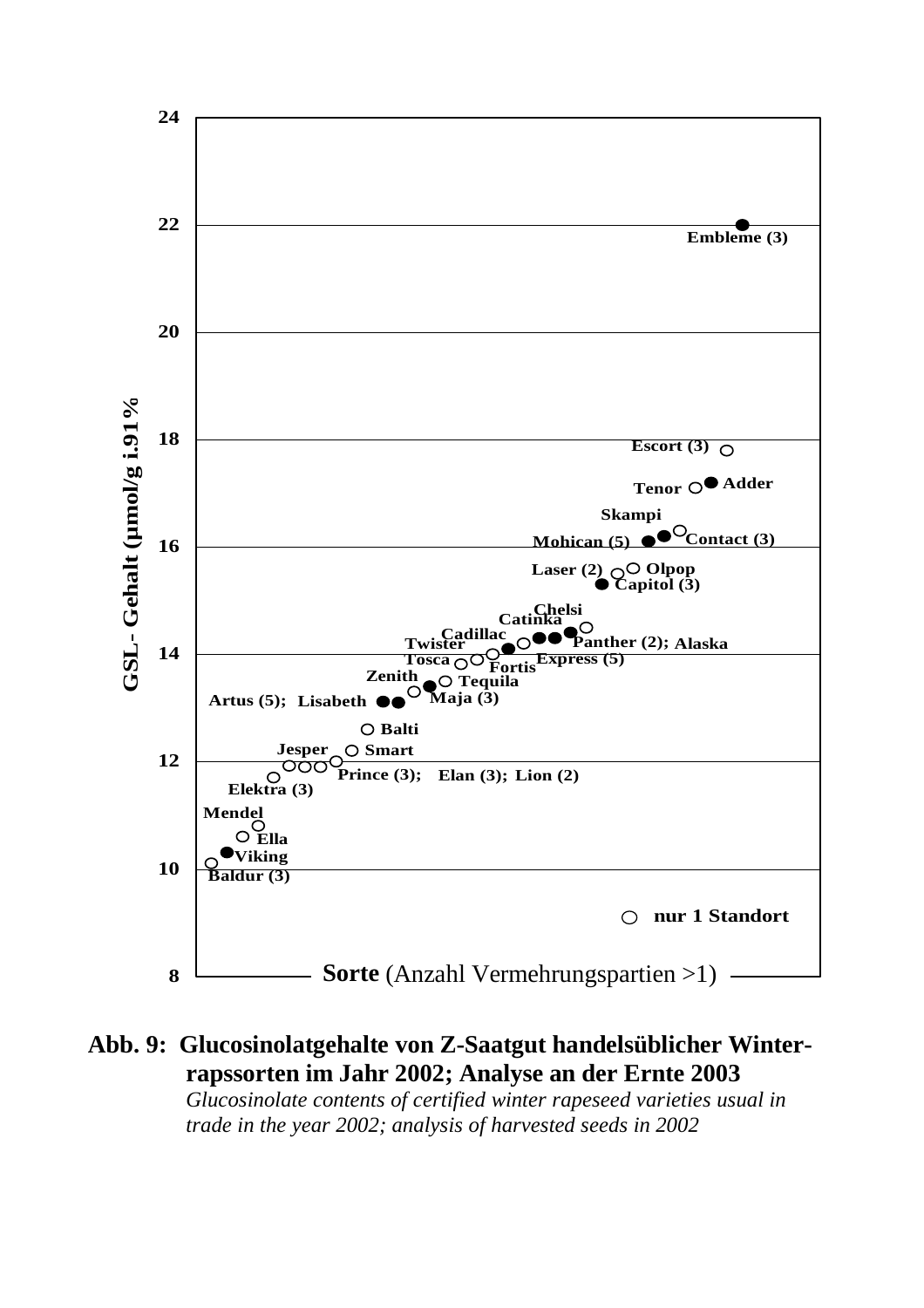### **4.2 Glucosinolatgehalte in Rapssaat-Handelspartien**

Die Ergebnisse der GSL-Untersuchung von Raps-Erntepartien sind in Tabelle 6 zusammengefasst. Danach schwankte der GSL-Gehalt von Raps aus deutscher Erzeugung in den Jahren 2000 bis 2002 im Mittel zwischen 12,7 und 14,5 µmol/g. Angesichts der hohen Probenzahlen und der über alle Bundesländer verteilten Probenahmen (s. Abbildung 1) kann das Ergebnis der Ernteerhebungen als repräsentativ für den deutschen Rapsanbau gelten. Das im Vergleich zu früheren Ernteerhebungen niedrigere GSL-Niveau zeugt von einer sehr guten 00-Qualität des deutschen Rapses. Das erreichte GSL-Niveau lag damit im Durchschnitt nur noch etwa 2 bis 3 µmol/g über den Werten für Canola-Handelsware. Allerdings waren zwischen den einzelnen Erntepartien große Unterschiede festzustellen. Die Spannweite der GSL-Gehalte betrug in allen drei Erntejahren etwa 25 bis 30 µmol/g und die maximalen Werte lagen bei 30 bis 35 µmol/g.

#### **Tab. 6: Glucosinolatgehalt von Raps aus deutscher Produktion (Proben des ländlichen Erfassungshandels, Ernte 2000 bis 2002)**

|           | $\mu$ griculturut truue, nurvest 2000 - 2002) |                           |              |               |                                     |  |  |  |  |  |  |
|-----------|-----------------------------------------------|---------------------------|--------------|---------------|-------------------------------------|--|--|--|--|--|--|
| Erntejahr | Anzahl                                        | GSL-Gehalt                |              | Anteil Proben |                                     |  |  |  |  |  |  |
|           | Proben                                        | ( $\mu$ mol/g i. 91 % TS) |              | (%)           |                                     |  |  |  |  |  |  |
|           |                                               | Mittelwert $\pm$ s        | Spannweite   |               | $> 18 \mu$ mol/g $  > 25 \mu$ mol/g |  |  |  |  |  |  |
| 2000      | 605                                           | $14,5 \pm 3,8$            | $0,5 - 30,6$ | 15,2          |                                     |  |  |  |  |  |  |
| 2001      | 319                                           | $12.9 \pm 4.3$            | $4,0 - 36,0$ | 8,8           | 2,5                                 |  |  |  |  |  |  |
| 2002      | 641                                           | $12.7 \pm 3.4$            | $2,7 - 28,3$ | 6,4           | 0,3                                 |  |  |  |  |  |  |

*Glucosinolate content of rapeseed grown in Germany (samples taken from agricultural trade, harvest 2000 - 2002)* 

Als Ursache für die große Streuung der GSL-Gehalte in Ernteproben kommen außer der Genetik der Sorten eine Reihe von Umwelteinflüssen in Frage. Neben fruchtfolgebedingtem Durchwuchs von alten glucosinolatreichen Sorten – dieser Einfluss war in den letzten Jahren stark rückläufig – sind besonders die Schwefelversorgung des Standortes (S-Düngung, S-Deposition, S-Versorgung über Grundwasser) sowie Einflüsse der Jahreswitterung zu nennen.

Aus der Häufigkeitsverteilung der GSL-Gehalte von Erntepartien ist ersichtlich, dass der EU-Grenzwert von 25 µmol/g nur von wenigen Proben überschritten wurde (Abbildung 10). Wird allerdings der kanadische Canola-Grenzwert von 18 µmol/g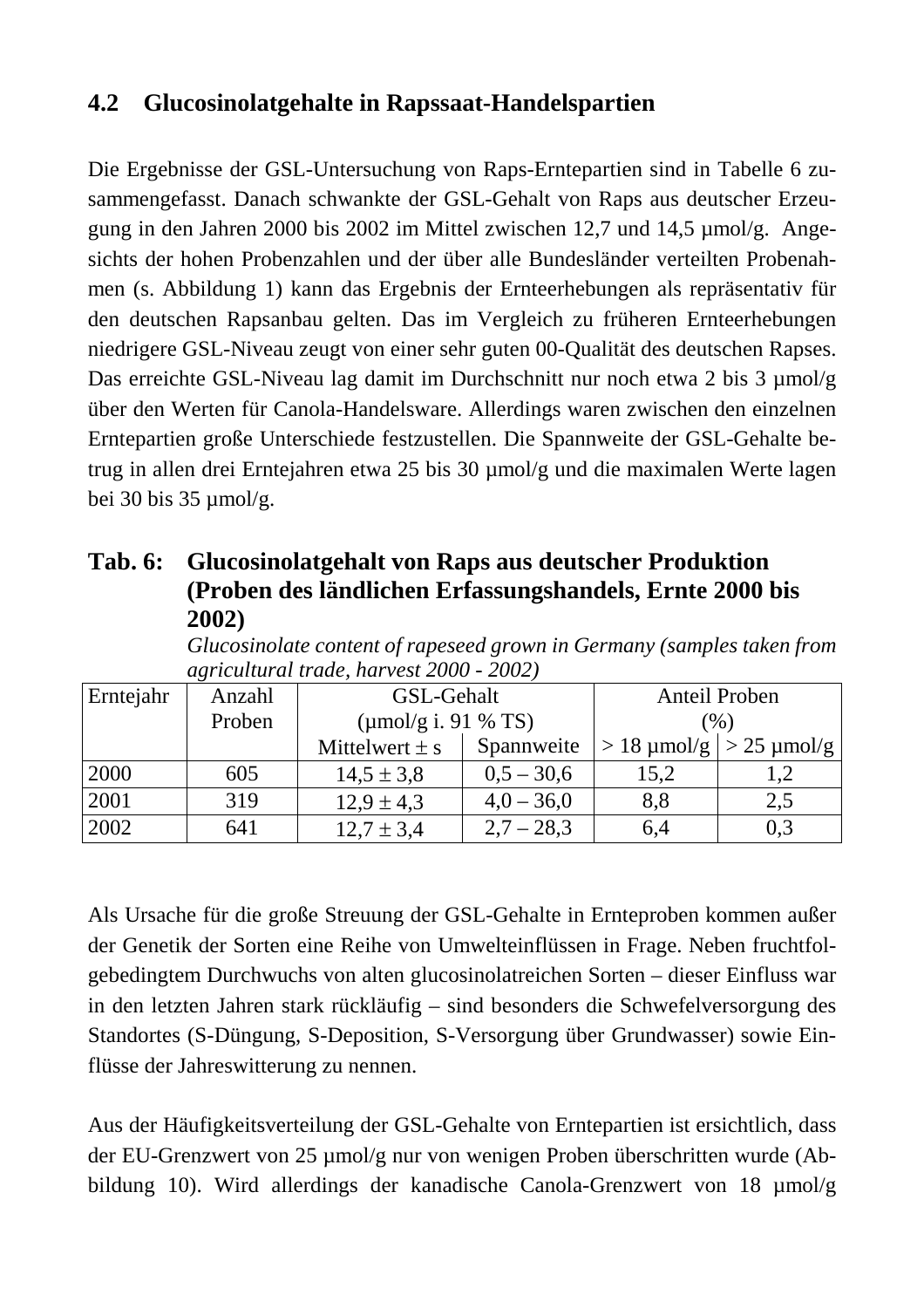

#### **Abb. 10: Verteilung der Glucosinolatgehalte von Konsumraps in 1 µmol-Klassen (Proben des ländlichen Erfassungshandels, Ernte 2000 bis 2002)**

*Distribution of the glucosinolate contents of rapeseed for consumption, graduated in 1 µmol classes (samples taken from agricultural trade, harvest 2000 - 2002)*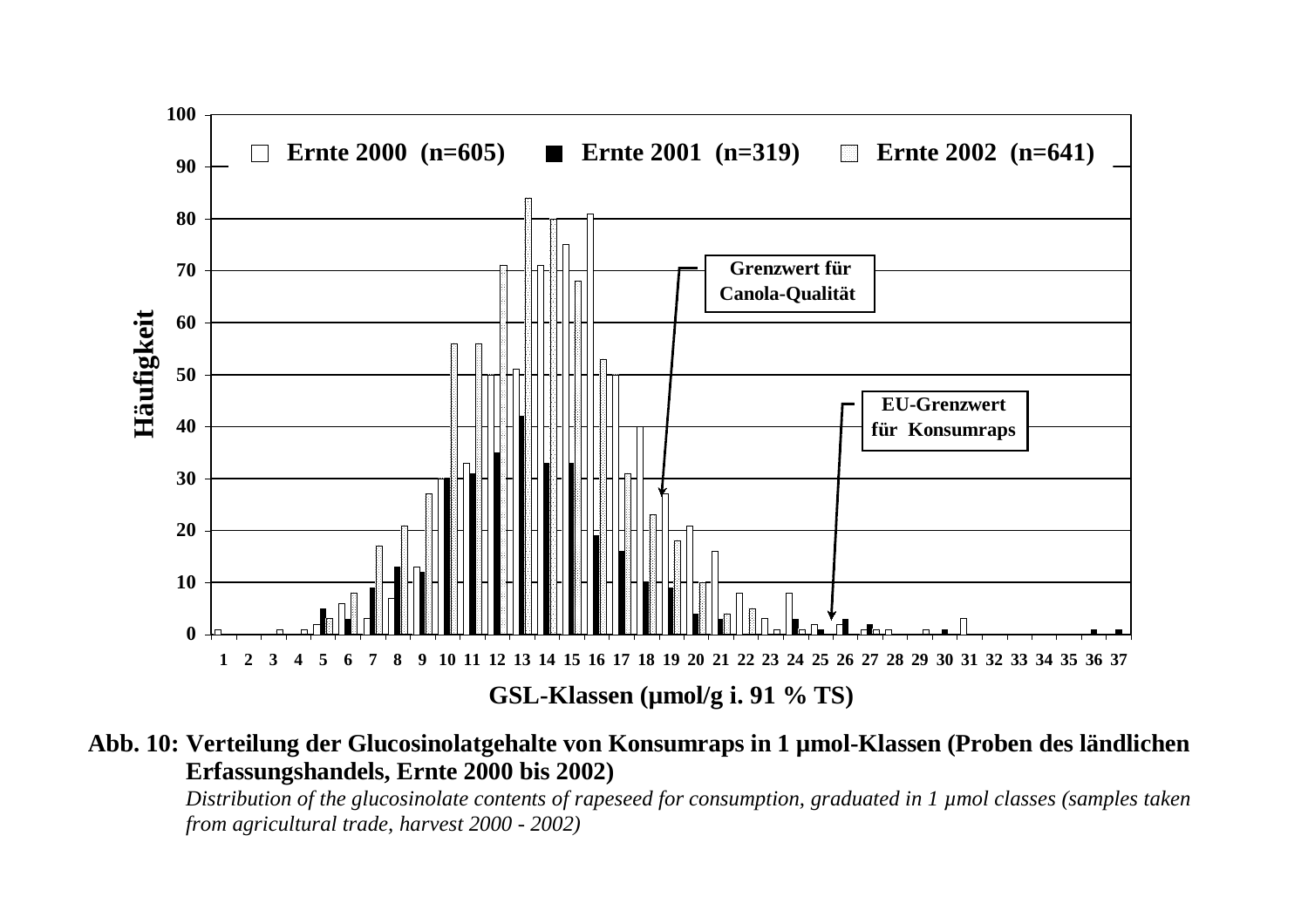zugrunde gelegt, so erfüllten in den letzten drei Jahren 15,2 %, 8,8 % bzw. 6,4 % der Partien diesen Qualitätsanspruch nicht (Tabelle 6).

Für etwa 60 % der vom örtlichen Erfassungshandel eingesandten Erntemuster lagen Angaben zur Rapssorte vor. Von diesen insgesamt 922 Proben entfiel etwa ein Drittel allein auf die Sorte Express. Eine größere Verbreitung hatten auch Sorten wie Mohican, Zenith, Artus, Lirajet und Talent. Abbildung 11 zeigt die GSL-Gehalte der in den Jahren 2000 bis 2002 am häufigsten genannten Sorten. Dargestellt sind die adjustierten Mittelwerte für die Sorten mit ihren Vertrauensintervallen für paarweise Vergleiche. Die Schwankungsbreite der GSL-Gehalte reichte von 9,6 µmol/g für die Sorte Rapid bis zu 17,0 µmol/g für Licord. Die Sortenreihenfolge entsprach im Wesentlichen der Rangfolge, die bei der mehrjährigen Auswertung der GSL-Gehalte in den Landessortenversuchen ermittelt worden war. Zwischen einzelnen Sorten bestanden signifikante Unterschiede. Insgesamt konnte 20 % der Gesamtvariation auf den Faktor Sorte zurückgeführt werden. Der weitaus größte Teil der Gesamtvarianz von 74 % entfällt auf die Summe sonstiger Einflussgrößen wie Standort, Witterung u.a. (MI-CHEL, 2004).

Weitere Untersuchungsmuster stammten direkt aus Lieferungen von größeren Raps-Handelspartien an inländische Ölmühlen (s. Abbildung 2). Bei 60 bis 75 % dieser Proben handelte es sich nach Angaben der Ölmühlen um Raps aus deutscher Erzeugung. Der Anteil der aus Importpartien stammenden Proben lag bei 16 bis 25 % und stimmt damit in der Größenordnung mit der tatsächlich in Deutschland verarbeiteten Menge an Importraps überein (REUTER, 2003). Die Importpartien kamen hauptsächlich aus Frankreich, weiteren EU-Ländern, Tschechien und anderen ost- bzw. südosteuropäischen Staaten. Im Winterhalbjahr 2001/2002 wurden in einigen norddeutschen Ölmühlen größere Mengen an australischem Sommerraps verarbeitet.

 Die Zusammenfassung der Untersuchungsergebnisse in Tabelle 7 zeigt, dass die deutschen Ölmühlen im Zeitraum IV/2000 bis II/2003 Raps mit durchschnittlichen GSL-Gehalten von etwa 12 bis 15 µmol/g verarbeitet haben. Die Warenanlieferungen aus Deutschland zeichneten sich durch eine vergleichsweise einheitliche Qualität aus, wobei die Spannweite der GSL-Gehalte mit 14 bis 23 µmol/g deutlich geringer war als bei den Raps-Erntepartien (vgl. Tabelle 6). Dies kann durch die Vereinigung vieler kleinerer Erntepartien zu großen Handelspartien erklärt werden. Dabei werden Partien mit extremen GSL-Gehalten in der Regel mit Ware mittlerer Qualität gemischt, so dass in den Anlieferungen aus deutscher Erzeugung nur selten ungewöhn-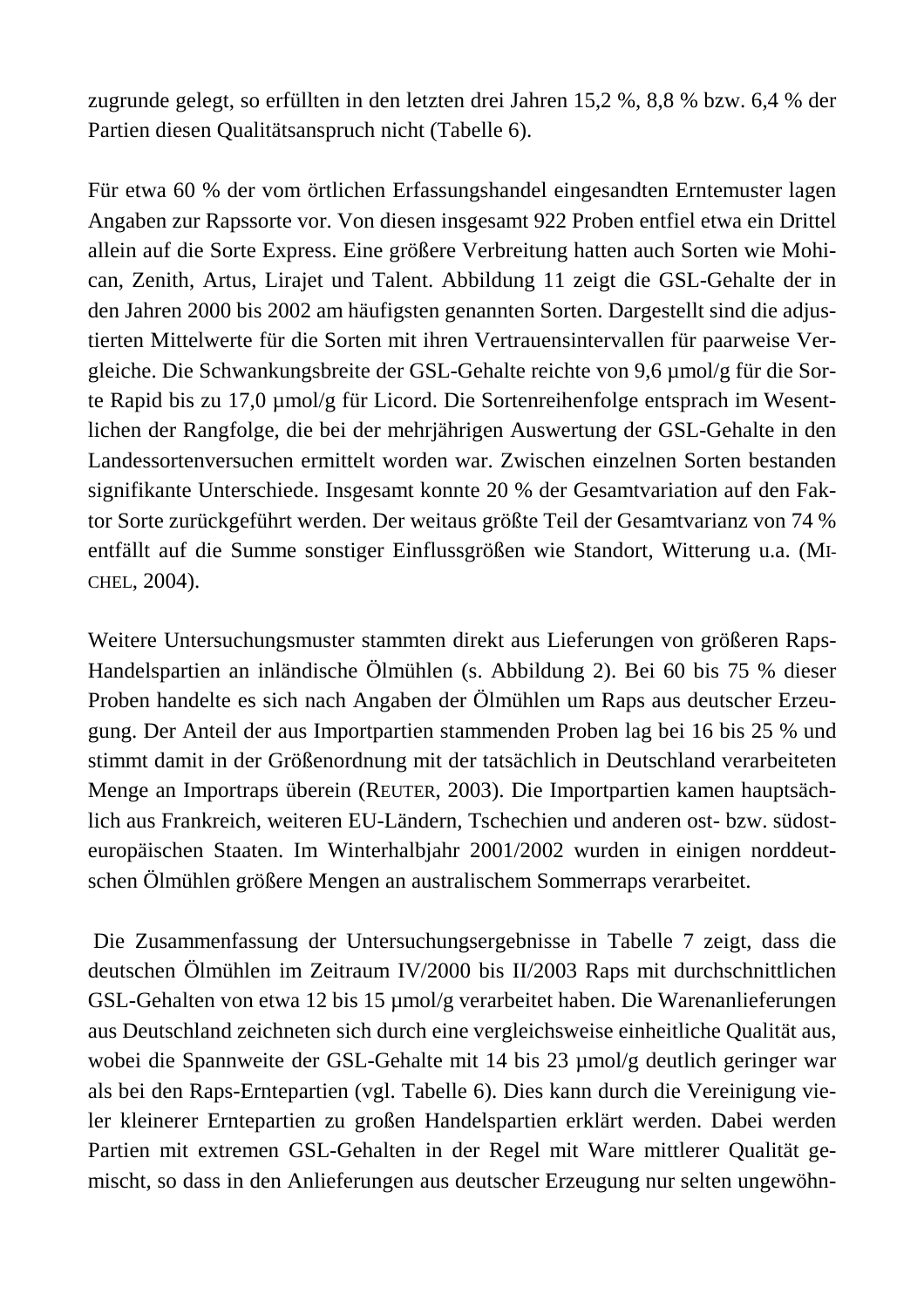

**Sorte (Anzahl Proben)**

**Abb. 11: Glucosinolatgehalte und Vertrauensintervall (90 %) von Winterrapssorten – adjustierte Mittel-Werte (Proben des ländlichen Erfassungshandels, 2000 bis 2002)** 

*Glucosinolate contents and confidence interval (90 %) of winter rapeseed varities – adjusted means (samples taken from a gricultural trade, 2000 – 2002)*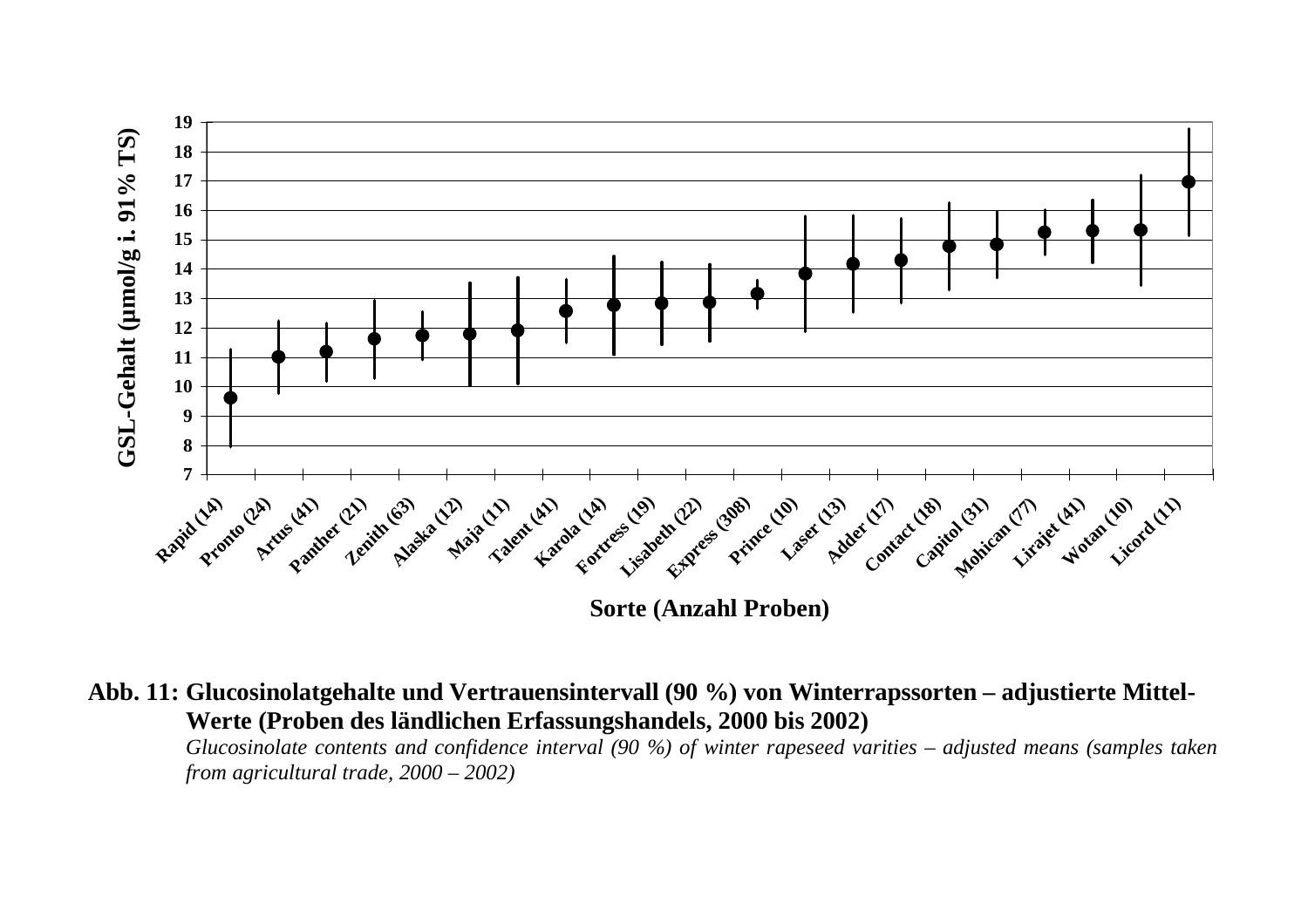# **Tab. 7: Glucosinolatgehalt von Raps-Handelspartien aus deutschen Ölmühlen (deutscher Raps und importierte Ware, 2000 bis 2003)**

*Glucosinolate content of commercial rapeseed loads originating from German oil mills (German rapeseed and imported seeds, 2000 - 2003)* 

| Zeitraum  | Probenherkunft                |                | Probenumfang |                    | GSL-Gehalt ( $\mu$ mol/g i. 91 % TS) | Anteil Proben (%) |                                         |
|-----------|-------------------------------|----------------|--------------|--------------------|--------------------------------------|-------------------|-----------------------------------------|
|           |                               | Anzahl         | Anteil (%)   | Mittelwert $\pm$ s | $von - bis$                          |                   | $> 18 \mu$ mol/g $  > 25 \mu$ mol/g $ $ |
| 2000/2001 |                               | 409            | 100          | $12,6 \pm 3,5$     | $4 - 28$                             | 3,4               | 0,2                                     |
|           | davon Deutschland             | 269            | 65,8         | $13,3 \pm 2,1$     | $5 - 28$                             | 3                 | 0,4                                     |
|           | Frankreich                    | 26             | 6,4          | $15.7 \pm 1.8$     | $13 - 20$                            | 11                | $\Omega$                                |
|           | Australien                    | 37             | 9,0          | $6.1 \pm 1.3$      | $4 - 10$                             | $\Omega$          | $\Omega$                                |
|           | Tschechien                    | 24             | 5,9          | $13.9 \pm 3.0$     | $9 - 20$                             | 12                | $\theta$                                |
|           | Mischungen / ohne Angabe      | 53             | 12,9         | $11,4 \pm 2,4$     | $6 - 24$                             | 4                 | $\overline{0}$                          |
| 2001/2002 |                               | 697            | 100          | $12,8 \pm 3,9$     | $4 - 60$                             | 4,3               | 1,4                                     |
|           | davon Deutschland             | 517            | 74,2         | $12,2 \pm 2,4$     | $4 - 23$                             | $\mathbf{1}$      | $\overline{0}$                          |
|           | EU ("EU", $\ddot{O}$ , DK, B) | 8              | 1,1          | $12.2 \pm 1.9$     | $8 - 14$                             | $\theta$          | $\Omega$                                |
|           | Frankreich                    | 19             | 2,7          | $15.9 \pm 2.9$     | $12 - 22$                            | 26                | $\overline{0}$                          |
|           | Tschechien                    | 65             | 9,3          | $14,1 \pm 4,3$     | $8 - 31$                             | 9                 | 3                                       |
|           | sonst. Ost-/Südost-Europa     | 16             | 2,3          | $14,1 \pm 2,8$     | $9 - 19$                             | $\Omega$          | $\overline{0}$                          |
|           | Ukraine                       | 5              | 0,7          | $36.7 \pm 6.0$     | $29 - 45$                            | 100               | 100                                     |
|           | Mischungen / ohne Angabe      | 67             | 9,6          | $13,4 \pm 6,6$     | $4 - 60$                             | 8                 | 3                                       |
| 2002/2003 |                               | 756            | 100          | $14,8 \pm 2,6$     | $9 - 35$                             | 8,5               | 0,4                                     |
|           | davon Deutschland             | 440            | 58,2         | $14,3 \pm 2,2$     | $9 - 23$                             | 5                 | $\Omega$                                |
|           | $EU$ ("EU", $\ddot{O}$ , DK)  | 90             | 11,9         | $14,8 \pm 2,0$     | $10 - 20$                            | 3                 | 0                                       |
|           | Frankreich                    | 73             | 9,7          | $16,2 \pm 2,2$     | $12 - 22$                            | 20                | $\Omega$                                |
|           | Belgien                       | $\overline{4}$ | 0,5          | $24.4 \pm 11.7$    | $13 - 35$                            | 50                | 50                                      |
|           | Tschechien                    | 27             | 3,6          | $14,6 \pm 2,9$     | $10 - 23$                            | 11                | $\mathbf{0}$                            |
|           | sonst. Ost-/Südost-Europa     | 8              | 1,0          | $14,9 \pm 2,8$     | $10 - 18$                            | 25                |                                         |
|           | Mischungen / ohne Angabe      | 114            | 15,1         | $15,3 \pm 2,6$     | $11 - 29$                            | 12                |                                         |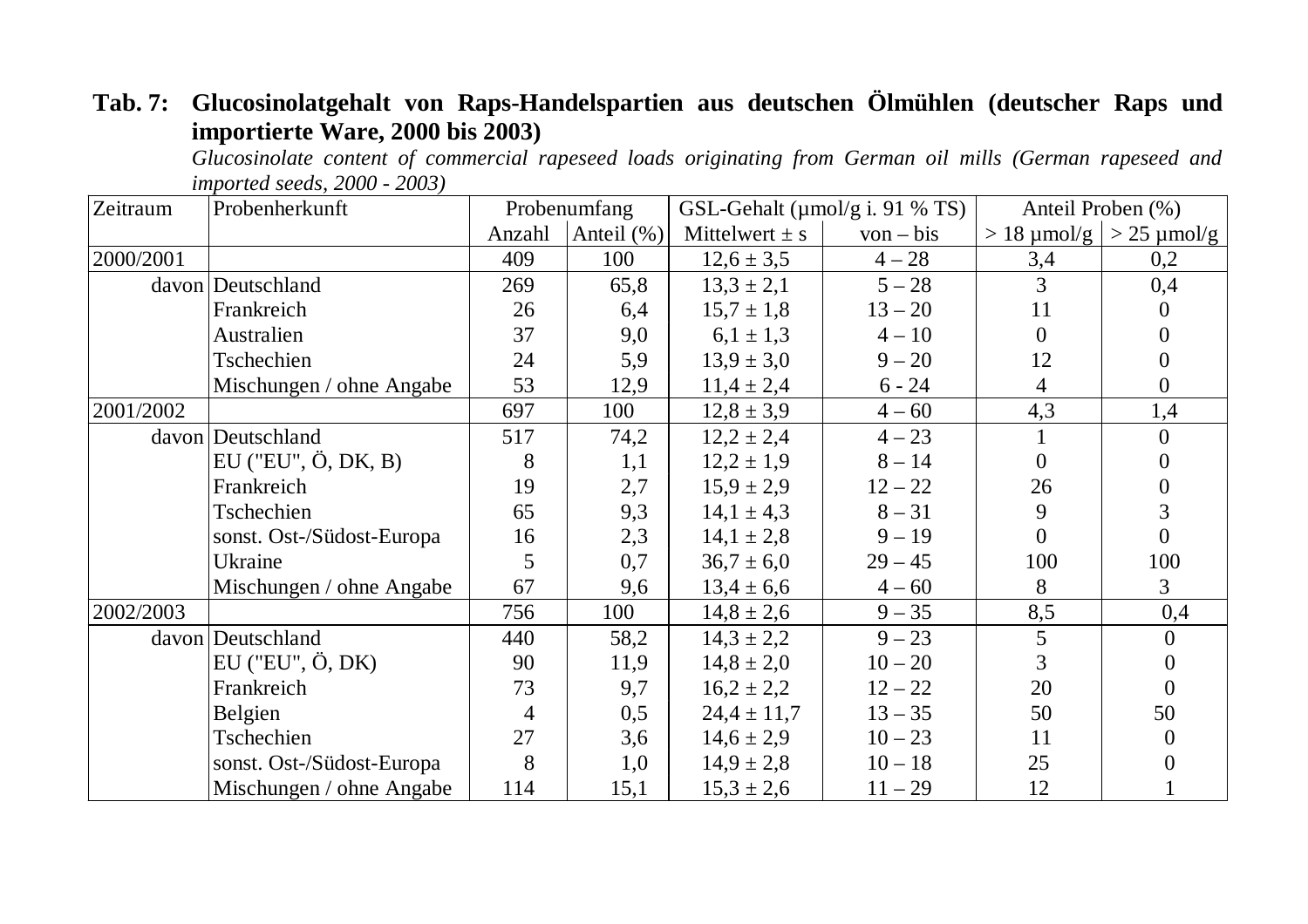lich niedrige oder besonders hohe GSL-Gehalte gefunden werden.

Bei importierten Rapssaaten zeigte sich häufig ein differenziertes Bild (Tabelle 7). Der GSL-Gehalt von Rapslieferungen aus Frankreich lag mit durchschnittlich 16 µmol/g regelmäßig um etwa 2 bis 3 µmol/g über dem der deutschen Ware. Der in deutschen Ölmühlen verarbeitete französische Raps wies damit ein leicht höheres GSL-Niveau auf, als die Ernteerhebungen der CETIOM für die betreffenden Jahre ergeben hatten (LE DILOSQUER UND MERRIEN, 2003). Die Importware aus Australien erwies sich dagegen als äußerst glucosinolatarm. Mit einem mittleren GSL-Gehalt von 6 µmol/g und maximalen Werten von 10 µmol/g wurde sogar die gegenwärtige Canola-Qualität deutlich unterboten. Tschechischer Raps lag im Durchschnitt der drei Jahre etwa 1 µmol/g über dem deutschen GSL-Niveau, wobei vereinzelt auch Partien mit GSL-Gehalten oberhalb von 25 µmol/g beobachtet wurden.

Auffällig hohe GSL-Gehalte wurden an Raps aus der Ukraine festgestellt. Die untersuchten Partien erreichten mit durchschnittlich fast 37 µmol/g und einer Spanne von 29 bis 45 µmol/g in keinem Fall 00-Qualität. Die über baltische Häfen nach Deutschland verschiffte ukrainische Ware enthielt hohe Anteile an Fremdbesatz, der bei der HPLC-Analyse anhand des rapsfremden Glucosinolates Sinalbin als Ackersenf identifiziert werden konnte. Das charakteristische GSL-Spektrum von Ackersenfsamen ermöglicht die Verfolgung derart verunreinigter Rapspartien über verschiedene Handelsstufen hinweg bis zu den Verarbeitungsprodukten.

Bei der Untersuchung von Warenlieferungen an einzelne Ölmühlen zeigte sich, dass alle Ölmühlen Rapssaaten mit stark schwankenden GSL-Gehalten verarbeitet haben. Im Durchschnitt lagen die GSL-Gehalte aber in allen Betrieben im Bereich von 12,5 bis 15 µmol/g. Es gab keine signifikanten Unterschiede zwischen den Wareneingängen in den einzelnen Ölmühlen (Abbildung 12).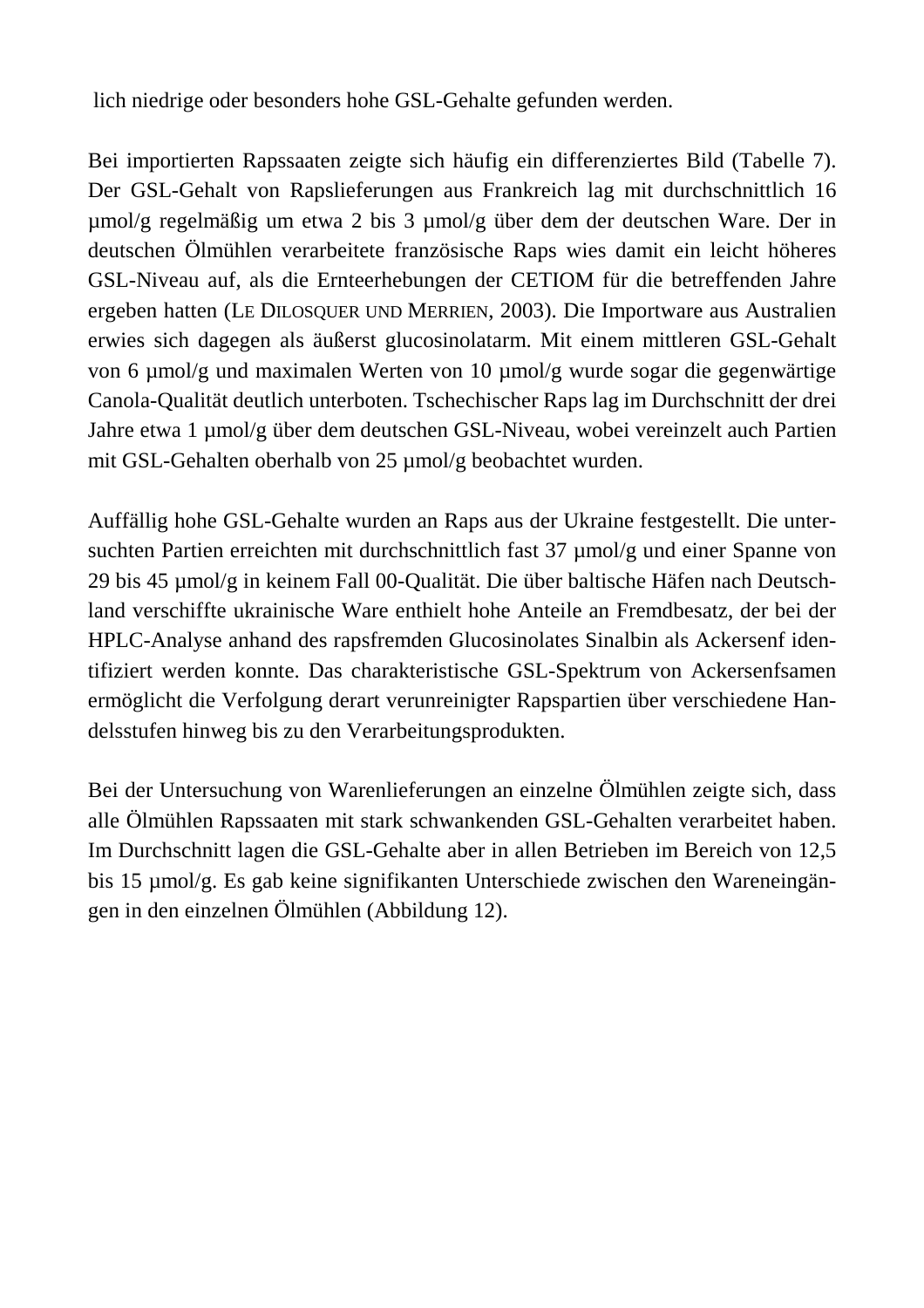

**Abb. 12: Glucosinolatgehalte und Vertrauensintervall (90%) von in deutschen Ölmühlen verarbeiteten Rapssaaten – adjustierte Mittelwerte (Proben aus Warenlieferungen an Ölmühlen, 2000 bis 2003)** *Glucosinolate contents and confidence interval (90 %) of rapeseed that was processed in German oil* 

 *mills (samples collected from supplies to oil mills, 2000 – 2003)*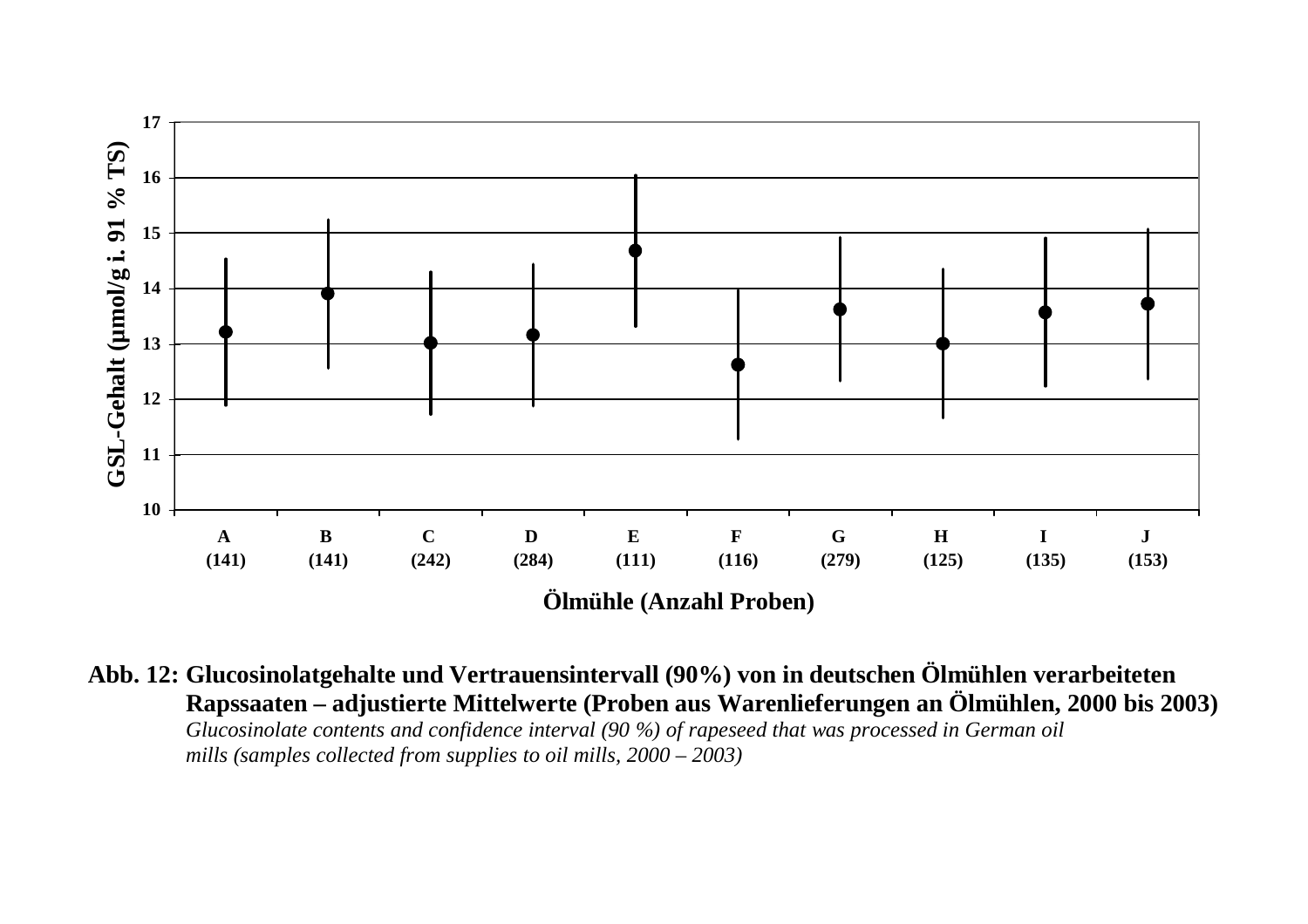## **4.3 Glucosinolatgehalte in Rapsverarbeitungsprodukten**

#### **4.3.1 Glucosinolatgehalte in Rapsextraktionsschrot**

Die Untersuchung von jährlich rund 200 Rapsschroten aus 10 industriellen Ölmühlen ergab mittlere GSL-Gehalte von 7 bis 10 µmol/g (Tabelle 8). In einzelnen Schrotproben lagen die niedrigsten Werte bei 0 bis 2 µmol/g, im Maximum wurden Gehalte bis zu 20 µmol/g erreicht. Im Durchschnitt errechnete sich für RES aus den großen deutschen Ölmühlen ein GSL-Niveau von etwa 8 µmol/g. In der Häufigkeitsverteilung aller ermittelten GSL-Gehalte (Abbildung 13) fällt im ersten Untersuchungsjahr 2000/2001 eine große Anzahl von Proben mit sehr geringen GSL-Gehalten auf. Hierbei handelte es sich hauptsächlich um Schrote aus Ölmühlen, die in der betreffenden Zeit häufig australischen Sommerraps mit durchschnittlichen GSL-Gehalten von 6 µmol/g verarbeitet hatten (vgl. Tabelle 7).

#### **Tab. 8: Glucosinolatgehalte von Rapsextraktionsschroten aus deutscher Erzeugung (Proben aus 10 deutschen Ölmühlen, IV/2000 bis II/2003)**

*Glucosinolate contents of rapeseed meals of German orign (samples taken from 10 German oil mills, IV/2000 – II/2003)*

| Zeitraum  | Anzahl Proben |                    | GSL-Gehalt ( $\mu$ mol/g i. TS) – HPLC |
|-----------|---------------|--------------------|----------------------------------------|
|           |               | Mittelwert $\pm$ s | Spannweite                             |
| 2000/2001 | 239           | $7,0 \pm 4,1$      | $1 - 18$                               |
| 2001/2002 | 209           | $10,3 \pm 3,8$     | $2 - 20$                               |
| 2002/2003 | 189           | $7,6 \pm 3,3$      | $1 - 17$                               |
| 2000/2003 | 637           | $8.3 \pm 4.0$      | $1 - 20$                               |

Insgesamt zeichnet sich deutsches Rapsschrot damit durch eine gute Qualität aus. Dennoch zeigte sich, dass zwischen den einzelnen Ölmühlen teilweise gravierende Unterschiede im GSL-Gehalt der hergestellten Schrote bestanden. Während drei Ölmühlen RES mit sehr niedrigen GSL-Gehalten im Bereich von 2 bis 6 µmol/g produzierten und die meisten Betriebe mittlere Qualitäten mit 8 bis 11 µmol/g herstellten, gab es eine Ölmühle, deren Schrote durchschnittliche GSL-Gehalte von 14 bis 15 µmol/g aufwiesen (Tabelle 9). Diese Rangfolge blieb im Verlauf der drei Untersuchungsjahre nahezu die gleiche, d.h. die erreichten Qualitäten waren für die einzelnen Ölmühlen über einen längeren Zeitraum typisch. Lediglich bei der Ölmühle J war ein Rückgang der mittleren GSL-Gehalte von 17 auf 11 µmol/g zu verzeichnen. Die Darstellung der adjustierten Mittelwerte sowie der 90%-Vertrauensintervalle für die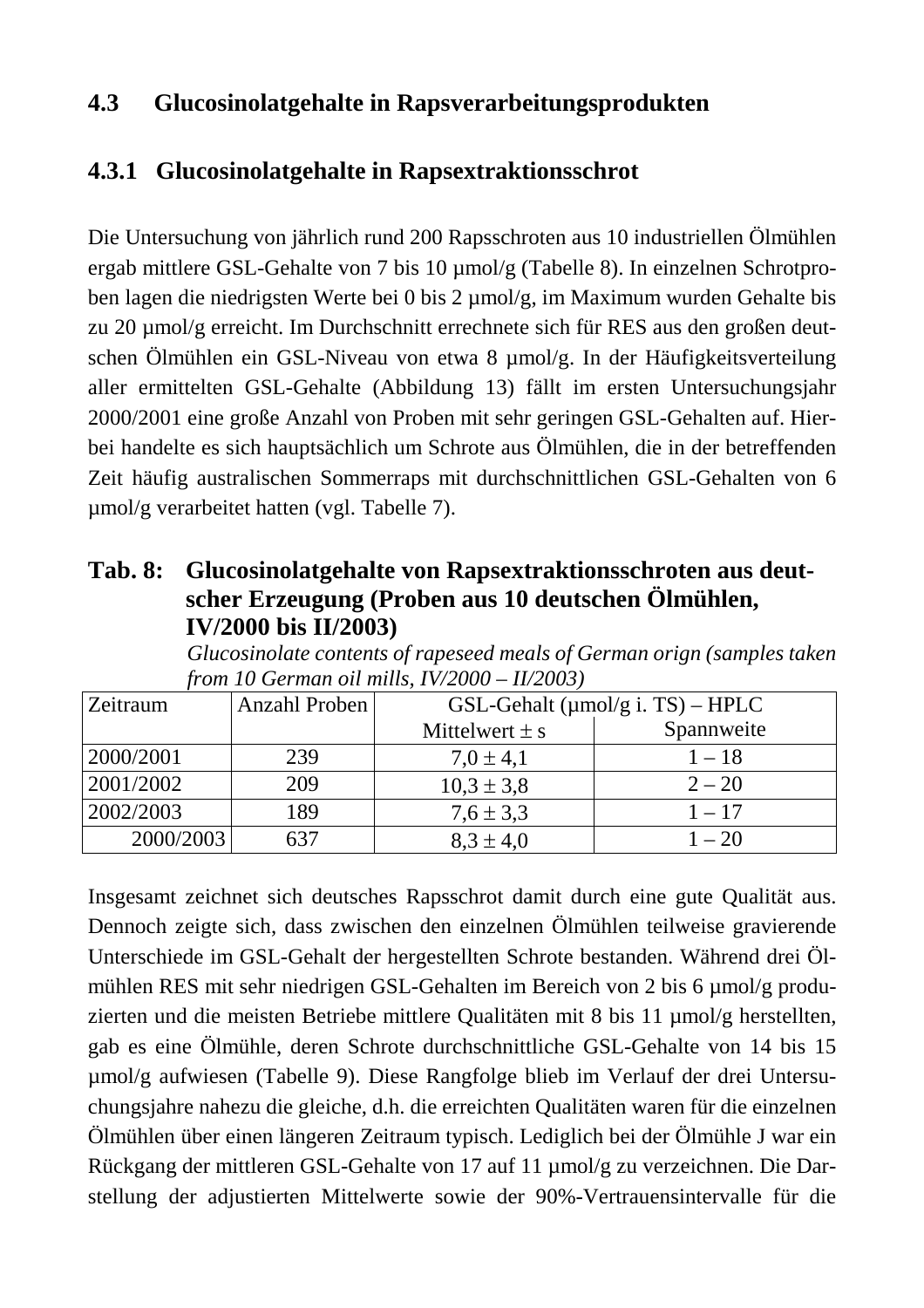

**Abb. 13: Verteilung der Glucosinolatgehalte von Rapsextraktionsschrot in 1 µmol-Klassen (Proben aus 10 deutschen Ölmühlen, IV/2000 bis II/2003)** 

*Distribution of the glucosinolate contents of rapeseed meal, graduated in 1 µmol classes (samples taken from 10 German oil mills, IV/2000 – II/2003)*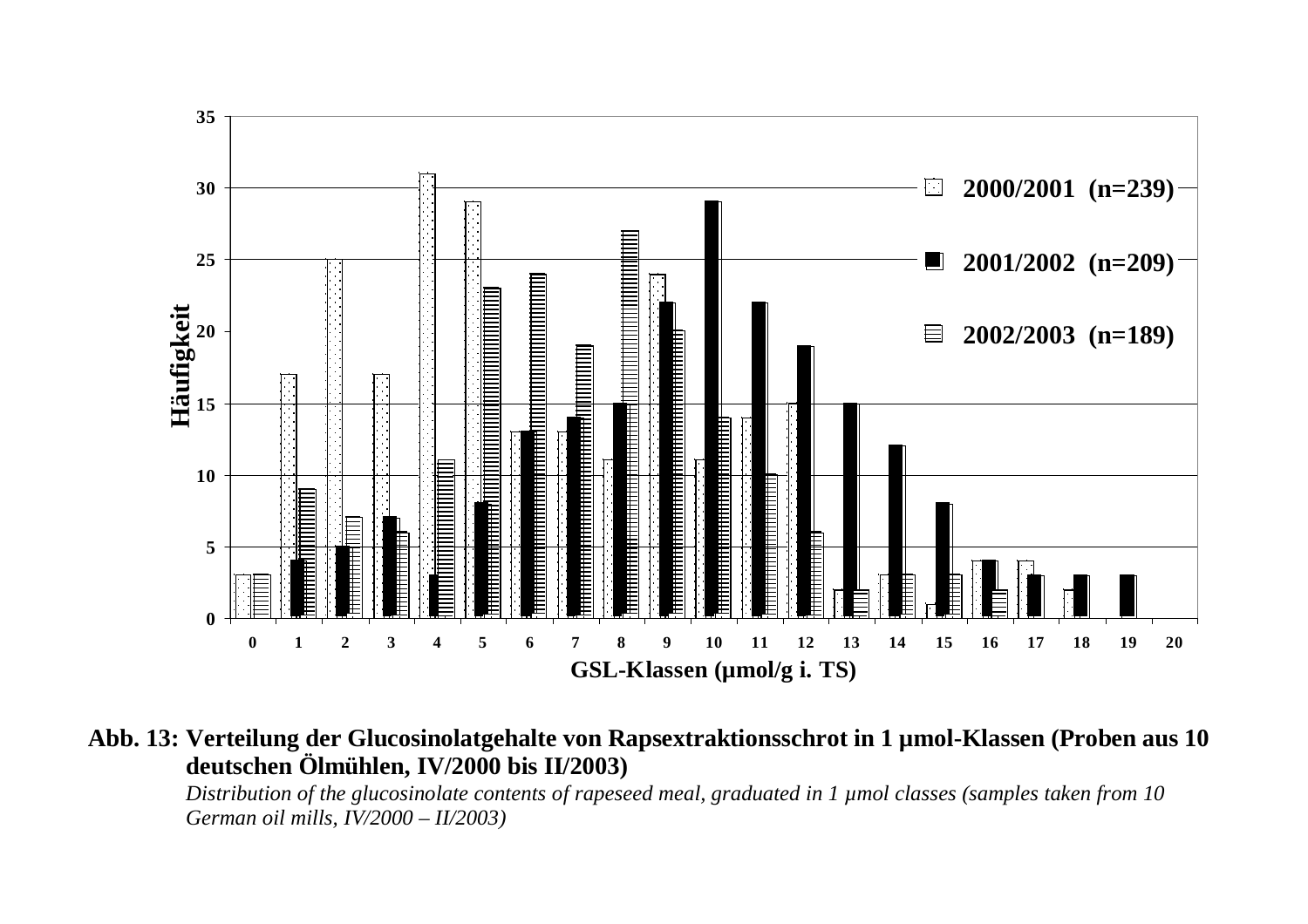# **Tab. 9: Glucosinolatgehalte von Rapsextraktionsschroten aus 10 deutschen Ölmühlen (IV/2000 bis II/2003)**

*Glucosinolate contents of rapeseed meals sampled in 10 German oil mills (IV/2000 – II/2003)* 

| Ölmühle       |       |       | Anzahl Proben |               |            |           |            |           | GSL-Gehalt ( $\mu$ mol/g i. TS) – HPLC |          |            |
|---------------|-------|-------|---------------|---------------|------------|-----------|------------|-----------|----------------------------------------|----------|------------|
|               | 00/01 | 01/02 | 02/03         | Summe 3 Jahre |            | 2000/2001 |            | 2001/2002 | 2002/2003                              |          | 2000/2003  |
|               |       |       |               |               | Mittelwert | von-bis   | Mittelwert | von-bis   | Mittelwert                             | von-bis  | Mittelwert |
| $\mathbf{A}$  | 48    | 15    | 17            | 80            | 2,2        | $1 - 5$   | 3,8        | $2 - 17$  | 2,0                                    | $1 - 4$  | 2,5        |
| $\bf{B}$      | 20    | 14    | 6             | 40            | 5,1        | $2 - 8$   | 5,9        | $3 - 10$  | 2,0                                    | $1 - 4$  | 4,9        |
| $\mathcal{C}$ | 42    | 29    | 27            | 98            | 5,6        | $3 - 10$  | 7,5        | $5 - 14$  | 5,9                                    | $4 - 10$ | 6,2        |
| D             | 50    | 25    | 29            | 104           | 6,3        | $2 - 12$  | 12,2       | $7 - 17$  | 9,0                                    | $4 - 15$ | 8,5        |
| E             | 9     | 14    | 9             | 32            | 9,2        | $6 - 12$  | 9,1        | $7 - 13$  | 6,6                                    | $5 - 8$  | 8,5        |
| $\mathbf F$   | 8     | 14    | 8             | 30            | 10,0       | $8 - 12$  | 10,0       | $5 - 13$  | 9,2                                    | $9 - 11$ | 9,8        |
| G             | 30    | 50    | 41            | 121           | 10,9       | $7 - 14$  | 11,2       | $8 - 18$  | 8,8                                    | $5 - 17$ | 10,3       |
| H             | 11    | 15    | 19            | 45            | 11,2       | $7 - 15$  | 12,5       | $6 - 17$  | 9,0                                    | $6 - 12$ | 10,7       |
| $\mathbf I$   | 12    | 15    | 19            | 46            | 11,5       | $8 - 18$  | 12,3       | $9 - 15$  | 7,4                                    | $6 - 11$ | 10,1       |
| $\mathbf J$   | 9     | 18    | 14            | 41            | 17,1       | $16 - 18$ | 15,7       | $12 - 20$ | 10,9                                   | $9 - 15$ | 14,4       |
| $A-J$         | 239   | 209   | 189           | 637           | 7,0        | $1 - 18$  | 10,3       | $2 - 20$  | 7,6                                    | $1 - 17$ | 8,3        |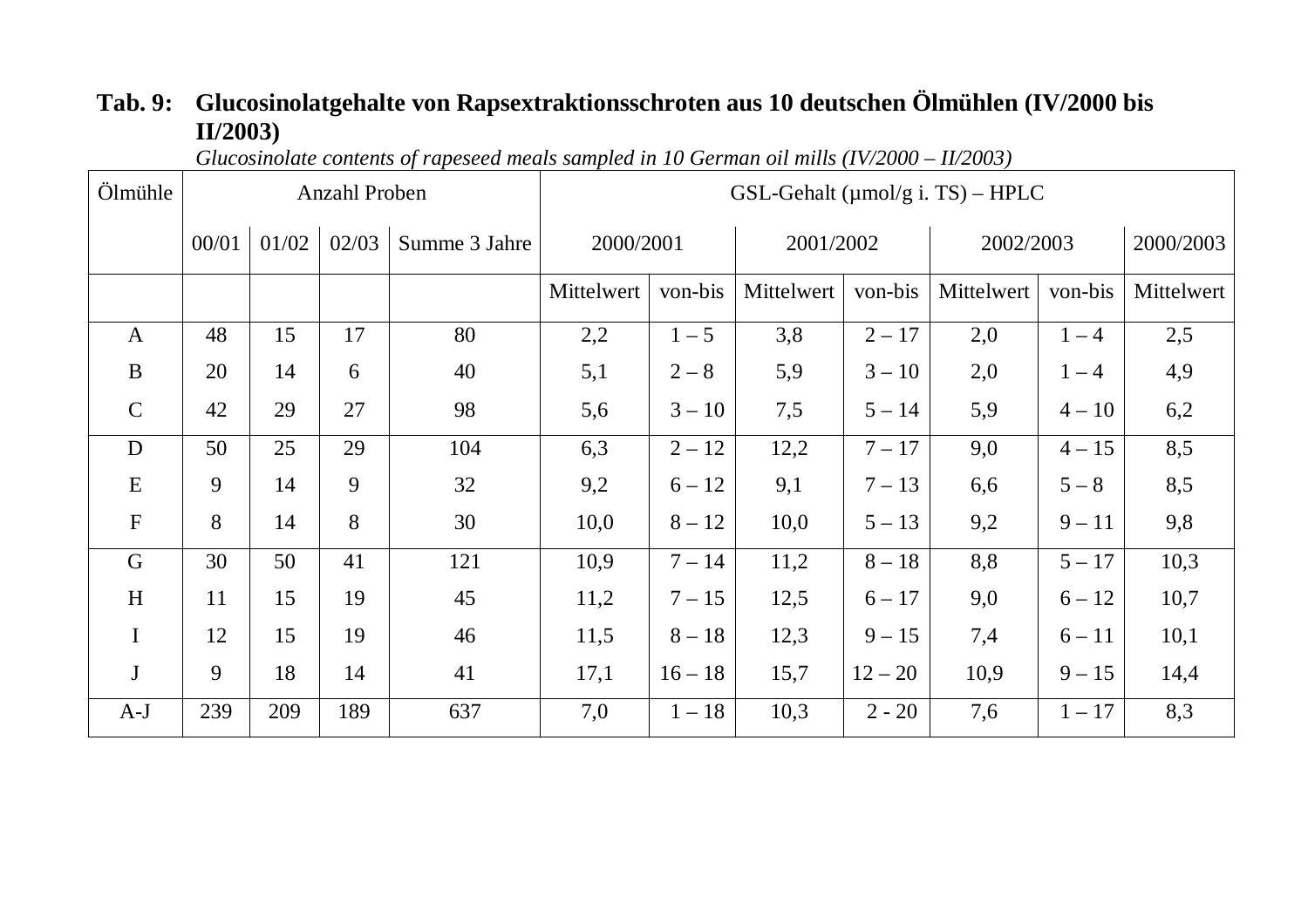

**Abb. 14: Glucosinolatgehalte und Vertrauensintervall (90 %) von Rapsextraktionsschroten aus 10 deutschen Ölmühlen – adjustierte Mittelwerte (IV/2000 bis II/2003)** 

*Glucosinolate contents and confidence interval (90 %) of rapeseed meals sampled in 10 German oil mills – adjusted means (IV/2000 – II/2003)*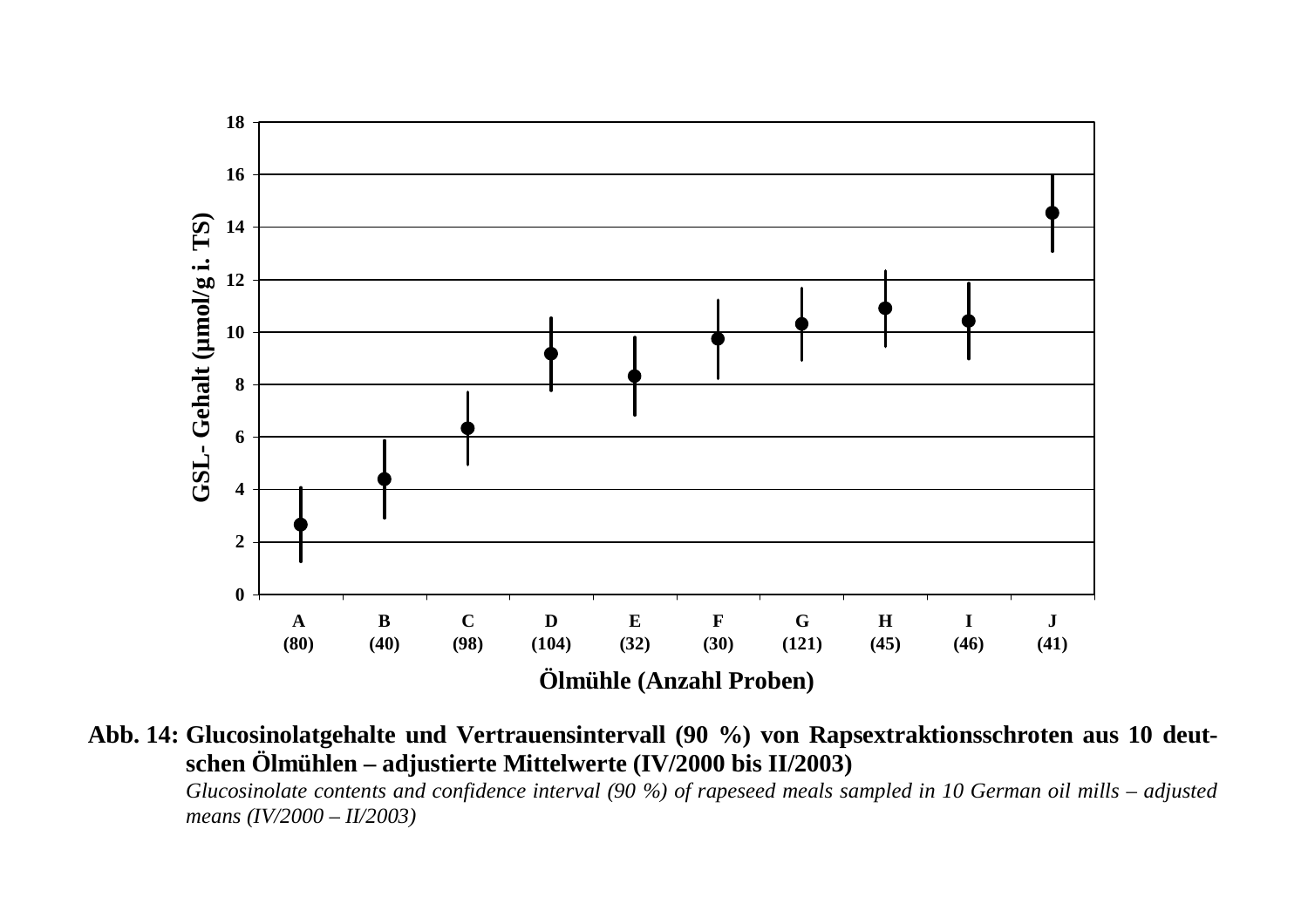GSL-Gehalte zeigt, dass zwischen den Schroten verschiedener Ölmühlen teilweise signifikante Unterschiede bestanden (Abbildung 14).

Da bei der GSL-Untersuchung der Warenanlieferungen festgestellt worden war, dass in allen Ölmühlen Raps mit vergleichbaren GSL-Gehalten verarbeitet wird (vgl. Abbildung 12), kommen als Ursache für die differenzierten GSL-Gehalte in den Schroten hauptsächlich technologische Unterschiede während der Verarbeitung, speziell beim Toasten in Betracht. Tatsächlich zeigten die im Projektverlauf untersuchten Rapsschrote große Farbunterschiede, die von hellen Grau-, Gelb- und Ockertönen bis zu dunklen Ocker- und Brauntönen reichten. Die Bonitur der Farbtiefe bestätigte die Vermutung, dass helle Produkte tendenziell höhere und dunkle Produkte eher geringere GSL-Gehalte aufweisen. Die Auswertung ergab einen Anteil von 33 % hell gefärbter Schrote mit einem mittleren GSL-Gehalt von 11,2 µmol/g. Der Anteil der dunkelbraunen Schrote lag bei 10 %. Dieses Material besaß überwiegend GSL-Gehalte  $\lt 5$  µmol/g und stammte fast ausschließlich aus den Ölmühlen A, B und C. In einem Einzelfall wurde an einem dunkelbraunen RES ein GSL-Gehalt von 17 µmol/g festgestellt. Hier handelte es sich vermutlich um Schrot, welches bei der Verarbeitung von Raps mit sehr hohem GSL-Gehalt angefallen war. Kurz zuvor war der betreffenden Ölmühle eine Rapspartie mit einem GSL-Gehalt von 60 µmol/g geliefert worden. Die dunkel gefärbten Extraktionsschrote fielen außerdem häufig durch einen stark brenzligen Geruch auf, was die Vermutung des scharfen Toastens unterstreicht und beim Einsatz im Mischfutter Probleme bei der Futteraufnahme verursachen könnte. In Kanada gilt die Farbe des Rapsschrotes als zusätzliches Qualitätskriterium und manche Futtermittelhersteller verarbeiten bevorzugt hell gefärbte Produkte (HICKLING, 2001).

Als spezifischer Indikator für eine mehr oder weniger intensive Temperaturbelastung der Schrote kann das mittels HPLC-Analyse bestimmte Muster der Einzelglucosinolate herangezogen werden. Dies ist möglich, weil die thermisch besonders labilen Indol-GSLe während der Dampfbehandlung wesentlich schneller abgebaut werden als die Alkenyl-GSLe. Aus früheren Untersuchungen ist bekannt, dass der Anteil der Indol-GSLe in intakten Rapssamen von der Höhe des Gesamt-GSL-Gehaltes abhängt und mit sinkendem Gesamt-GSL-Gehalt ansteigt. In Rapsproben aus der Ernte 1996, deren GSL-Gehalte im Bereich von 8 bis 43 µmol/g lagen, schwankte der Anteil der Indol-GSLe von 10 bis 30 % (SCHUMANN, 1996). Im GSL-Bereich von 5 bis 15 µmol/g wären danach Indol-GSL-Anteile von etwa 25 bis 30 % zu erwarten gewesen. Tatsächlich fanden sich in den untersuchten Rapsschroten aber wesentlich geringere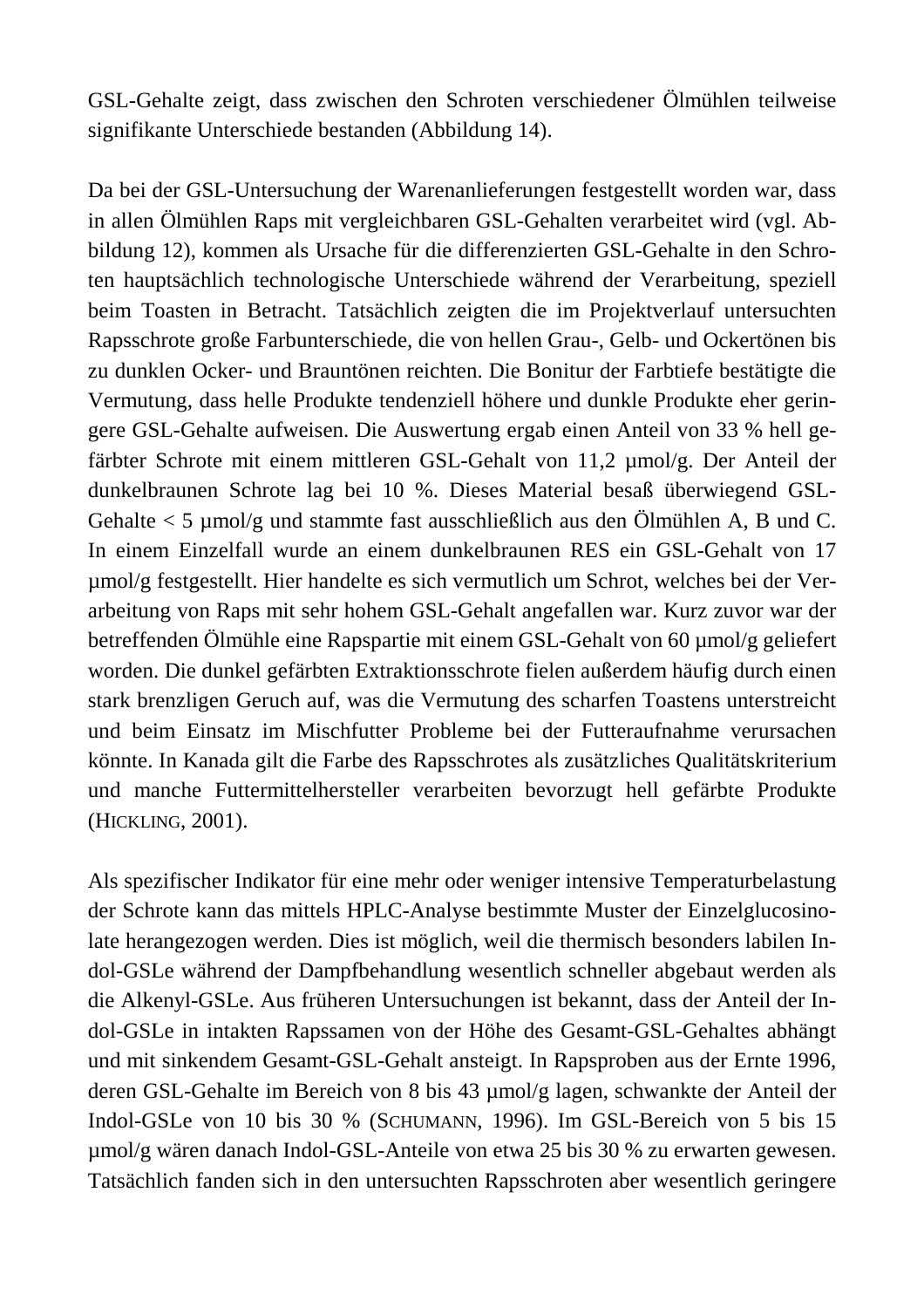Indol-GSL-Anteile, die in Abhängigkeit von der Ölmühle im Bereich von 5 % (Ölmühle A und B) bis 10 % (Ölmühle I und J) lagen (Abbildung 15). Aus diesem Befund kann zweifelsfrei geschlossen werden, dass die Schrote in den Ölmühlen A und B thermisch höher beansprucht worden sind, als die Produkte der anderen Ölmühlen. Dies hat sowohl zu niedrigeren Gesamt-GSL-Gehalten als auch zu einem überproportionalen Abbau der Indol-GSLe geführt. Tabelle 10 zeigt die typischen GSL-Muster von thermisch unbehandeltem Raps und von zwei verschieden stark getoasteten Extraktionsschroten.

#### **Tab. 10: Typische Glucosinolatmuster von Rapssaat und unterschiedlich stark getoasteten Rapsextraktionsschroten**

| Glucosinolat/GSL-Gruppe | Glucosinolatgehalt in $\mu$ mol/g i. TS (%-Anteil) |               |                 |  |  |
|-------------------------|----------------------------------------------------|---------------|-----------------|--|--|
|                         | Rapssaat                                           | <b>RES</b>    | <b>RES</b>      |  |  |
|                         | thermisch                                          | schwächer     | stark getoastet |  |  |
|                         | unbehandelt                                        | getoastet     |                 |  |  |
| <b>Alkenyl-GSLe</b>     | 10,7 $(71,8)$                                      | 10,2 $(87,9)$ | 3,5 $(92,1)$    |  |  |
| Progoitrin              | 6,3                                                | 6,8           | 2,0             |  |  |
| Gluconapoleiferin       | 0,2                                                | 0,3           | 0,1             |  |  |
| Gluconapin              | 3,4                                                | 2,4           | 0.9             |  |  |
| Glucobrassicanapin      | 0,8                                                | 0,7           | 0,5             |  |  |
| <b>Indol-GSLe</b>       | 3,9(26,2)                                          | 1,2 $(10,3)$  | 0,2(5,3)        |  |  |
| 4-Hydoxy-Glucobrassicin | 3,6                                                | 1,0           | 0,1             |  |  |
| Glucobrassicin          | 0,2                                                | 0,1           | 0,1             |  |  |
| Neoglucobrassicin       | 0,1                                                | 0,1           | n.n.            |  |  |
| <b>Sonstige GSLe</b>    | 0,3(2,0)                                           | 0,2(1,7)      | (2,6)<br>0,1    |  |  |
| <b>Gesamt-GSLe</b>      | 14,9<br>(100)                                      | 11,6 $(100)$  | 3,8(100)        |  |  |

*Typical glucosinolate pattern of rapeseed and rapeseed meals with different intensity of thermal treatment* 

Durch die unterschiedliche Intensität des Toastprozesses kam es in den Ölmühlen zu erheblichen Unterschieden beim Abbau der GSLe. Die mittleren Abbauraten reichten z.B. von 33 % in der Ölmühle J bis zu 85 % in der Ölmühle A (Abbildung 16). Für den Zeitraum 2001/2002 ergab sich im Durchschnitt aller Ölmühlen ein GSL-Abbau von 60 %. Die Berechnung der mittleren Abbauraten für einzelne Ölmühlen erfolgte anhand der mittleren GSL-Gehalte der eingesetzten Rapsaaten und der erzeugten Rapsschrote für einen bestimmten Zeitraum. Dabei wurde unterstellt, dass die GSLe zu 100 % im Schrot verbleiben und sich ihr Gehalt durch den Fettentzug zunächst auf etwa das 1,8-fache erhöht. Im vorliegenden Fall errechneten sich für die Schrote vor der Toastung durchschnittliche GSL-Gehalte von 23 bis 28 µmol/g. Nach der Wärmebehandlung waren die mittleren GSL-Gehalte im RES auf Werte von 4 bis 16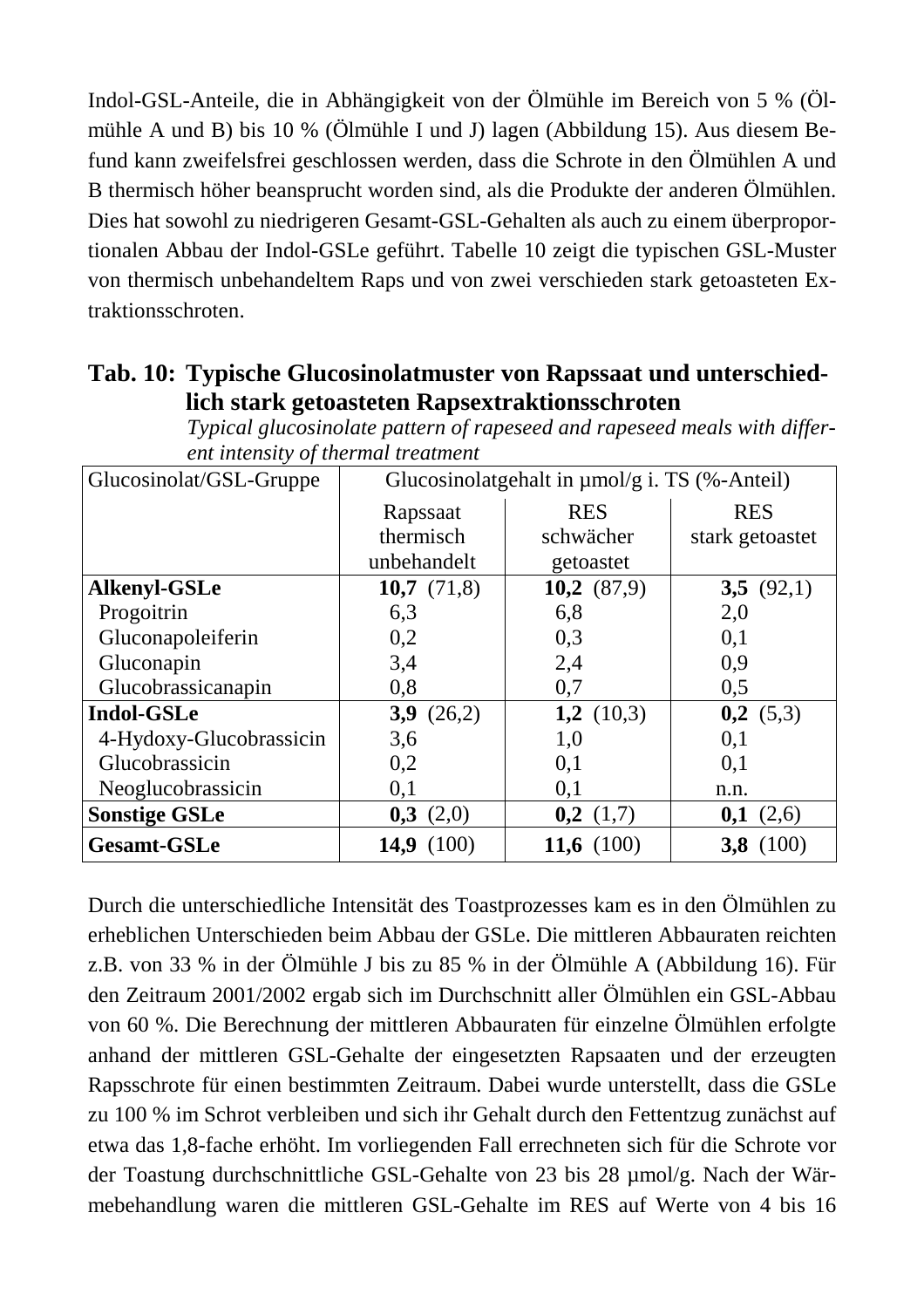

**Abb. 15: Anteil Indolglucosinolate in Abhängigkeit vom Gesamt-GSL-Gehalt in Rapssaat und Rapsextraktionsschrot (Raps der Ernte 1996 [SCHUMANN, 1996] und Rapsschrot aus ausgewählten Ölmühlen, 2001 bis 2002)** 

*Percent indole glucosinolates as related to total GSL contents of rapeseed and rapeseed meal (rapeseed samples collected from harvest1996 [SCHUMANN, 1996] and rapeseed meal taken from selected oil mills, 2001 – 2002)*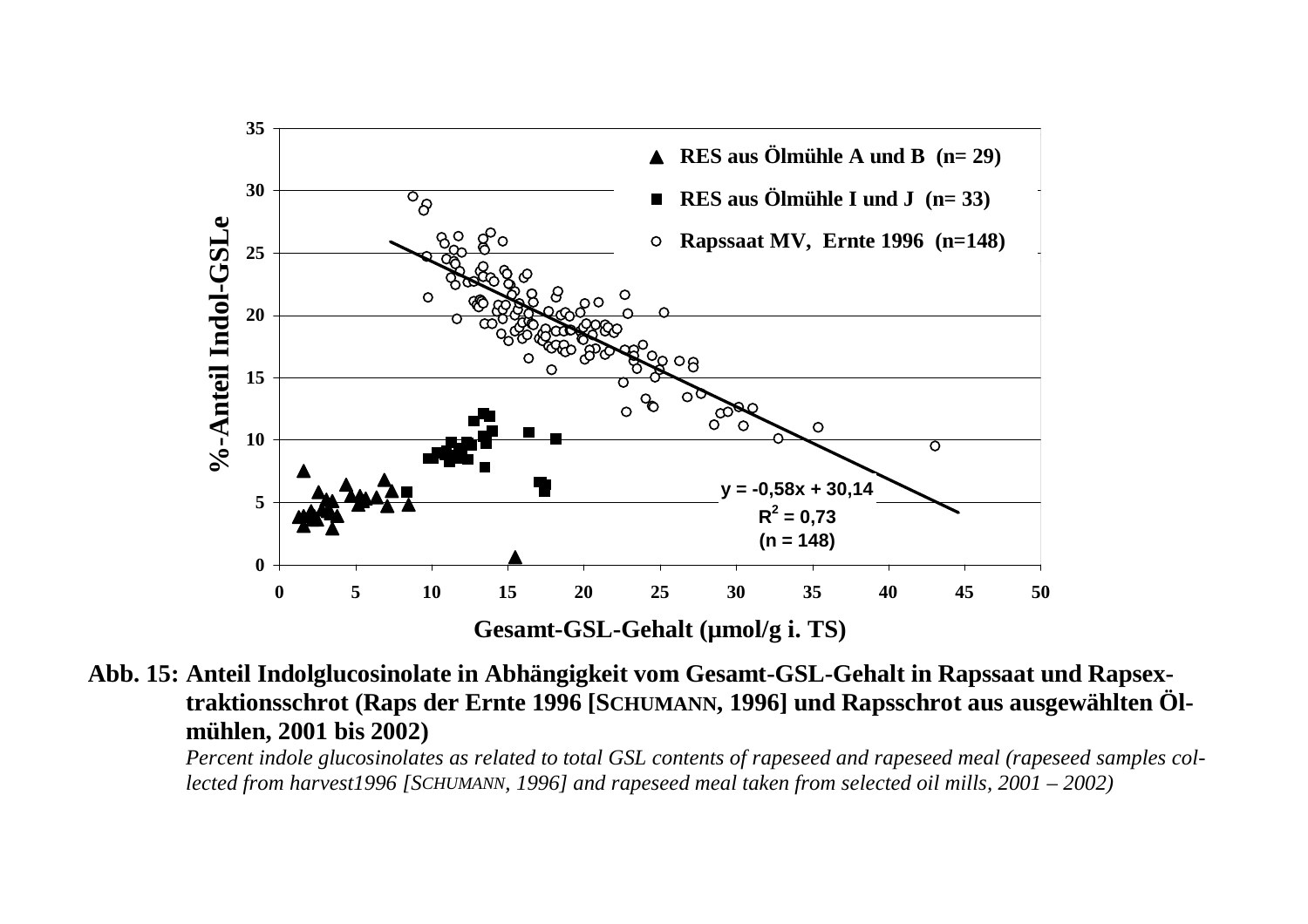

**Abb. 16: Glucosinolatabbau bei der Verarbeitung von Rapssaat zu Rapsextraktionsschrot in 10 deutschen Ölmühlen (mittlere Abbauraten, 2001/2002)** 

*Glucosinolate degradation during processing of rapeseed to rapeseed meal in 10 German oil mills (average extent of degradation, 2001/2002)*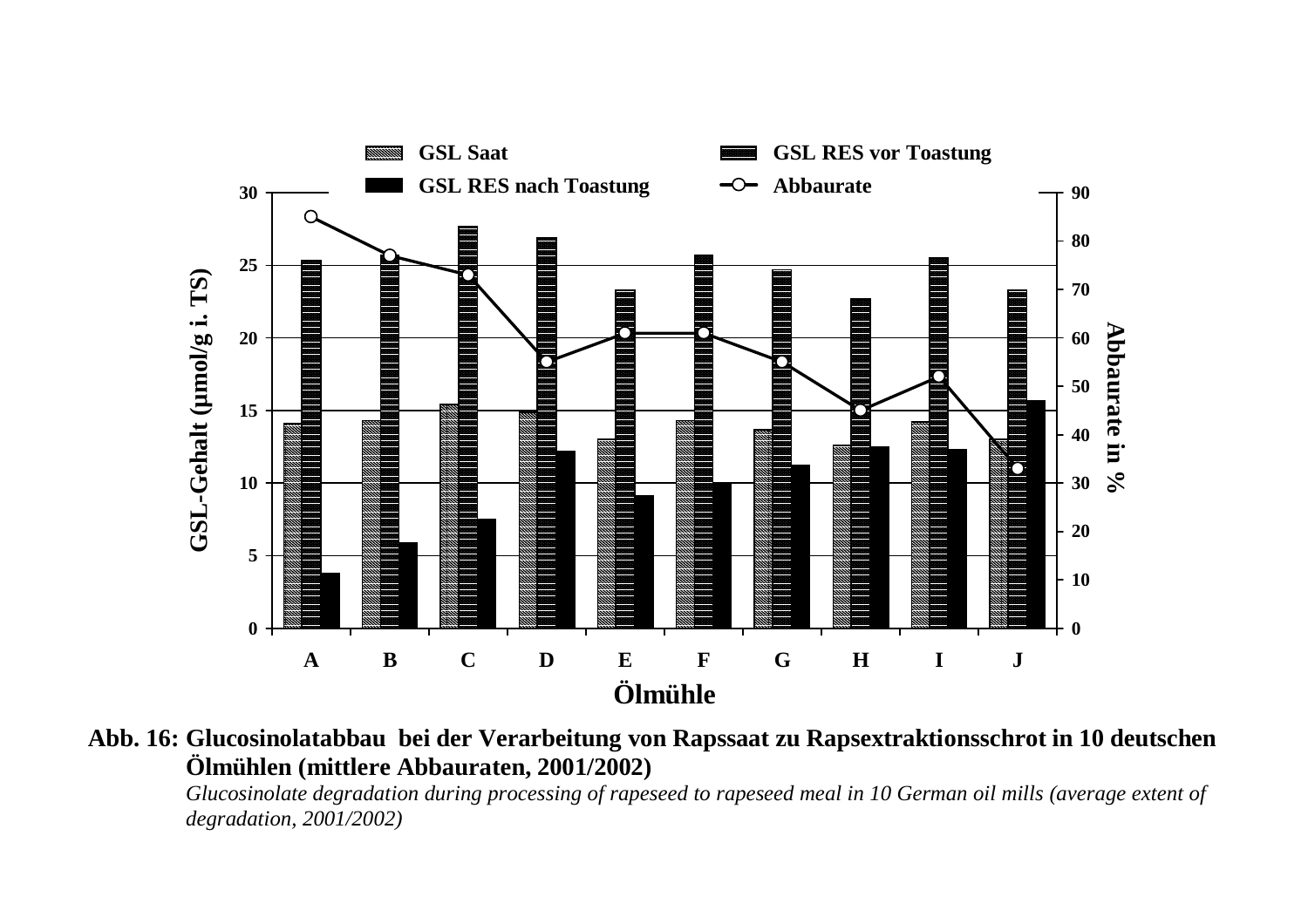µmol/g zurückgegangen. Die mittleren Abbauraten konnten dann nach Gleichung [1] berechnet werden.

$$
Abbaurate (*) = 100 \times \frac{GSL_{\text{vor Toastung}} - GSL_{\text{nach Toastung}}}{GSL_{\text{vor Toastung}}}
$$
 [1]

Bei Abbauraten über 45 % lagen die GSL-Gehalte im RES unter dem GSL-Gehalt der verarbeiteten Saat; Abbauraten unter 45 % führten zu einem Anstieg des GSL-Gehaltes im Schrot gegenüber dem Ausgangswert der Saat (alle Rechnungen erfolgten auf Basis Trockensubstanz). Durch die unterschiedliche thermische Stabilität von Indol- und Alkenyl-GSLen kam es dabei gleichzeitig zu einer relativen Anreicherung der stabileren Alkenyl-GSLe in den Schroten. Diese Anreicherung fiel umso deutlicher aus, je geringer der GSL-Abbau insgesamt ist (Tabelle 11).

#### **Tab. 11: Mittlere Abbauraten von Indol-, Alkenyl- und Gesamtglucosinolaten in ausgewählten Ölmühlen (2001/2002)**

*Average extent of degradation of indol-, alkenyl- and total glucosinolates in selected oil mills (2001/2002)* 

| Ölmühle | GSL-Abbaurate in % |              |             |  |  |  |  |  |
|---------|--------------------|--------------|-------------|--|--|--|--|--|
|         | Indol-GSLe         | Alkenyl-GSLe | Gesamt-GSLe |  |  |  |  |  |
|         |                    |              |             |  |  |  |  |  |
|         |                    |              |             |  |  |  |  |  |
|         |                    |              |             |  |  |  |  |  |
|         |                    |              |             |  |  |  |  |  |

Weitere Untersuchungen bezogen sich auf RES, welches direkt aus der Futtermittelindustrie stammte. Für etwa 500 Rapsschrote aus insgesamt 32 Mischfutterwerken ergab sich ein durchschnittlicher GSL-Gehalt von 7,9 µmol/g. Dies entspricht etwa dem Qualitätsniveau, welches beim Warenausgang der deutschen Ölmühlen festgestellt worden war. Die Häufigkeitsverteilung der GSL-Werte zeigt jedoch, dass eine Reihe von Einzelproben GSL-Gehalte > 20 µmol/g aufwies (Abbildung 17). Dieses Material kam allerdings nicht aus inländischen Ölmühlen, sondern stammte ausschließlich aus importierten Schrotpartien, wobei als Herkunftsländer häufig Tschechien und andere osteuropäische Staaten genannt wurden. Im Mittel lag der GSL-Gehalt in dieser Importware doppelt so hoch wie in deutschem Rapsschrot. In einzelnen Partien wurden GSL-Gehalte bis zu annähernd 40 µmol/g ermittelt.

Nach diesen Ergebnissen besteht gegenwärtig bei der Verarbeitung von importierten Rapsschroten, insbesondere von solchen aus Tschechien, ein erhöhtes Einsatzrisiko.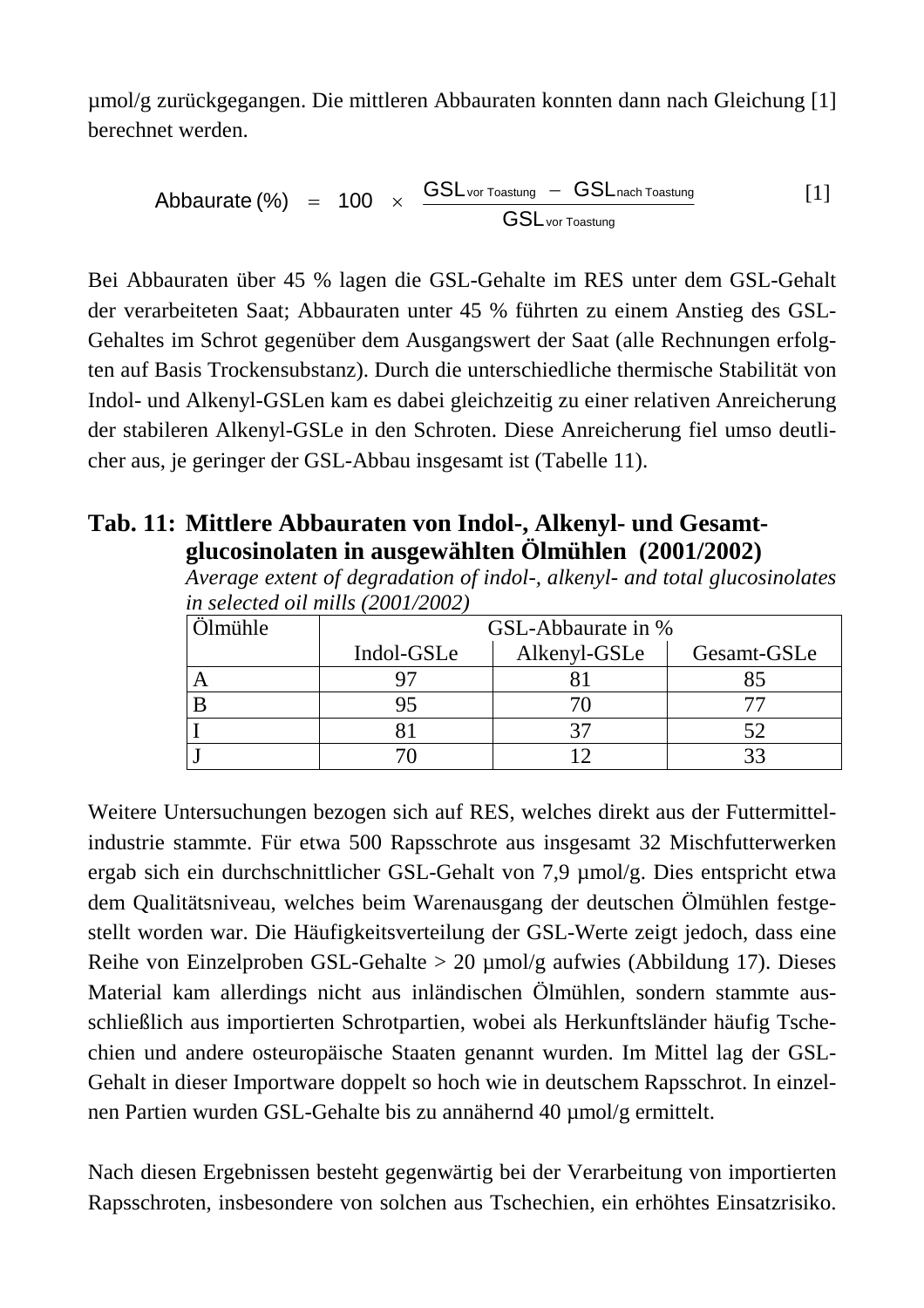

**Abb. 17: Verteilung der Glucosinolatgehalte von Rapsextraktionsschrot aus Mischfutterwerken in 1 µmol-Klassen (Proben aus 32 deutschen Mischfutterwerken, IV/2000 bis II/2003)** 

*Distribution of the glucosinolate contents of rapeseed meal sampled in compound feed plants, graduated in 1 µmol classes (samples taken from 32 German compound feed plants, IV/2000 – II/2003)*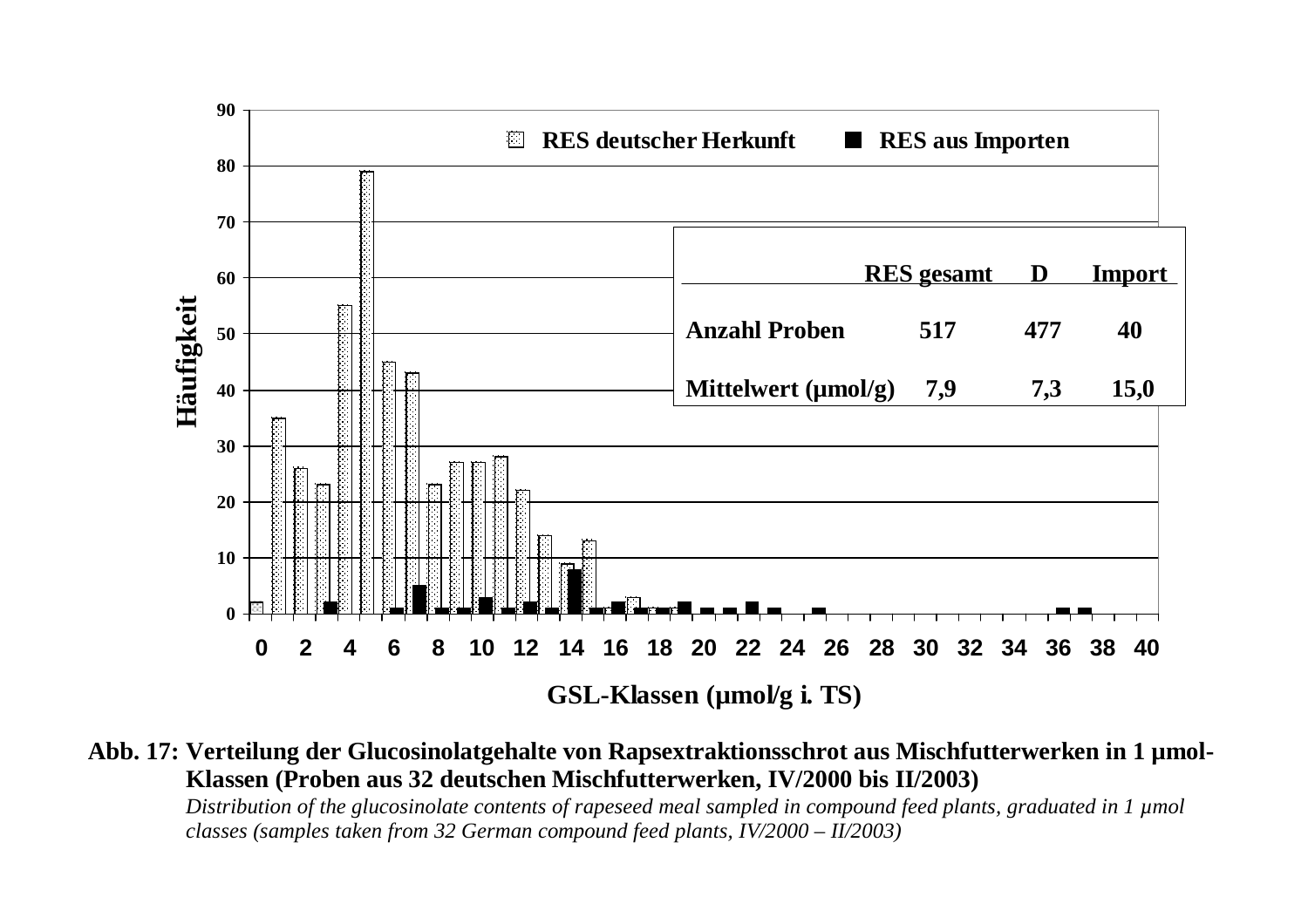Dies unterstreicht die Notwendigkeit, dass zumindest fragliche Partien regelmäßig auf ihren GLS-Gehalt untersucht werden sollten. Eine solche Forderung ergibt sich erst recht bei Betrachtung der GSL-Gehalte von Rapsschroten aus einzelnen Mischfutterbetrieben. In der Abbildung 18 sind Mittelwert und Schwankungsbreite der GSL-Gehalte der verarbeiteten Schrote - sortiert nach aufsteigendem Mittelwert dargestellt. Die Abbildung zeigt, dass in den Mischfutterwerken Rapsschrot von sehr unterschiedlicher Qualität eingesetzt wurde. Dies betrifft sowohl das mittlere GSL-Niveau der über einen längeren Zeitraum verarbeiteten Schrote als auch die Spannweite der GSL-Gehalte.

Die Befragung der Mischfutterwerke nach der Herkunft der verarbeiteten RES-Partien ergab, dass hier u. a. gewachsene Handelsbeziehungen zu bestimmten Ölmühlen, die Entfernung zu den großen Ölmühlen oder überregionalen Futtermittelhändlern oder auch die Grenznähe zu osteuropäischen Nachbarländern eine Rolle spielen. An den folgenden Beispielen wird exemplarisch gezeigt, wie sich feste Bindungen an einzelne Lieferanten für Mischfutterbetriebe auswirken können (s. Abbildung 18):

- Fall 1: Die Mischfutterwerke t, p und a verwenden regelmäßig Rapsschrot sehr guter 00-Qualität. Diese Betriebe verarbeiten ausschließlich RES aus den Ölmühlen A und B.
- Fall 2: Das Mischfutterwerk n unterhält eine ähnlich enge Lieferbeziehung zu der Ölmühle C, die regelmäßig Schrote mit GSL-Gehalten von etwa 5 bis 8 µmol/g erzeugte. Innerhalb weniger Tage lieferte die Ölmühle dann aber mehrere Partien mit GSL-Gehalten von 14 bis 22 µmol/g aus. Diese Partien enthielten nach HPLC-Analyse auffällig hohe Anteile des Ackersenf-Glucosinolates Sinalbin. Sie stammten vermutlich aus der Verarbeitung von ukrainischen Rapssaaten, die kurz zuvor mit GSL-Gehalten von 30 bis 45 µmol/g an die betreffende Ölmühle geliefert worden waren.
- Fall 3: Das Beispiel des Mischfutterbetriebes f zeigt, dass importiertes Rapsschrot häufig durch sehr hohe GSL-Gehalte gekennzeichnet ist. Der Betrieb verarbeitete Partien aus Polen und dem Baltikum, die GSL-Gehalte von 27 bis 37 µmol/g aufwiesen. Auch in dieser Ware konnten erhebliche Konzentrationen an Sinalbin nachgewiesen werden.

Insgesamt zeigt die Qualitätserhebung in den Mischfutterwerken, dass in vielen Betrieben regelmäßig RES mit niedrigen GSL-Gehalten verarbeitet wird. Für den Kunden besteht in diesen Fällen eine hohe Sicherheit beim Einsatz des RES-haltigen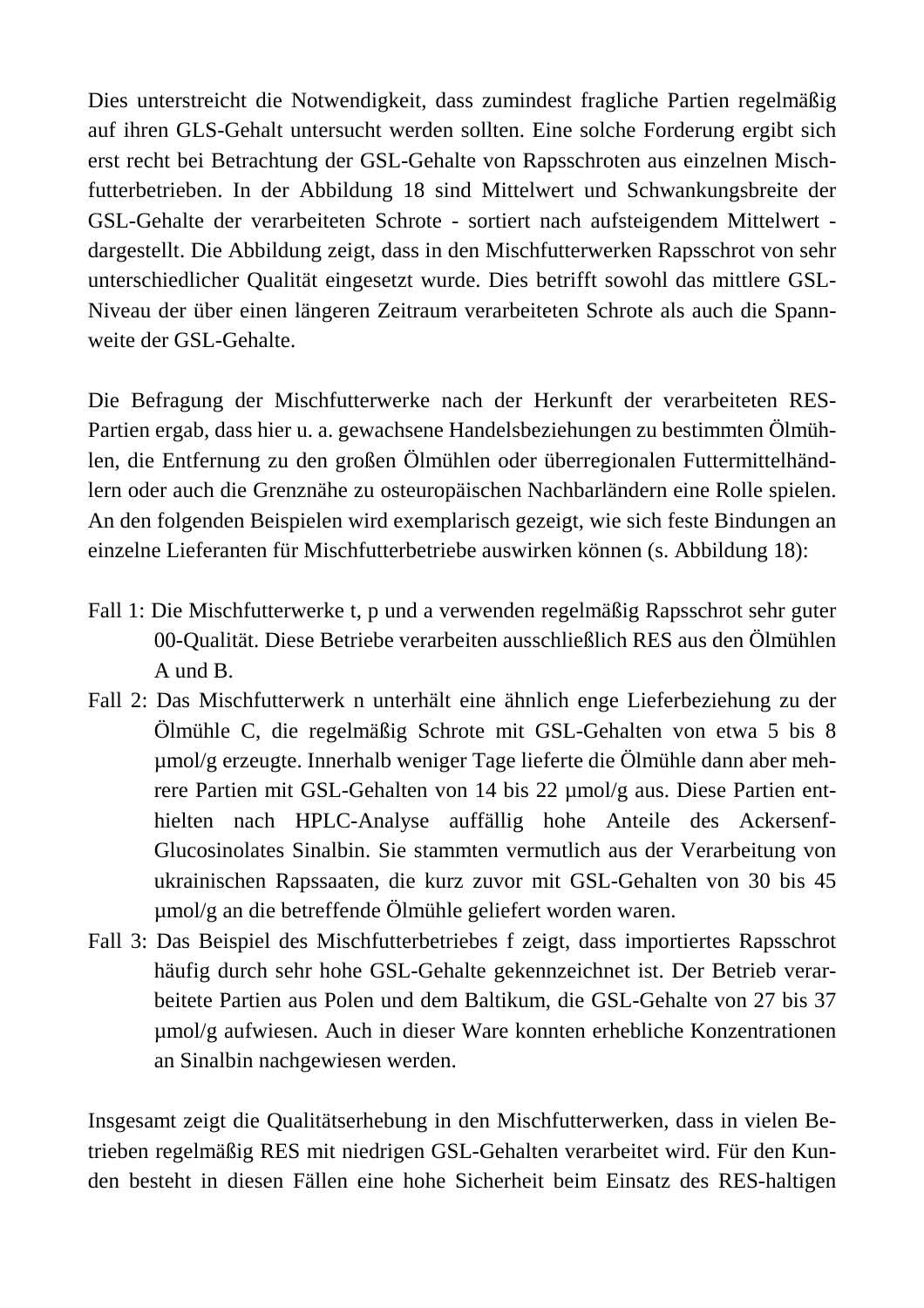

**Abb. 18: Mittelwert und Schwankungsbreite der Glucosinolatgehalte von Rapsextraktionsschroten aus 32 Mischfutterwerken (IV/2000 bis II/2003)** 

*Means and variations of glucosinolate contents of rapeseed meals sampled in 32 compound feed plants (IV/2000 – II/2003)*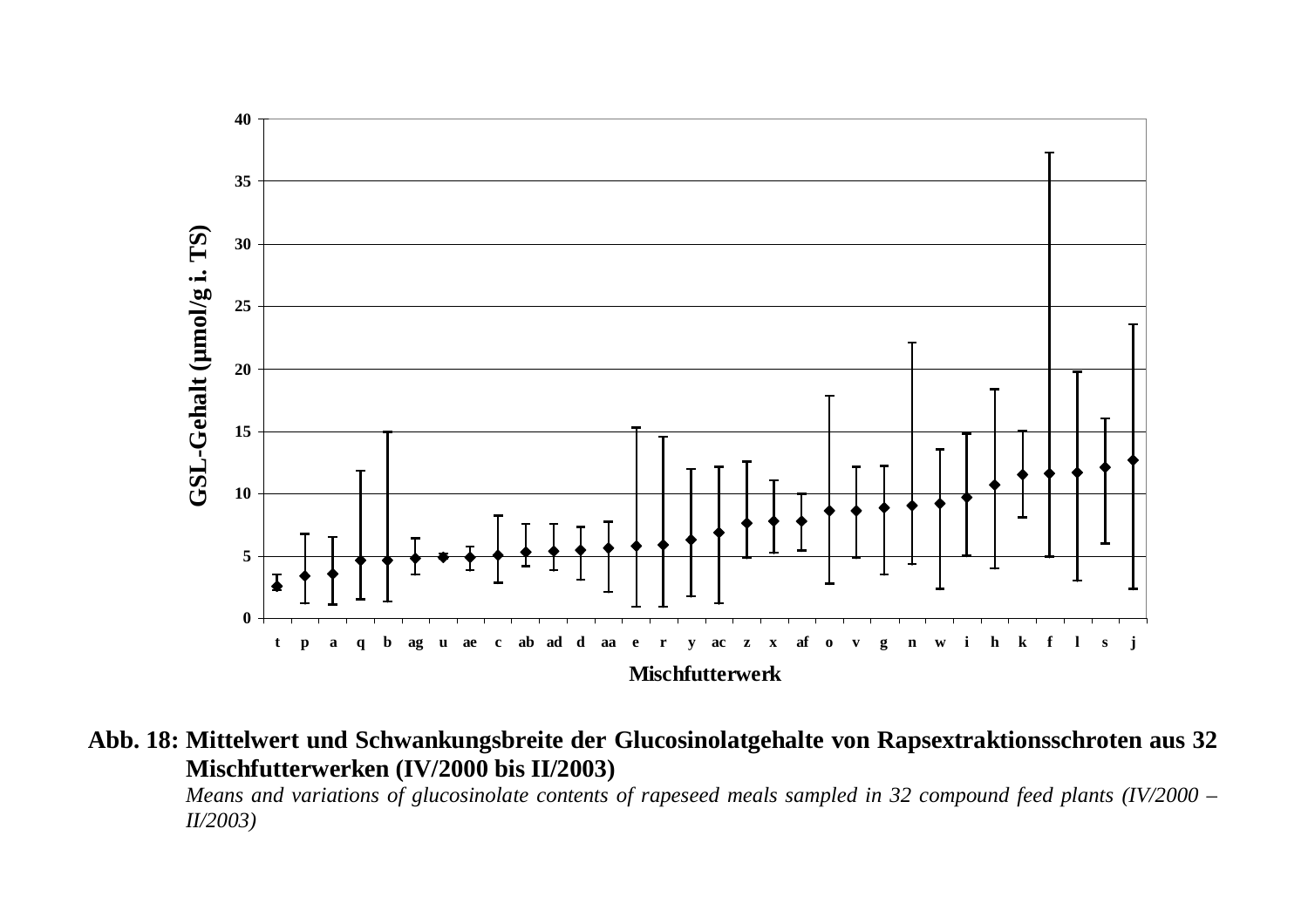Futtermittels. Bei anderen Mischfutterbetrieben ist diese Sicherheit nicht immer gegeben (Abbildung 18). Daraus ergibt sich die Notwendigkeit einer analytischen Kontrolle des GSL-Gehaltes von Rapsschroten. Dies könnte für große Schrotpartien mit vergleichsweise geringem analytischem Aufwand in den Ölmühlen erfolgen. Eine andere Möglichkeit ist die - zumindest stichprobenartige - Kontrolle der Wareneingänge in den Mischfutterbetrieben, die dann auch auf Importware ausgedehnt werden sollte. Nach einem Vorschlag von RÖBBELEN und FRAUEN (2003) könnte die Einführung eines Qualitätssiegels für RES-Chargen mit besonders hoher Qualität dazu beitragen, dass Rapsschrot vermehrt in hochwertigen Futtermischungen eingesetzt wird.

# **4.3.2 Glucosinolatgehalte in Rapskuchen**

Gegenwärtig bestehen etwa 200 dezentrale Ölmühlen mit sehr unterschiedlicher Verarbeitungskapazität. Die Mehrzahl der kleineren Anlagen verarbeitet jährlich zwischen 500 und 5.000 t Raps. In einigen mittelgroßen Ölmühlen, die häufig in Kombination mit Biodieselanlagen entstanden sind, werden Jahreskapazitäten von 5.000 bis zu 50.000 t erreicht. Inzwischen fließen nicht unerhebliche Rapsmengen in diese Verarbeitungsrichtung und es werden deutschlandweit immer mehr fetthaltige RK produziert. Es erschien daher angebracht, auch diese dezentral erzeugten Produkte im Rahmen des Vorhabens zu berücksichtigen. Die annähernd 300 im Projektverlauf untersuchten RK stammten aus größeren, mittleren und kleinen Ölmühlen sowie aus Mischfutterwerken. Das Untersuchungsmaterial zeigte in den Merkmalen GSL-Gehalt und Rohfettgehalt sehr große Unterschiede (Abbildung 19 und Tabelle 12).

Für die in Tabelle 12 unter 1.1 aufgeführten Rapskuchenproben wurde ein mittlerer GSL-Gehalt von 22,1 µmol/g bestimmt. Die Presskuchen aus den einzelnen Ölmühlen wiesen ein ähnliches GSL-Niveau auf, welches deutlich über den allgemein in Rapssaaten festgestellten GSL-Gehalten lag. Damit hatte der Ölentzug erwartungsgemäß zu einer Anreicherung der GSLe im Pressrückstand geführt. Im Gegensatz zu dem eher einheitlichen GSL-Niveau gab es beim Rohfettgehalt der Kuchenproben deutliche Unterschiede zwischen einzelnen Ölmühlen. Die Produkte der industriellen Ölmühle und einer mittelgroßen dezentralen Anlage hatten mit 11,2 bzw. 10,5 % i. TS vergleichsweise niedrige Restölgehalte. Dagegen waren die aus vier anderen mittelgroßen und kleinen Anlagen stammenden Kuchen mit 14,1 % i. TS im Durchschnitt wesentlich rohfettreicher.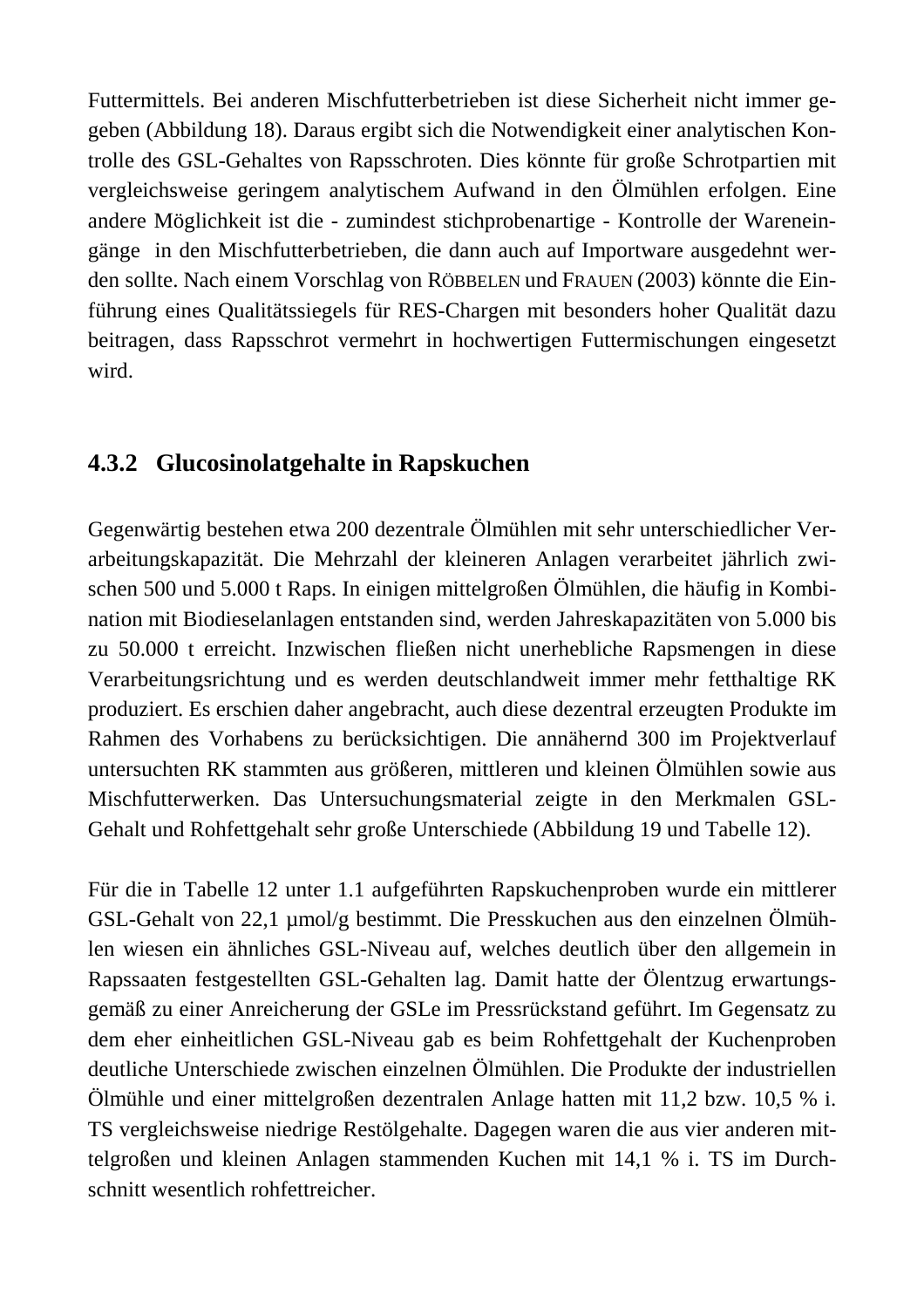

**Abb. 19: Verteilung der Glucosinolatgehalte von Rapskuchen in 2 µmol-Klassen (Proben aus einer Ölmühle, kleineren Kaltpressanlagen und Mischfutterwerken, IV/2000 bis II/2003)** 

*Distribution of the glucosinolate contents of rapeseed press cake, graduated in 2 µmol classes (samples taken from one large scale oil mill, smaller cold pressing plants and compound feed plants (IV/2000 – II/2003)*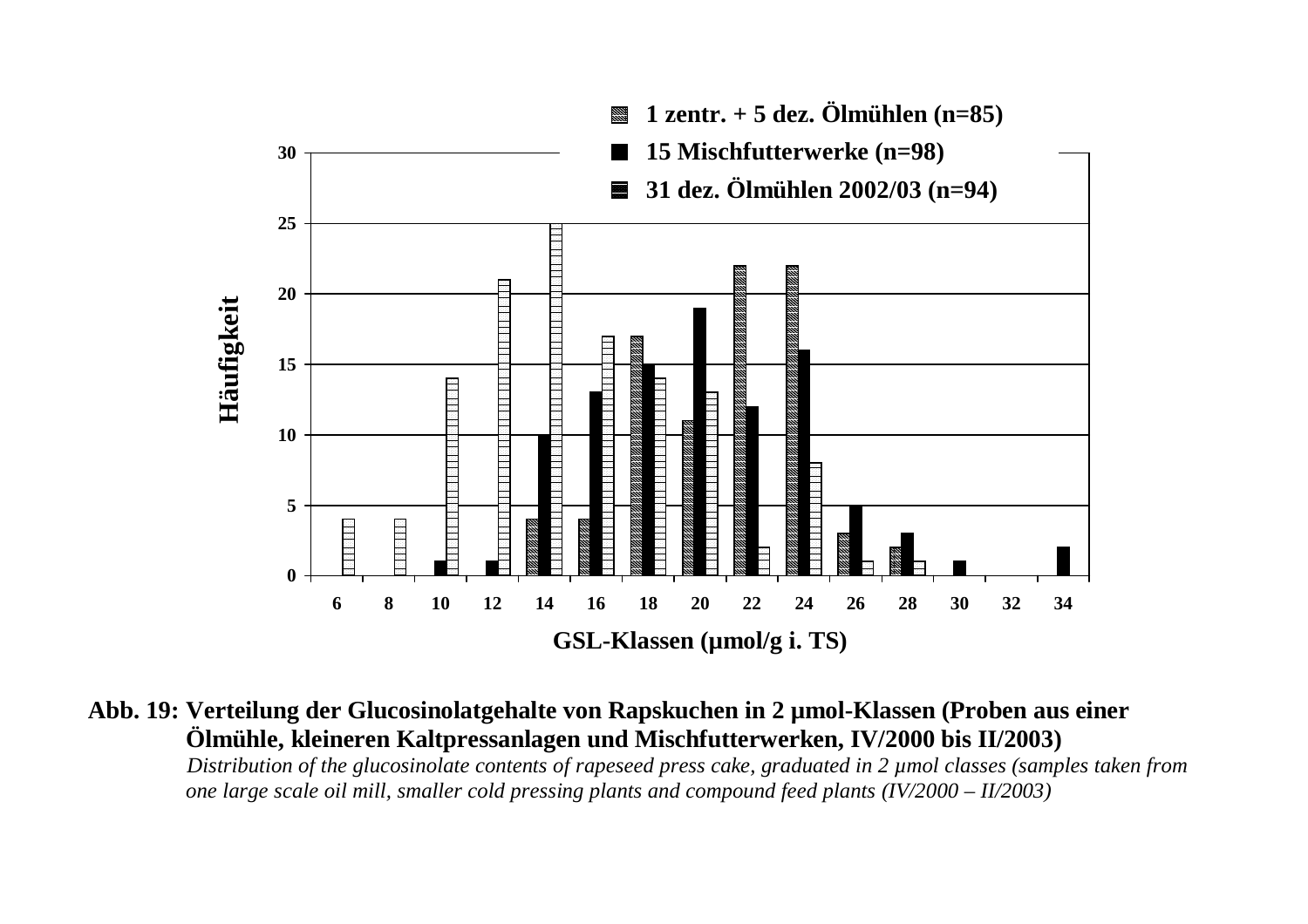#### **Tab. 12: Rohfettgehalte, Glucosinolatgehalte und Anteil Indolglucosinolate vom Gesamt-GSL-Gehalt von Rapskuchen (Proben aus einer industriellen Ölmühle, kleineren und mittleren Ölsaatenverarbeitungsanlagen sowie aus Mischfutterwerken)**

*Crude fat contents, glucosinolate contents and percent indole glucosinolates of total GSL contents of rapeseed press cake (samples taken from one industrial oil mill, smaller and mediumsized oilseed processing plants and compound feed plants)* 

| Probenherkunft |                                  | Zeitraum<br>Probe- | Anzahl<br>Proben | Rohfettgehalt      |           | Gesamt-GSL-Gehalt<br><b>HPLC</b> |           | Anteil<br>Indol-GSLe |
|----------------|----------------------------------|--------------------|------------------|--------------------|-----------|----------------------------------|-----------|----------------------|
|                |                                  | nahme              |                  | (% i. TS)          |           | $(\mu \text{mol/g i. TS})$       |           | (% )                 |
|                |                                  |                    |                  | Mittelwert $\pm$ s | von - bis | Mittelwert $\pm$ s               | von - bis | Mittelwert $\pm$ s   |
|                | Ölmühlen                         |                    |                  |                    |           |                                  |           |                      |
| 1.1            | 6 Anlagen verschiedener Größe    | $IV/00-II/03$      | 85               | $12,6 \pm 1,9$     | $9 - 17$  | $22,1 \pm 2,8$                   | $15 - 29$ | $22,1 \pm 5,5$       |
|                | davon:                           |                    |                  |                    |           |                                  |           |                      |
|                | $\bullet$ 1 industrielle Ölmühle |                    | 37               | $11,2 \pm 1,2$     | $10 - 14$ | $21,7 \pm 3,6$                   | $16 - 29$ | $19,0 \pm 5,0$       |
|                | $\bullet$ 1 mittelgroße Anlage   |                    | 5                | $10,5 \pm 1,1$     | $9 - 12$  | $21,1 \pm 3,5$                   | $15 - 25$ | $14,3 \pm 1,9$       |
|                | • 4 mittlere und kleine Anlagen  |                    | 43               | $14,1 \pm 1,1$     | $13 - 17$ | $22.5 \pm 2.5$                   | $17 - 27$ | $25,5 \pm 3,5$       |
| 1.2            | 31 dezentrale Anlagen            | $IV/02-I/03$       | 94               | $15,1 \pm 3,8$     | $9 - 28$  | $15,9 \pm 4,5$                   | $7 - 28$  | $30,3 \pm 6,6$       |
| 2.             | Mischfutterindustrie             |                    |                  |                    |           |                                  |           |                      |
| 2.1            | 14 Mischfutterbetriebe           | $IV/00-II/03$      | 90               | $12.9 \pm 3.0$     | $9 - 22$  | $20,8 \pm 4,1$                   | $11 - 34$ | $20.9 \pm 4.7$       |
| 2.2            | 3 Mischfutterbetriebe            | $IV/00-II/03$      | 8                | $3.9 \pm 0.7$      | $3 - 5$   | $24.7 \pm 5.6$                   | $19 - 35$ | $10,6 \pm 3,1$       |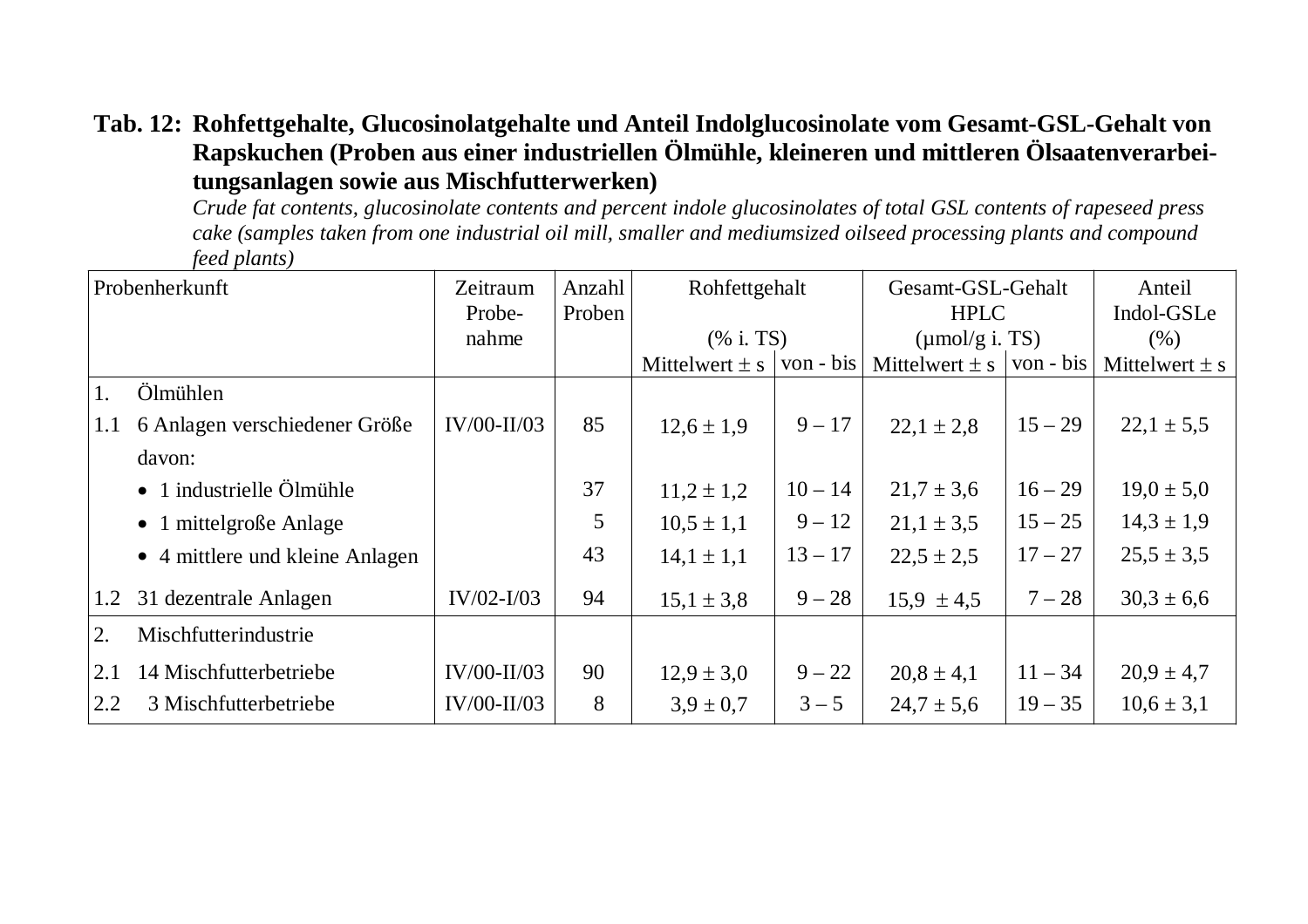Die Spannweite der GSL-Gehalte lag für die 85 Presskuchen bei 14 (15 bis 29) µmol/g i. TS. Diese großen Unterschiede im GSL-Gehalt einzelner Kuchenpartien lassen sich nicht allein auf verschiedene GSL-Gehalte in den eingesetzten Rapssaaten zurückführen. Vielmehr ist anzunehmen, dass während der Verarbeitung bei einem Teil der Rapskuchen bereits ein partieller GSL-Abbau stattgefunden hat. Das Ausmaß dieses Abbaus kann errechnet werden, wenn GSL- und Ölgehalt der verarbeiteten Rapssamen und der hergestellten Presskuchen bekannt sind. Dazu wird zunächst der maximal im RK zu erwartende GSL-Gehalt nach Gleichung [2] ermittelt. Die Abbaurate ergibt sich dann nach Gleichung [3] (alle Rechnungen auf Basis TS).

$$
GSL_{RKmax} = GSL_{Saat} \times \frac{100 - RF_{RK}}{100 - RF_{Saat}}
$$
 [2]

$$
Abbaurate (*) = 100 \times \frac{GSL_{RKmax} - GSL_{RK}}{GSL_{RKmax}}
$$
 [3]

Im vorliegenden Fall ergaben sich für die aus 6 Ölmühlen stammenden RK GSL-Abbauraten zwischen 0 und 10 %. Als mögliche Ursachen für einen GSL-Abbau kommen entweder eine gewisse thermische Zersetzung der GSLe durch die Erwärmung des Kuchens während des Pressvorganges oder eine partielle Hydrolyse durch die Einwirkung von Myrosinase in Frage. Die Auswertung der Indol-GSL-Gehalte ergab eindeutige Hinweise auf einen teilweisen thermischen GSL-Abbau in den beiden größeren Ölmühlen, deren Presskuchen die geringsten Rohfettwerte aufwiesen. Während der Anteil der Indol-GSLe vom Gesamt-GSL-Gehalt in den RK aus den 4 mittleren und kleinen Anlagen mit etwa 25 % der Erwartung entsprach, war es in der industriellen Ölmühle (19 % Indol-GSLe) und insbesondere in der mittelgroßen Anlage (14 % Indol-GSLe) durch das stärkere Abpressen bei möglicherweise erhöhten Temperaturen zu einem teilweisen thermischen Abbau gekommen.

Deutlich andere Verhältnisse lagen bei den aus 31 dezentralen Anlagen stammenden 94 Rapskuchen vor (Tabelle 12, Zeile 1.2). Dieses Material war mit durchschnittlich 15,1 % i. TS sehr rohfettreich, wobei die Ölgehalte in dem weiten Bereich von 9 bis 28 % schwankten. Diese hohe Streuung der Ölgehalte kann durch gravierende Unterschiede im Pressverfahren, der vorhandenen Anlagentechnik und den Betriebsbedingungen der einzelnen Ölmühlen erklärt werden. Der mittlere GSL-Gehalt lag mit 15,9 µmol/g vergleichsweise niedrig und wies mit 7 bis 28 µmol/g ebenfalls eine sehr große Spannweite auf (Abbildung 19). Besonders bei den Kuchen mit niedrigen Gesamt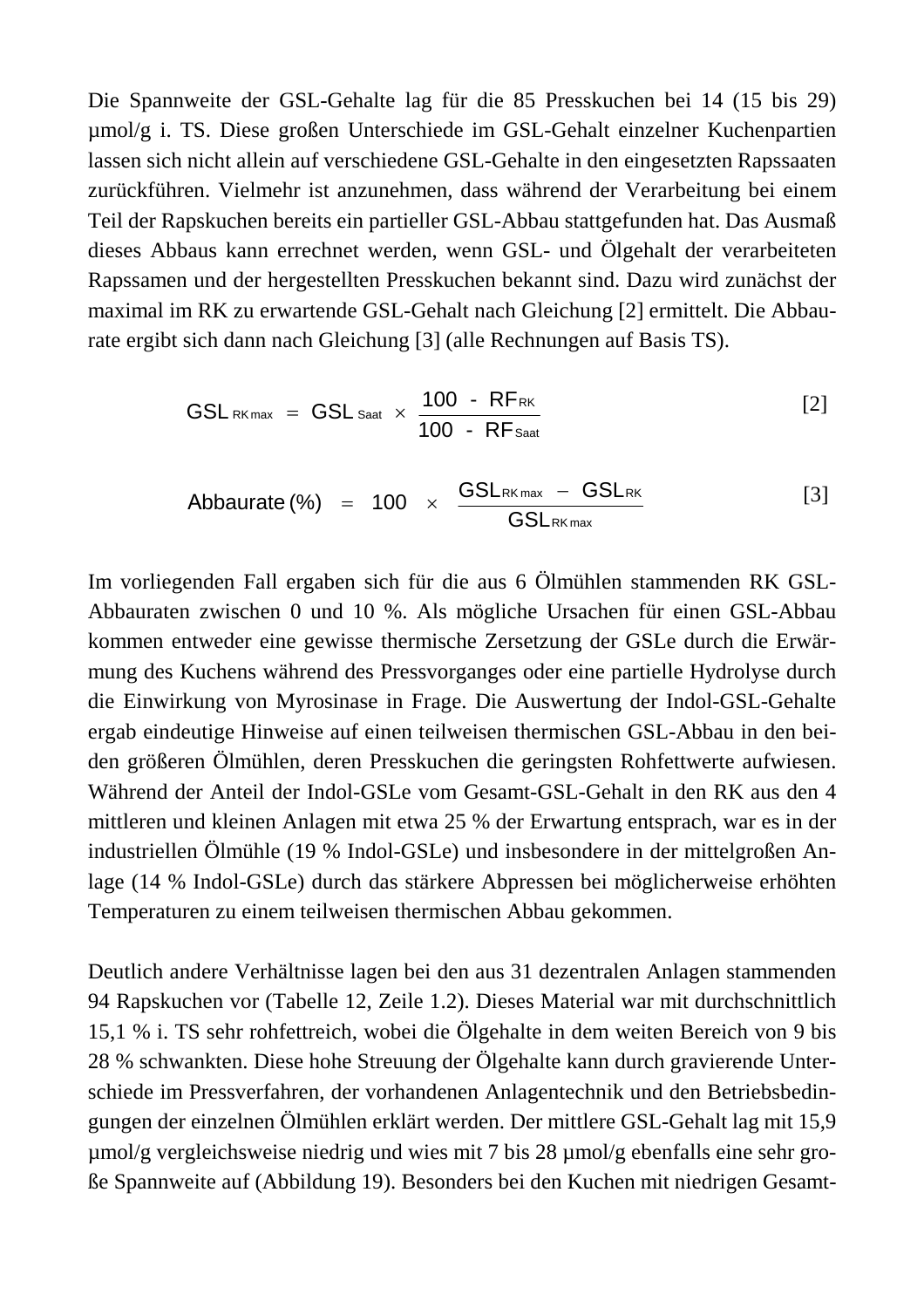GSL-Gehalten hatte bereits ein erheblicher GSL-Abbau stattgefunden, so dass sich die vorliegende Variation der GSL-Gehalte nur zu 30 % auf den GSL-Gehalt der verarbeiteten Rapssaaten zurückführen ließ. In einzelnen Proben waren bis zu 60 % der GSLe abgebaut. Die mittlere Abbaurate für alle 94 RK lag bei 30 %, wodurch das insgesamt niedrige GSL-Niveau erklärt wird.

Als Ursache für diesen GSL-Abbau konnte eine thermische Zersetzung während des Pressvorganges weitgehend ausgeschlossen werden, da die Presskuchen hohe Konzentrationen an Indol-GSLen aufwiesen. Deren Anteil am Gesamt-GSL-Gehalt lag im Durchschnitt bei etwa 30 % und erreichte in den Presskuchen mit niedrigen GSL-Gehalten Anteile von 30 bis 40 %. Damit wurde der für thermisch unbelastete Rapssamen geltende Zusammenhang zwischen der Höhe des Gesamt-GSL-Gehaltes und dem Anteil der Indol-GSLe – anders als bei den getoasteten Schroten (vgl. Abbildung 16) - für die aus dezentraler Verarbeitung stammenden Rapskuchen bestätigt (Abbildung 20). Die Presskuchen waren in den 31 dezentralen Ölmühlen direkt nach dem Austritt aus den Pressen entnommen worden. Die dabei gemessenen Kuchentemperaturen von 59 ± 11 °C ( $T_{min}$  = 38 °C,  $T_{max}$  = 85 °C) hatten offenbar zu keinem nennenswerten Abbau der labilen Indol-GSLe geführt. Zwischen der Kuchentemperatur und dem Anteil an Indol-GSLen bestand kein Zusammenhang.

Demzufolge ist der beobachtete GSL-Abbau überwiegend auf eine enzymatische Hydrolyse zurückzuführen. Dies ist möglich, weil bei der Verarbeitung in aller Regel keine Konditionierung der Saaten stattfindet und damit die sameneigene Myrosinase aktiv bleibt. Während des Pressvorganges kann es dann zum hydrolytischen Abbau von GSLen kommen, wobei das Ausmaß der Hydrolyse in erster Linie vom Feuchtegehalt des Kuchens abhängt. Aus älteren Arbeiten ist bekannt, dass der GSL-Abbau bei Feuchtegehalten über 10 % besonders rasch verläuft (YOUNGS und WETTER, 1969). Im vorliegenden Fall ließen sich 30 % der Streuung der GSL-Gehalte mit den Feuchtegehalten der Presskuchen erklären, die im Mittel bei 9,1 ± 1,4 % lagen und von 4,0 bis 12,9 % schwankten.

Ein hydrolytischer GSL-Abbau in dem beobachteten Ausmaß war nur bei den im Winterhalbjahr 2002/2003 in 31 dezentralen Ölmühlen erzeugten RK festgestellt worden. Dabei handelte es sich ausschließlich um Pressungen von Raps aus der Ernte 2002. Die Rapsernte dieses Jahres war in vielen Landesteilen unter sehr ungünstigen Witterungsbedingungen verlaufen und hatte häufig zu hohen Saatfeuchten geführt. Möglicherweise wurden in einigen dezentralen Ölmühlen nicht ausreichend getrock-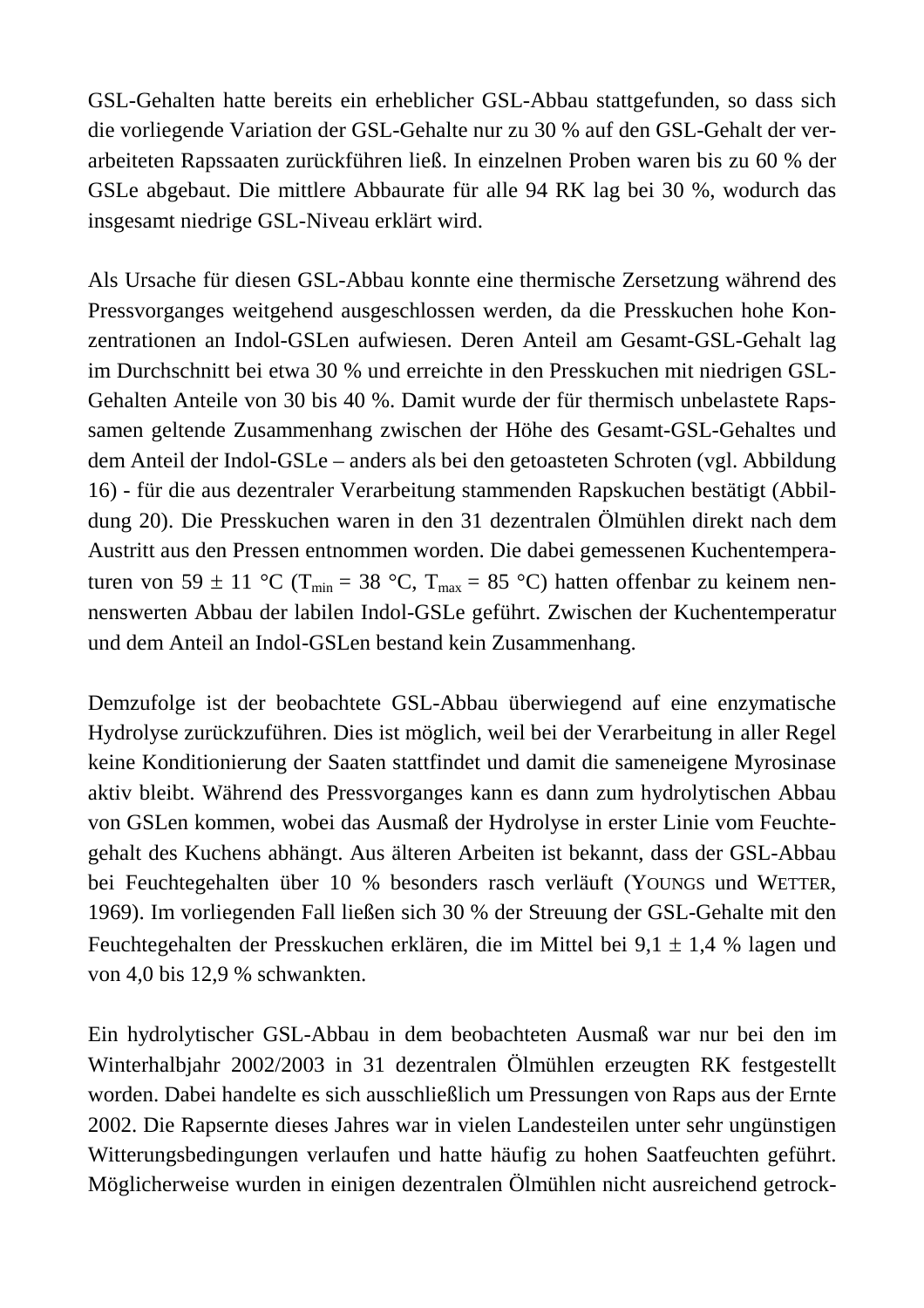

**Abb. 20: Anteil Indolglucosinolate in Abhängigkeit vom Gesamt-GSL-Gehalt in Rapskuchen (Proben aus 31 kleineren und mittleren Ölsaatenverarbeitungsanlagen, IV/2002 bis II/2003)** 

*Percent indole glucosinolates as related to total GSL contents of rapeseed press cake (samples taken from 31 smaller and mediumsized oilseed processing plants)*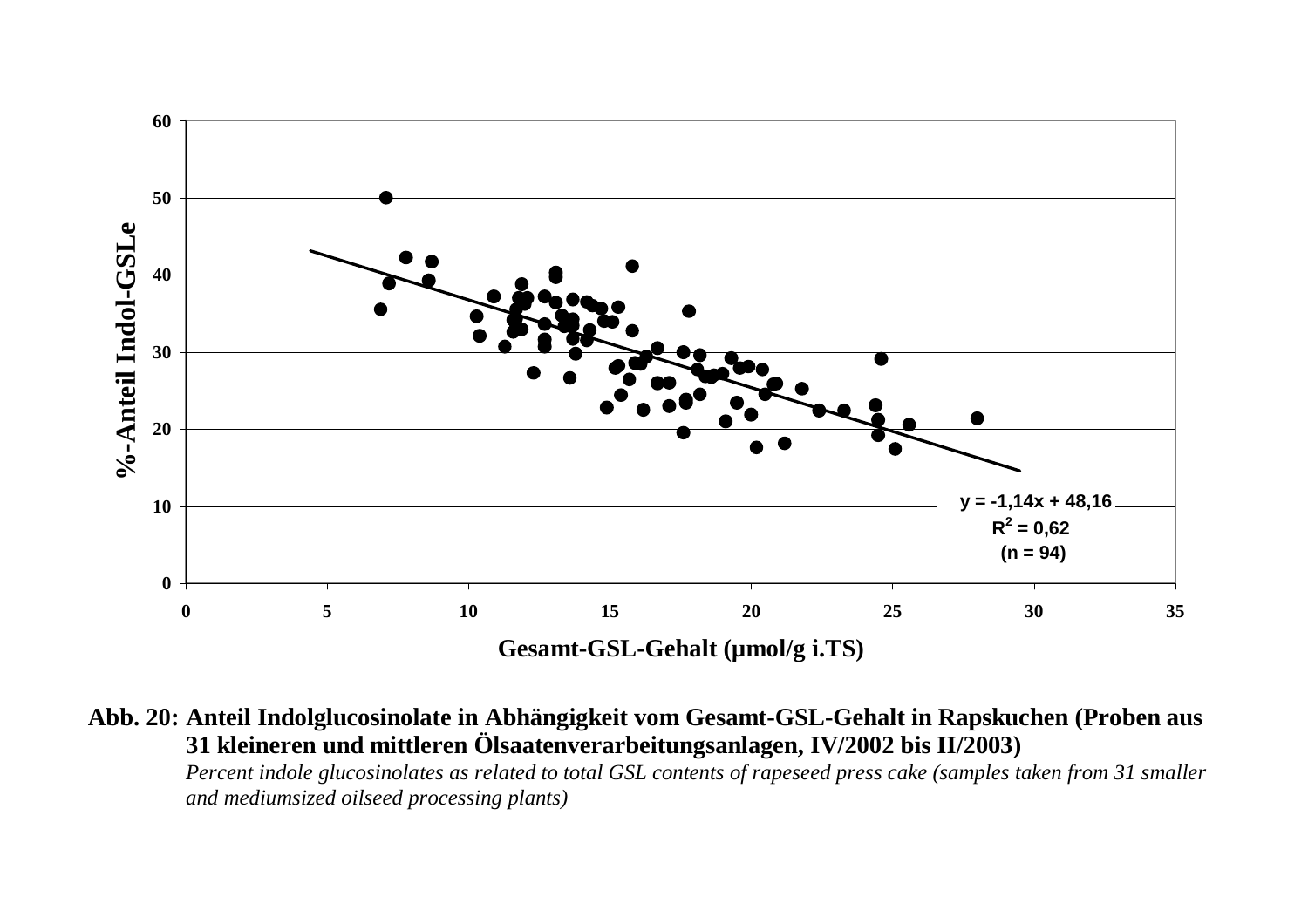nete Partien verarbeitet, was dann zu dem beobachteten enzymatischen GSL-Abbau geführt hat. Da die Myrosinase bei 40 bis 70 °C ihre höchste Aktivität besitzt, nimmt die Geschwindigkeit der Hydrolyse mit steigender Temperatur während des Pressvorganges zu.

In Tabelle 13 sind typische GSL-Muster für unterschiedlich erzeugte Rapskuchen aufgeführt. In einem RK ohne jeglichen GSL-Abbau steigen die Gehalte aller Einzel-GSLe und der Gesamt-GSL-Gehalt ja nach dem Ausmaß des Fettentzuges an. Partieller thermischer Abbau reduziert den Gesamt-GSL-Gehalt nur wenig, führt aber zu deutlicher Abnahme des Indol-GSL-Anteils. Hydrolytischer Abbau verringert dagegen den Gesamt-GSL-Gehalt bei konstantem %-Anteil der Indol-GSLe merklich.

#### **Tab. 13: Typische Glucosinolatmuster von Rapskuchen durch unterschiedlichen Glucosinolatabbau**

| Glucosinolat/GSL-Gruppe | Glucosinolatgehalt in $\mu$ mol/g i. TS (%-Anteil) |               |                         |  |  |  |
|-------------------------|----------------------------------------------------|---------------|-------------------------|--|--|--|
|                         | Rapskuchen                                         | Rapskuchen    | Rapskuchen              |  |  |  |
|                         | kein                                               | partieller    | partieller              |  |  |  |
|                         | GSL-Abbau*                                         | therm. Abbau  | hydrolyt. Abbau         |  |  |  |
| Alkenyl-GSLe            | 17,7 $(74,7)$                                      | 18,0 $(87,0)$ | 10,5 $(70,9)$           |  |  |  |
| Progoitrin              | 11,0                                               | 11,6          | 6,7                     |  |  |  |
| Gluconapoleiferin       | 0,6                                                | 0,5           | 0,2                     |  |  |  |
| Gluconapin              | 4,4                                                | 4,7           | 2,8                     |  |  |  |
| Glucobrassicanapin      | 1,8                                                | 1,2           | 0,8                     |  |  |  |
| Indol-GSLe              | 6,0 $(25,3)$                                       | 2,4(11,6)     | 4,3 $(29,1)$            |  |  |  |
| 4-Hydoxy-Glucobrassicin | 5,6                                                | 2,1           | 3.9                     |  |  |  |
| Glucobrassicin          | 0,3                                                | 0,2           | 0,3                     |  |  |  |
| Neoglucobrassicin       | 0,1                                                | 0,1           | 0,1                     |  |  |  |
| <b>Sonstige GSLe</b>    | $\langle 1\% (0)$                                  | 0,3<br>(1,4)  | $\boldsymbol{0}$<br>(0) |  |  |  |
| <b>Gesamt-GSLe</b>      | (100)<br>23,7                                      | (100)<br>20,7 | 14,8 (100)              |  |  |  |

*Typical glucosinolate pattern of rapeseed press cakes by different glucosinolate degradation* 

\* weder thermischer noch hydrolytischer GSL-Abbau

Bei den von der Mischfutterindustrie erhaltenen Proben handelte es sich um Rapskuchen bzw. Rapsexpeller, die entweder von deutschen Ölmühlen verschiedenster Größe oder aus osteuropäischen Ländern (Tschechien, Polen, Slowakei, Baltikum) geliefert worden waren. Der Importanteil lag bei etwa 20 %. Die in Tabelle 12 unter 2.1 zusammengefassten Partien entsprachen hinsichtlich der mittleren Öl- und GSL-Gehalte etwa dem Material, welches aus den Ölmühlen (Tabelle 12, 1.1) stammte. Im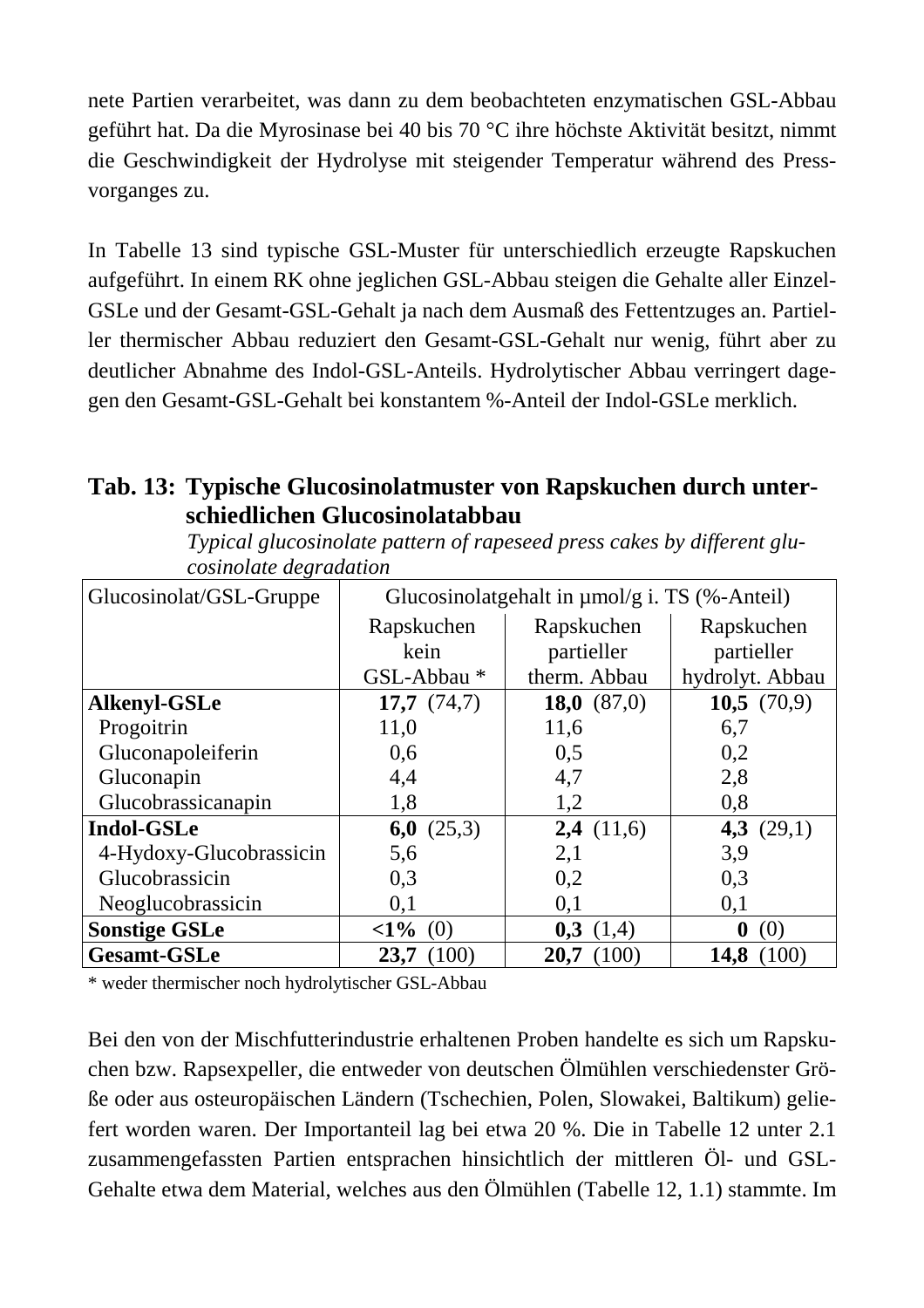einzelnen wiesen die insgesamt 90 Rapskuchen aus Mischfutterbetrieben allerdings erhebliche Qualitätsunterschiede auf. Beide Merkmale zeigten eine hohe Streuung. Der Ölgehalt schwankte in dem weiten Bereich von 9 bis 28 % RF i. TS und beim GSL-Gehalt betrug die Spannweite 21 µmol/g (7 bis 28 µmol/g). Bei Partien mit GSL-Konzentrationen über 30 µmol/g handelte es sich ausschließlich um Importware. Der mittlere Indol-GSL-Anteil dieser Presskuchen von etwa 21 % lässt den Schluss zu, dass zumindest bei einem Teil der Partien bereits ein partieller thermischer Abbau der GSLe stattgefunden hatte.

Weitere Warenlieferungen an drei Mischfutterbetriebe unter der Bezeichnung Rapskuchen oder Rapsexpeller fielen durch sehr geringe Rohfettgehalte, vergleichsweise hohe GSL-Gehalte zwischen 19 und 35 µmol/g und geringe Anteile an Indol-GSLen auf (Tabelle 12, 2.2). Ob es sich bei diesem Material um scharf abgepresste Expeller oder um falsch deklarierte Rapsschrote handelte, die aus Rapssaaten mit sehr hohen GSL-Gehalten hergestellt wurden, kann nicht sicher entschieden werden. Diese Partien stammten ausschließlich aus Importen aus Tschechien, Polen und dem Baltikum.

Zusammenfassend lässt sich feststellen, dass der GSL-Gehalt in RK zunächst vom GSL-Gehalt der gepressten Saat und dem Grad des Fettentzuges abhängt. Hohe Samen-GSL-Gehalte und niedrige Restfettgehalte im Kuchen führen zu hohen GSL-Gehalten im Pressgut. Der nach Gleichung [2] theoretisch zu erwartende GSL-Gehalt wird allerdings nur dann erreicht, wenn beim Pressen weder thermischer noch hydrolytischer GSL-Abbau stattgefunden hat. Beide Abbaumechanismen führen zu niedrigeren GSL-Werten als  $GSL_{RK_{\text{max}}}$ , wobei die Abbaurate nach Gleichung [3] errechnet werden kann. Ein partieller thermischer GSL-Abbau tritt bei der Erwärmung des Presskuchens auf Temperaturen >100 °C z.B. vor einer 2. Pressung auf und wird an geringen Anteilen an Indol-GSLen von zumeist < 20 % erkannt. Die üblicherweise während des Pressvorganges auftretenden Temperaturen von bis zu 80 °C verursachen keinen nennenswerten GSL-Abbau. Sie können jedoch wegen des vergleichsweise hohen Temperaturoptimums der Myrosinase einen hydrolytischen GSL-Abbau begünstigen, sofern genügend Feuchtigkeit vorhanden ist. Die Hydrolyse verläuft nur bei Feuchtegehalten des Pressgutes  $\geq 10$  % mit hoher Geschwindigkeit. Wird dagegen trockener Raps mit Saatfeuchten  $\leq 7$  % gepresst, findet kaum eine hydrolytische Zersetzung statt.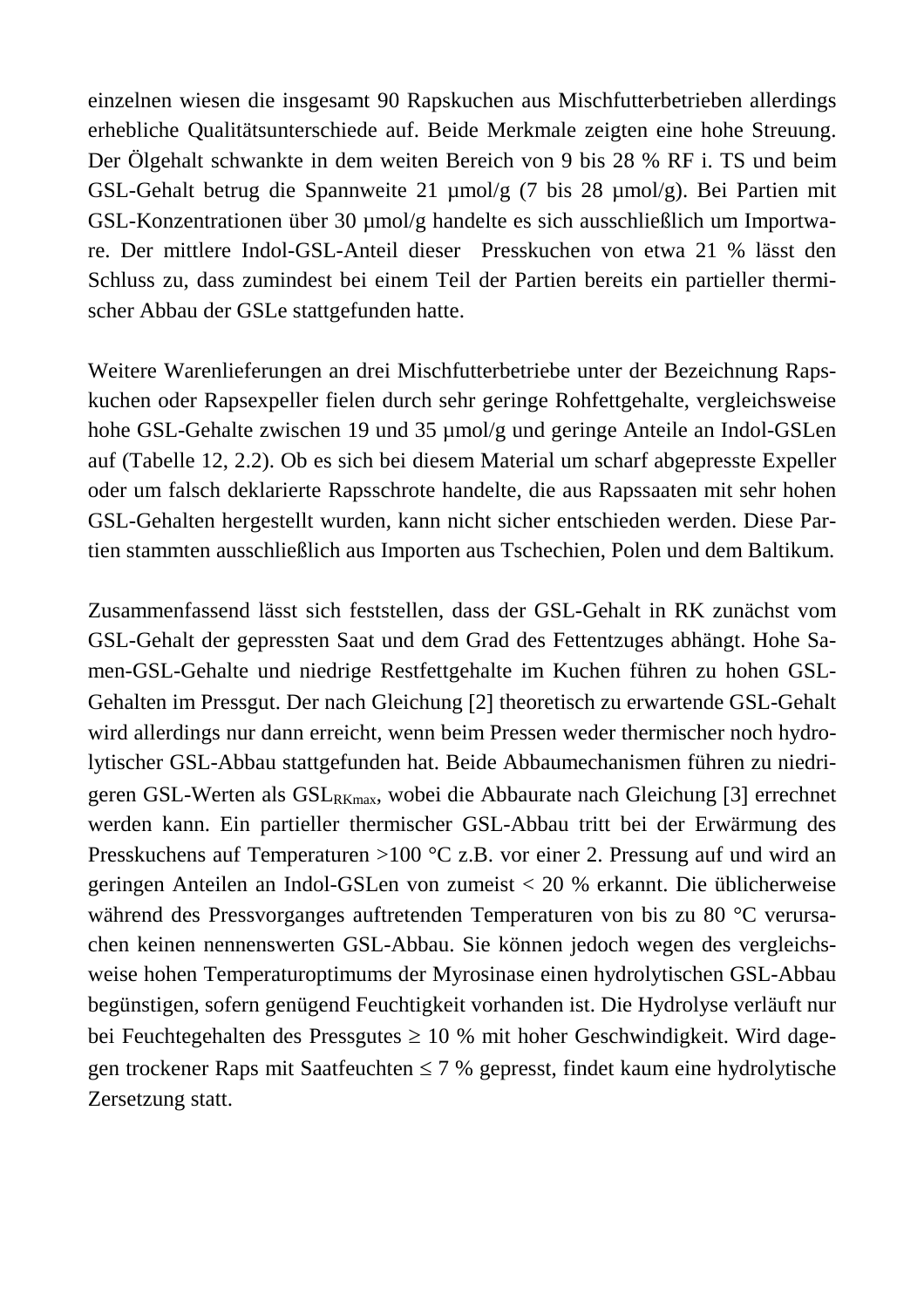## **5. Schlussfolgerungen**

Aus den vorliegenden Untersuchungen zum GSL-Gehalt von in Deutschland erzeugten und verarbeiteten Rapssaaten und Rapsfuttermitteln lassen sich folgende Schlussfolgerungen ableiten:

#### • **Glucosinolatgehalte in Winterrapssorten**

Winterrapssorten weisen im Merkmal GSL-Gehalt erhebliche Differenzen auf. Beispielsweise beträgt die Streuung der GSL-Gehalte beim Kontrollanbau von Z-Saatgut handelsüblicher Winterrapssorten in einzelnen Jahren bis zu 18 µmol/g. Eine ähnlich hohe Spannweite zwischen den Sortenmittelwerten kann in den Bundes- und EU-Sortenversuchen beobachtet werden und auch in den Landessortenversuchen liegen die Sortenunterschiede immerhin noch bei etwa 6 bis 8 µmol/g. Die dreijährige Auswertung der LSV-Ergebnisse zeigt jedoch, dass die meisten Sorten mit größerer wirtschaftlicher Bedeutung über ein stabil niedriges GSL-Niveau von ca. 10 bis 15 µmol/g verfügen. Sortenmittelwerte >18 µmol/g werden im LSV nur selten erreicht. Im BSV/EUV kommt dies durchaus häufiger vor und an der Sorte Consort wird deutlich, dass sich vereinzelt Kandidaten in der Prüfung befinden, die mit GSL-Gehalten >25 µmol/g nicht mehr als 00-Sorten anzusehen sind.

Wenn Rapssorten mit einem GSL-Niveau oberhalb von 18 bis 20 µmol/g eine größere Anbaubedeutung erlangen, besteht die Gefahr, dass es zum Anstieg der GSL-Gehalte in Raps-Konsumware kommt. Andererseits wäre es dem Landwirt prinzipiell möglich, bei der vorhandenen großen Streubreite der GSL-Gehalte in sonst vergleichbar leistungsfähigen Sorten auch das Merkmal GSL-Gehalt in seine Sortenentscheidung einzubeziehen. Diese Möglichkeit bleibt gegenwärtig jedoch auf Grund der fehlenden wirtschaftlichen Bedeutung des GSL-Gehaltes weitgehend ungenutzt. Insofern sind die Beschlüsse des VLK-Arbeitskreises sowie des UFOP/SFG-Fachausschusses zu begrüßen, ab 2004 keine Sorten mit >18 µmol/g in die LSV bzw. den BSV/EUV aufzunehmen. Sie verfolgen das Ziel, ähnlich wie in Kanada verstärkt über den Faktor Sorte Einfluss auf das GSL-Niveau im Konsumraps zu nehmen. Für die Rapszüchtung ergibt sich daraus die Aufgabe, auch zukünftig Sorten mit stabil niedrigen bzw. sehr niedrigen GSL-Gehalten bereitzustellen.

Angesichts der in den Bundesländern für die GSL-Bestimmung eingesetzten Methodenvielfalt und möglicher Probleme hinsichtlich der Vergleichbarkeit der Ergebnisse erscheint es dringend angezeigt, im Sortenversuchswesen der Länder eine einheitli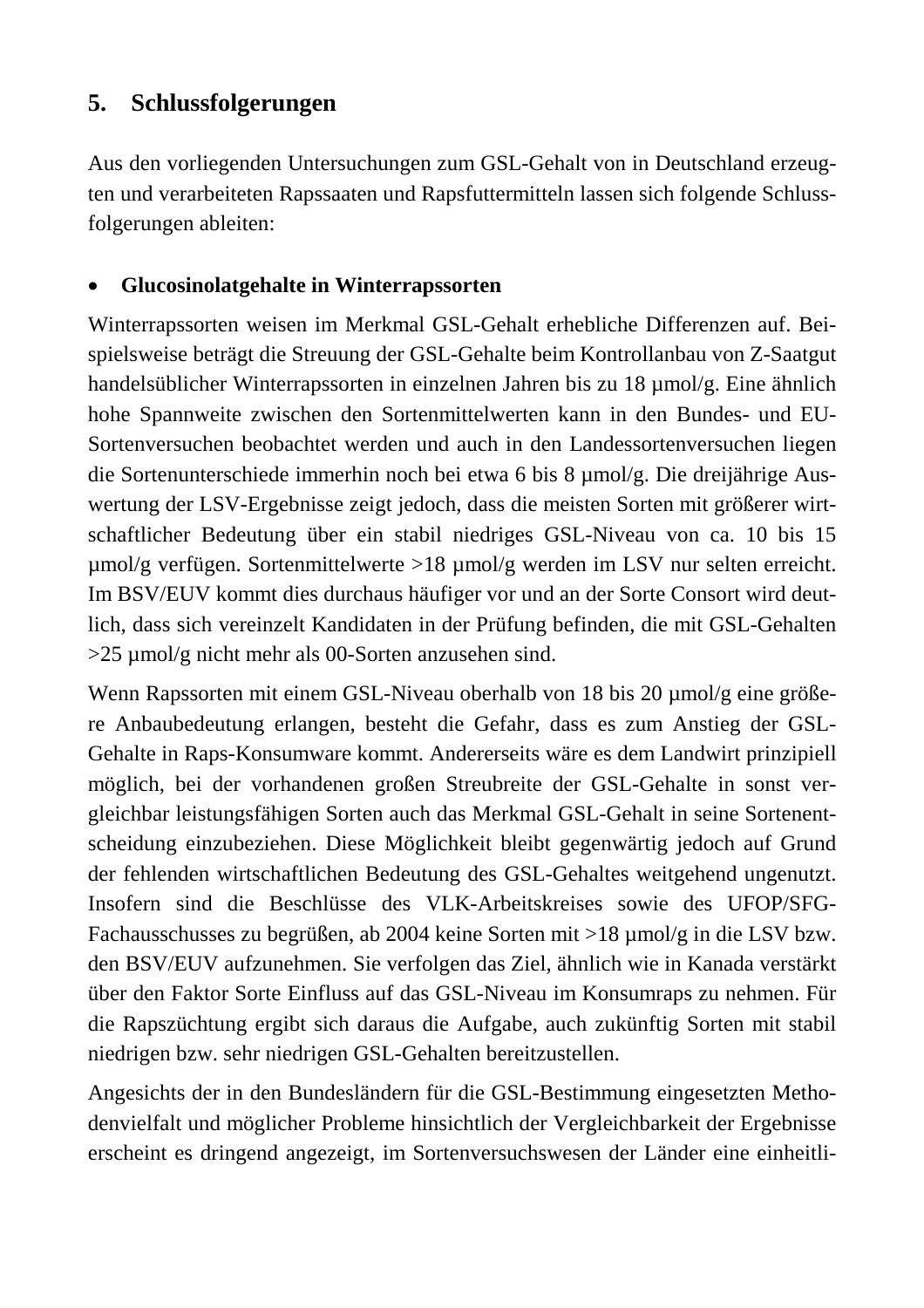che Untersuchungsmethodik einzuführen. Als geeignete Methode kommt die NIRS in Frage, die in ein leistungsfähiges NIRS-Netzwerk integriert sein sollte.

#### • **Glucosinolatgehalte in Rapssaat-Handelspartien**

Der Sortenfortschritt bei den meisten verbreiteten Rapssorten hat in Verbindung mit dem rückläufigen Durchwuchs von glucosinolathaltigem Altraps zu einer Absenkung des GSL-Niveaus im Handelsraps geführt. Heute weist Raps aus deutscher Produktion mittlere GSL-Gehalte von etwa 13 bis 14,5 µmol/g lufttrockener Saat auf. Damit liegt das GSL-Niveau von deutschen Rapssaaten nur noch etwa 2 bis 3 µmol/g über den Werten für Canola-Handelsware und deutlich niedriger, als in der EU für 00- Raps vorgeschrieben ist. Der bisherige Höchstgehalt von 25 µmol/g ist daher wenig geeignet, zur weiteren Reduzierung der GSL-Gehalte im Raps beizutragen. Die Einführung eines strengeren Qualitätsstandards für Rapssaat-Handelspartien von z.B. 18 µmol/g Saat erscheint daher möglich und sinnvoll. Gleichzeitig würde damit einer mehrfach erhobenen Forderung von deutschen Tierernährern entsprochen werden.

Allerdings besteht zwischen einzelnen Handelspartien eine große Schwankungsbreite und bei Anwendung eines Qualitätsstandards von 18 µmol/g zeigt sich, dass gegenwärtig zwischen 6 und 15 % der Untersuchungsmuster diese Qualität noch nicht erreichen. Ein besonderes Risiko besteht auch beim Import von Rapssaaten aus einigen osteuropäischen Ländern, in denen häufig hohe bis sehr hohe GSL-Gehalte nachgewiesen werden. Um bei der weiteren Verarbeitung des Rapses in der Ölmühle eine gleichbleibend hohe Qualität des Schrotes zu gewährleisten ist es notwendig, derartige Partien rechtzeitig zu erkennen und einer gesonderten Behandlung zuzuführen. Dies erfordert eine regelmäßige Kontrolle der GSL-Gehalte, die z.B. am Wareneingang der Ölmühlen mittels NIRS ohne zusätzlichen Aufwand gemeinsam mit der Rohfettbestimmung stattfinden könnte.

#### • **Glucosinolatgehalte in Rapsextraktionsschrot**

Rapsextraktionsschrot aus deutschen Ölmühlen zeichnet sich mit durchschnittlich 7 bis 10 µmol/g durch eine gute 00-Qualität aus. Schrotpartien mit GSL-Gehalten >18 µmol/g sind selten und machen nur etwa 1 % des Gesamtaufkommens aus. Zwischen den Rapsschroten aus einzelnen Ölmühlen gibt es allerdings erhebliche Qualitätsunterschiede, die hauptsächlich durch unterschiedliche Temperaturen beim Toastprozess hervorgerufen werden. Der mittlere GSL-Gehalt von Rapsschrot aus verschiedenen Ölmühlen schwankt dadurch in dem weiten Bereich von ca. 3 bis 15 µmol/g. Hier sollte eine Vereinheitlichung der Verarbeitungstechnologie angestrebt werden.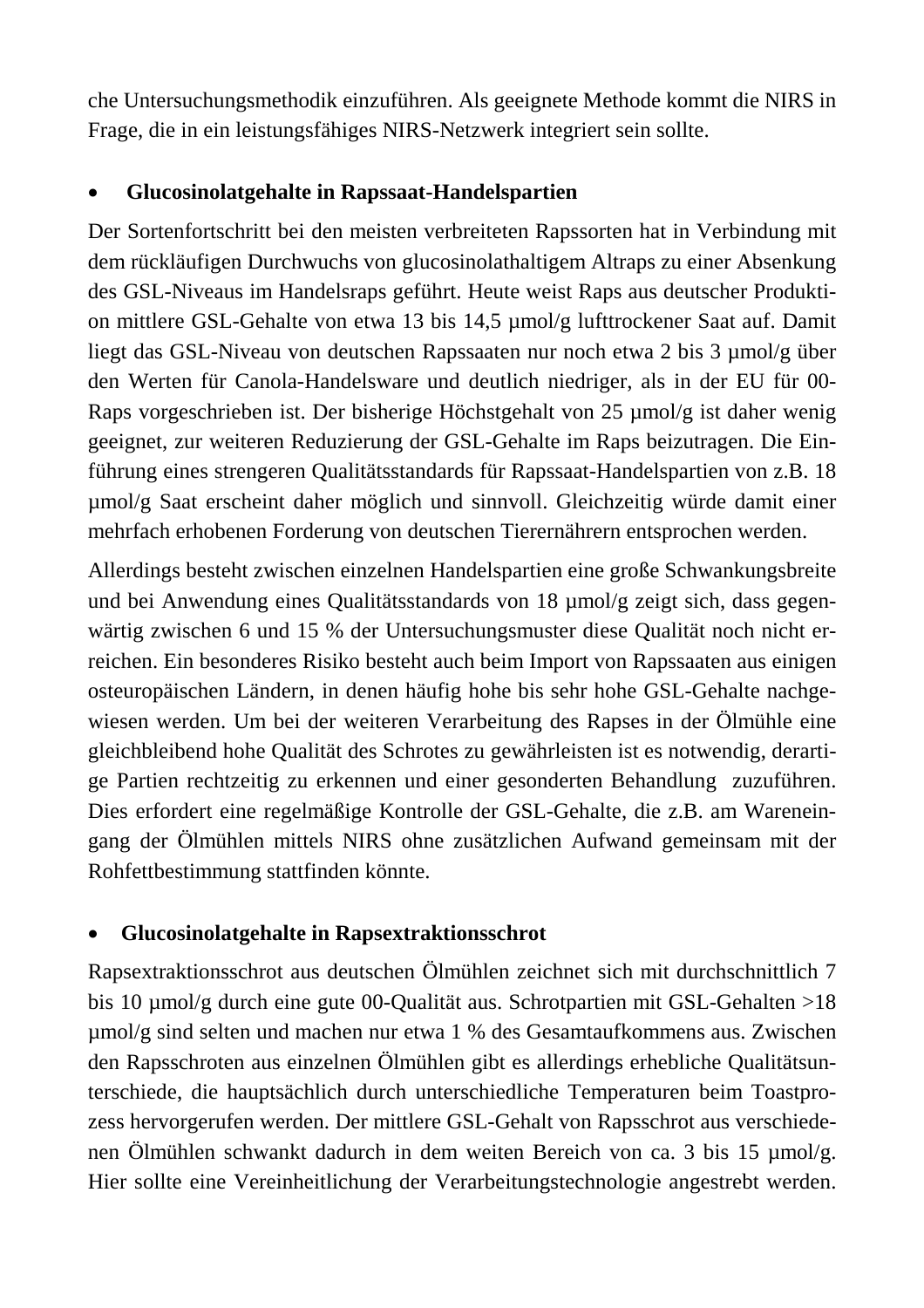Dabei muss berücksichtigt werden, dass eine zu intensive Wärmebehandlung zu unerwünschter Proteinschädigung führen kann. Deshalb sollte die Temperaturführung beim Toasten dahingehend optimiert werden, dass bei möglichst geringer Beeinträchtigung der Protein- und Aminosäurenverdaulichkeit ein weitgehender GSL-Abbau erreicht wird. Hinsichtlich der konkreten Gefahren einer verschlechterten Eiweißqualität durch zu starkes Toasten besteht dringend Untersuchungsbedarf.

Die Verarbeitung von Rapsschrot im Mischfutter erfolgt gegenwärtig ohne jede analytische Kontrolle des GSL-Gehaltes. Werden einzelne Mischfutterbetriebe vorwiegend von bestimmten Ölmühlen beliefert, kann das aufgrund der z.T. gravierenden Qualitätsunterschiede zwischen Schroten einzelner Ölmühlen zu stark schwankenden GSL-Konzentrationen im Mischfutter führen. Viele Betriebe verarbeiten ständig Schrot mit niedrigen GSL-Gehalten, so dass bei der Verfütterung dieser Mischungen eine hohe Sicherheit besteht. In anderen Mischfutterwerken ist diese Sicherheit nicht gegeben, da häufig Rapsschrot mit höheren bzw. stark schwankenden GSL-Gehalten verwendet wird. Eine noch größere Unsicherheit für die Mischfutterherstellung ergibt sich beim Einsatz von importierten Rapsschroten, insbesondere solchen aus osteuropäischen Herkünften, die mit 15 µmol/g im Durchschnitt wesentlich höhere GSL-Gehalte als deutsche Ware aufweisen.

Angesichts der möglichen Risiken, die sich durch die Verfütterung von Schrotpartien mit unerkannt hohen GSL-Gehalten ergeben können, erscheint eine regelmäßige analytische Kontrolle des GSL-Gehaltes in Rapsfuttermitteln unerlässlich. Die GSL-Untersuchung könnte mit vertretbaren Analysenkosten am Warenausgang der Ölmühlen erfolgen und dann zur Deklaration des GSL-Gehaltes in den ausgelieferten Schrotpartien führen. Sofern die Analyse in den Mischfutterbetrieben vorgenommen wird, ist insgesamt mit höheren Kosten zu rechnen. Diese Variante ermöglicht aber eine lückenlose Qualitätskontrolle, die auch auf Rapskuchen sowie importierte Rapsfuttermittel ausgedehnt werden muss.

#### • **Glucosinolatgehalte in Rapskuchen**

Bei der Verarbeitung von Raps zu Rapskuchen bzw. Rapsexpellern werden die GSLe im Pressrückstand aufkonzentriert und durch das Fehlen einer thermischen Nachbehandlung weisen die Produkte in der Regel höhere GSL-Gehalte auf als die verarbeitete Rapssaat. Hohe Abpressgrade führen zu niedrigen Restfettgehalten und primär zu höheren GSL-Gehalten in den Rapskuchen. Allerdings kann ein parallel verlaufender partieller thermischer oder hydrolytischer GSL-Abbau, der aber mit merklicher Geschwindigkeit nur bei Temperaturen >100 °C oder bei Feuchtegehalten ≥10 % statt-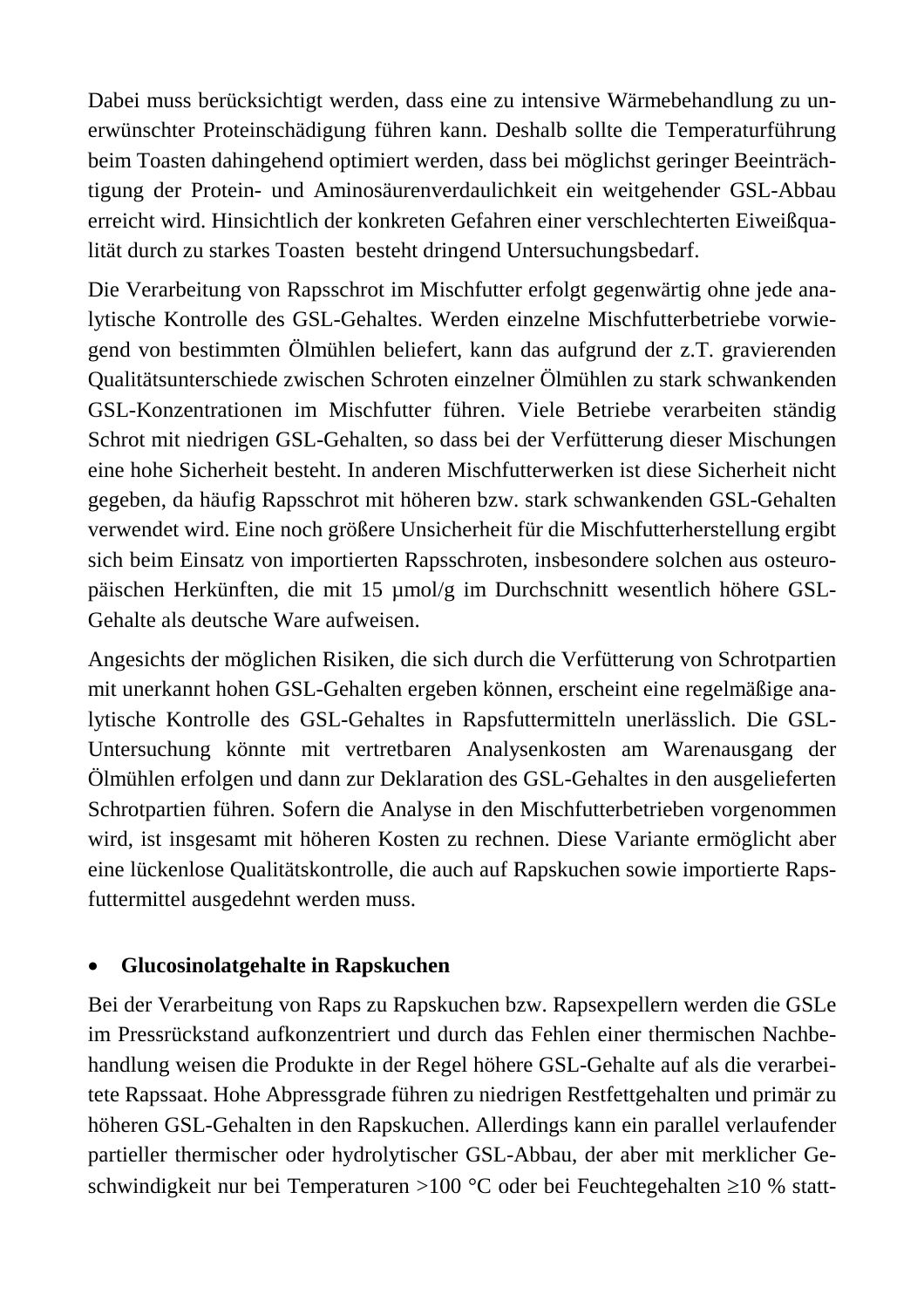findet, auch deutlich niedrigere GSL-Gehalte zur Folge haben. Insgesamt kommt es auf Grund erheblicher technischer und technologischer Unterschiede in den zumeist dezentralen Verarbeitungsanlagen zu einer großen Variation der GSL-Gehalte (<10 µmol/g bis zu 35 µmol/g) und der Restfettgehalte (9 bis 28 %) in den Rapskuchen. Die Analyse beider Futterwert bestimmenden Inhaltsstoffe ist daher zwingend erforderlich.

Die Ergebnisse des Projektvorhabens dokumentieren den erreichten Stand zur Höhe des Glucosinolatgehaltes in Raps und Rapsfuttermitteln in der gesamten Warenkette vom Sortensaatgut über Anbau, Handel und Verarbeitung bis hin zum Einsatz im Mischfutter. Es wird gezeigt, dass das GSL-Niveau von deutschen Rapssaaten nur noch 2 bis 3 µmol/g über Canola-Handelsware liegt und Rapsschrot aus deutschen Ölmühlen mit 7 bis 10 µmol/g eine gute 00-Qualität aufweist. Die Veröffentlichung von Teilergebnissen (SCHUMANN, 2003 a,b) hat dazu beigetragen, dass gegenwärtig die Qualität von Rapsprodukten erneut diskutiert wird. Dabei wird das Ziel verfolgt, die Wertschätzung von Rapsschrot und Rapskuchen als wertvolle einheimische Eiweißfuttermittel zu erhöhen und durch weitere Qualitätsverbesserung neue Absatzmöglichkeiten auf dem Futtermittelmarkt zu erschließen. Dies kann nur durch die weitere konsequente Absenkung der GSL-Gehalte in Rapssorten und die Optimierung des Toastprozesses in den Ölmühlen gelingen. Darüber hinaus ist eine durchgängige Qualitätskontrolle von der Rapsproduktion bis zur Verfütterung erforderlich, die ggf. in akkreditierten Zentrallaboren mit einheitlicher Analytik erfolgen kann.

Auf dem 11. Internationalen Rapskongress in Kopenhagen wurden Empfehlungen zu Höchstwerten für den GSL-Gehalt in Raps-Handelspartien sowie zur Deklaration des GSL-Gehaltes in Rapsfuttermitteln formuliert. Diese Empfehlungen könnten die Grundlage für die Weiterführung eines europaweit gültigen Qualitätsmaßstabes für 00-Rapssaaten und daraus erzeugten Rapsfuttermitteln bilden.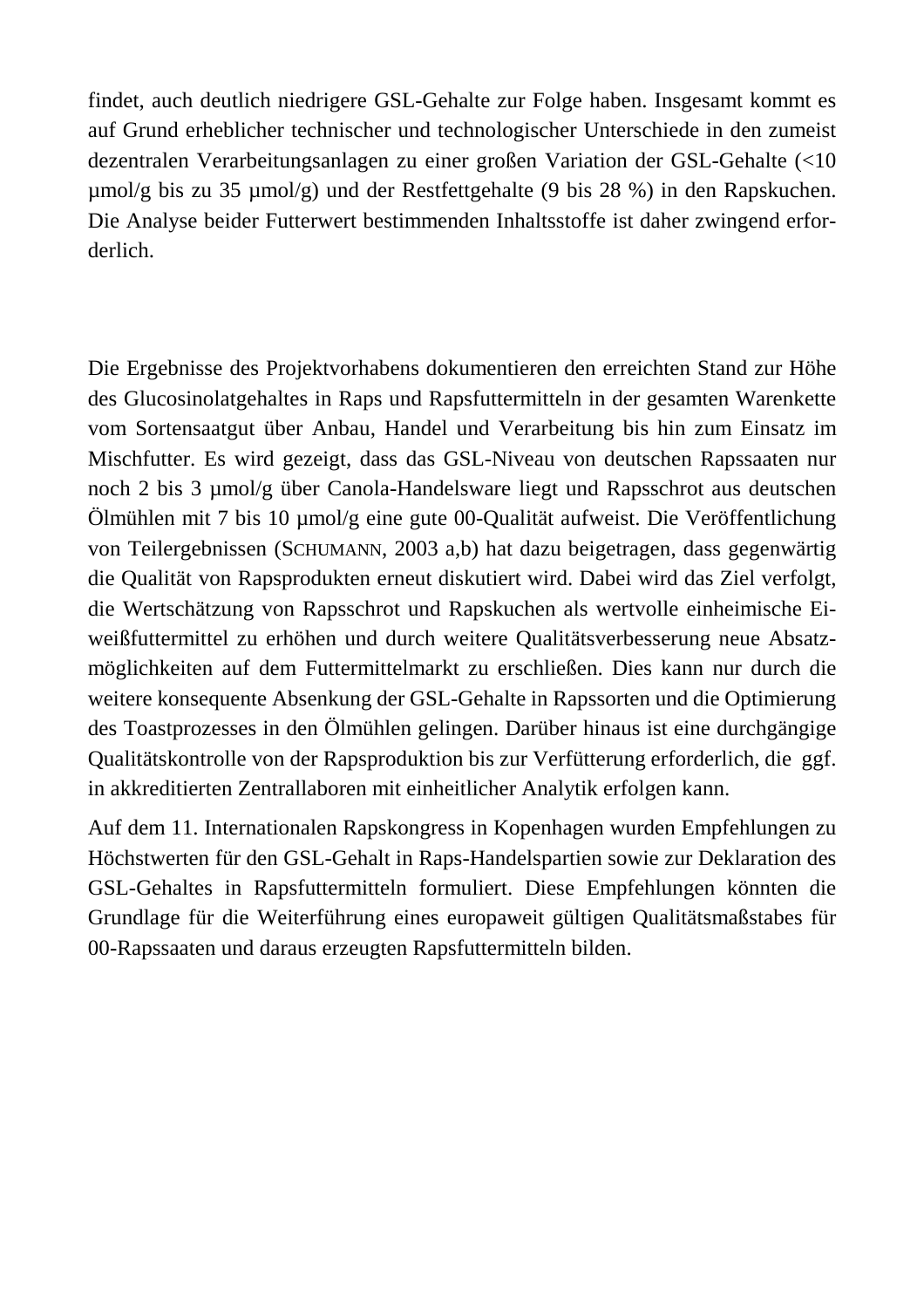# **Danksagung**

Der Autor dankt der UFOP e.V., Berlin, für die Finanzierung des Projektvorhabens (Nr. 521/001). Besonderer Dank gilt Frau Dr. M. Specht für die stets gewährte Unterstützung bei der Vorbereitung und Durchführung des Projektes. Weiterhin sei allen Beteiligten für ihre Kooperation und große Hilfsbereitschaft gedankt, insbesondere

- den Länderdienststellen in Bayern, Hessen, Niedersachsen, Nordrhein-Westfalen, Sachsen, Schleswig-Holstein und Thüringen für die Überlassung ihrer GSL-Ergebnisse aus den Landessortenversuchen;
- der Sortenförderungsgesellschaft Bonn für die Bereitstellung von Probenmaterial aus den Bundessorten-/EU-Sortenversuchen;
- den Landhandelsunternehmen Hanse-Saaten Rostock, Norddeutsche Saat- und Pflanzgut AG Neubrandenburg und der Rudloff Feldsaaten GmbH für die Hilfe bei der Probenahme aus Z-Saatgutgebinden;
- Herrn Dr. Sauermann, LWK Schleswig-Holstein für den Kontrollanbau von Z-Saatgut;
- dem Deutschen Raiffeisenverband, Bonn, dem Bundesverband der Agrargewerblichen Wirtschaft e.V., Bonn und dem Verband Deutscher Ölmühlen e.V., Berlin für ihre Unterstützung bei den umfangreichen Probenahmen beim genossenschaftlichen und privaten Landhandel sowie bei den Ölmühlen;
- den über 100 beteiligten Unternehmen des ländlichen Erfassungshandels für die Beprobung von Raps-Erntepartien;
- den beteiligten Ölmühlen und dezentralen Ölsaatenverarbeitungsanlagen für die Bereitstellung von Proben aus Raps-Handelspartien sowie von Rapsschrot- bzw. Rapskuchenproben aus ihrer Produktion
- sowie den beteiligten Mischfutterbetrieben für die Bereitstellung von Rapsfuttermitteln aus ihrer Verarbeitung.

Meinen Mitarbeitern Regina Post, Petra Schuster und Eckhard Radicke danke ich herzlich für die zuverlässige analytische Bearbeitung des umfangreichen Materials.

#### **6. Literatur**

ANJOU, K. (1972): Manufacture of Rapeseed Oil and Meal. In: L.-A. APPELQVIST and R. OHLSON (Eds.): Rapeseed. Cultivation, composition, processing and utilization. Elsevier Publ. Co., Amsterdam, 198-217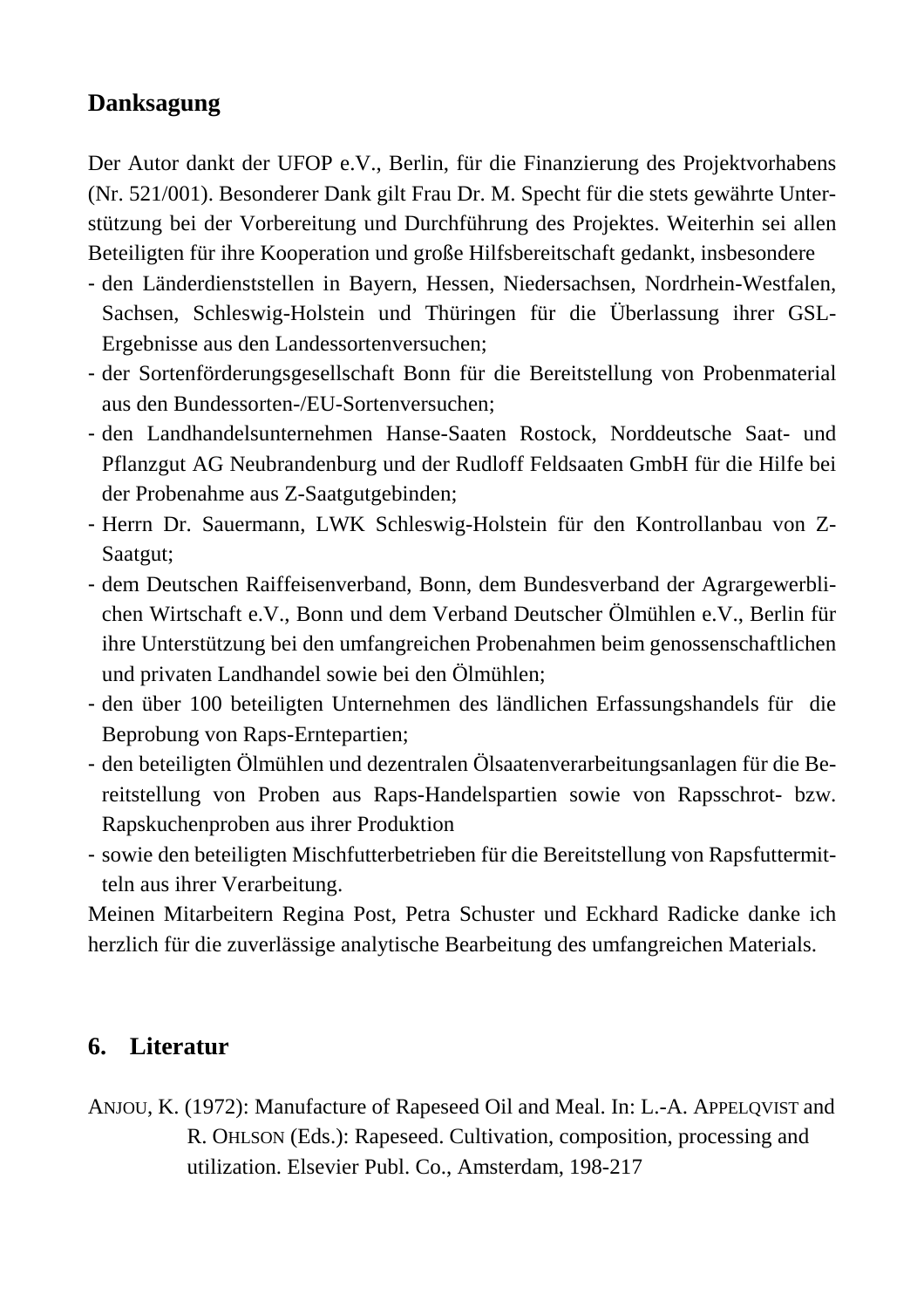- ANONYM (1990): Bestimmung des Ölsaaten Glucosinolatgehaltes durch HPLC. In: Anhang VIII VO (EWG) Nr. 1864/90 vom 29.6.90, Amtsblatt Nr. L 170 vom 3.7.90, 28-34
- ANONYM (1996): Verordnung (EG) Nr. 658/96 vom 9.4.1996 über die Voraussetzungen für die Ausgleichszahlungen im Rahmen der Stützungsregelung für Erzeuger bestimmter landwirtschaftlicher Kulturpflanzen. Amtsblatt Nr. 91 vom 12.4.96, 46ff
- BELLOF, G. und M. KRAUS (1999): Der Einsatz von Rapskuchen in der Lämmermast unter besonderer Berücksichtigung steigender Glucosinolatgehalte. U-FOP-Schriften, Heft 13, 37-46
- BOENISCH, A. (2000): Wertvolles aus norddeutschem 00-Raps für Mensch und Tier. In: UFOP-Sonderdruck "25 Jahre Qualitätsraps", 11-12
- CAMPBELL, L.D. und B.A. SLOMINSKI (1990): Extent of Thermal Decomposition of Indole Glucosinolates During the Processing of Canola Seed. JAOCS, Vol. 67, 73-75
- CAMPBELL, L.D. und F. SCHÖNE (1998): Effects of antinutritional factors in rapeseed. Proc. 3<sup>th</sup> Int. Workshop on "antinutritional factors in legume seeds and rapeseed", Wageningen, EAAP Publication No. 93, 185-198
- DECLERCQ, D.R. und J.K. DAUN (2002): Report of the Quality of 2002 Western Canadian Canola. Canadian Grain Commission, Grain Research Laboratory. Winnipeg, Manitoba.
- DIEDRICH, M. und M. KUJAWA (1987): Degradation of progoitrin and ist breakdown product VOT by microorganisms of intestine of rats *in vitro*. Proc. 7<sup>th</sup> Int. Rapeseed Congr., Paris, 1710-1716
- EN ISO 9167-1 (1992): Rapeseed Determination of glucosinolates content Part 1: Method using high-performance liquid chromatography; German version EN ISO 9167-1 : 1995
- FRIEDT, W. (2003): Züchtung von glucosinolatarmen Sommer- und Winterrapssorten – Historie und internationaler Stand. UFOP-Statusseminar "Glucosinolate in Raps und Rapsfuttermitteln", Berlin, 27. Mai, (www.ufop.de)
- GRAF, T., H. LÜDKE und B. PILZ (1996): Qualitätsaspekte bei der dezentralen Verarbeitung von Ölsaaten. VDLUFA-Schriftenreihe **44**, Kongressband Trier, 167-170
- HARTUNG, H., J. BARGHOLZ, G. MÜLLER, L. HEROLD, G. JAHREIS, W. SCHUMANN und F. SCHÖNE (2003): Rapeseed qualities of Thuringian harvests from 1992 to 2002. Proc.  $11<sup>th</sup>$  Int. Rapeseed Congr., Copenhagen, Denmark. 785-787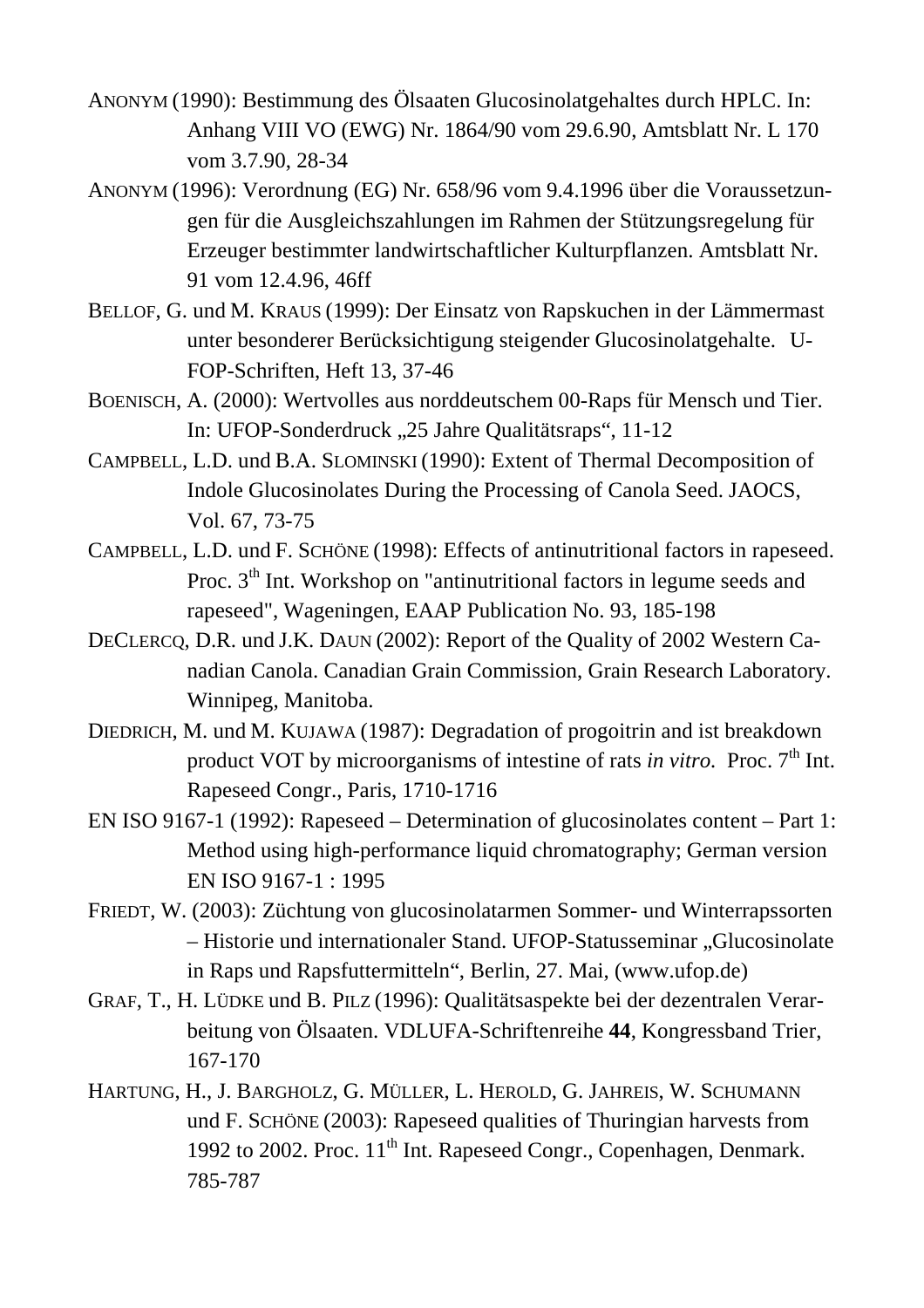- HENKEL, H. (1996): Beim Toasten in Ölmühlen werden Glucosinolate abgebaut. VeredlungsProduktion, 3/1996, 71
- HENKEL, H. und R. MOSENTHIN (1989): Rapssaat und Rapsprodukte in der Tierernährung. Übers. Tierernährg. **17**, 139-190
- HICKLING, D. (2001): Canola meal feed industry guide. 3rd Edition. Canola Council of Canada. 39 pp.
- JEROCH, H., J.G. BRETTSCHNEIDER und S. DÄNICKE (1997): Rapssaat und Rapskuchen in der Legehennenfütterung. UFOP-Schriften, Heft 4, 19-56
- JEROCH, H. und J.G. BRETTSCHNEIDER (2001): Rapsprodukte in der Legehennenfütterung. 1. Litauisch-Deutscher Rapstag, Kaunas-Akademie Litauen. Beiträge zur Tagung, 56-59
- KRACHT, W. (1996): Möglichkeiten und Grenzen des Einsatzes von Rapsextraktionsschrot und Rapskuchen in der Fütterung von Mastschweinen und Broilern. Proc. 4. Tagung Schweine- und Geflügelernährung, Halle (Saale), 17-32
- KRACHT, W. et al. (1998): Futterwert von Extraktionsschrot aus geschälter Rapssaat für Mastschweine, Ferkel, Broiler, und Legehennen und von Rapsschalen für Schafe. Ufop-Schriften, Heft 10, 9-74
- LE DILOSQUER, A. und A. MERRIEN (2003) : Moins de glucosinolates dans la récolte colza 2002. Oleoscope N° 70, Mai 2003, 27-28
- LINSINGER, T., N. KRISTIANSEN, N. BELOUFA, H. SCHIMMEL, J. PAUWELS (2001): EUR 19764: The certification of the total glucosinolate and sulphur contents of three rapeseed (colza) materials BCR-190R, -366R and -367R. Luxembourg: Office for Official Publications of the European Communities. 34 pages, ISBN 92-894-0892-8
- LUDWIG, E. (1996): Aminosäuren, Peptide, Proteine. In: C. FRANZKE (Hrsg.): Allgemeines Lehrbuch der Lebensmittelchemie. Behr`s Verlag, Hamburg, 9-56
- MICHEL, V. (2004): unveröffentlicht
- MÜNCH, E. (2003): Rapssaatverarbeitung in den Ölmühlen Einflussmöglichkeiten auf die Qualität des Schrotes. UFOP-Statusseminar "Glucosinolate in Raps und Rapsfuttermitteln". Berlin, 27. Mai, (www.ufop.de)
- NEWKIRK, R.W. und H.L. CLASSEN (2000): The effects of standard oil extraction and processing on the nutritional value of canola meal for broiler chickens. Poult. Sci., **79** (Suppl. 1), 10
- NEWKIRK, R.W. (2003): Canola Product Quality and Processing Parameters. Proc. 11th Int. Rapeseed Congr., Copenhagen, Denmark. 1244-1246
- QUINSAC, A. (2001): Bonne teneur en huile du colza mais hausse des impuretés en 2001. Oleoscope N° 63, Novembre 2001, 22-24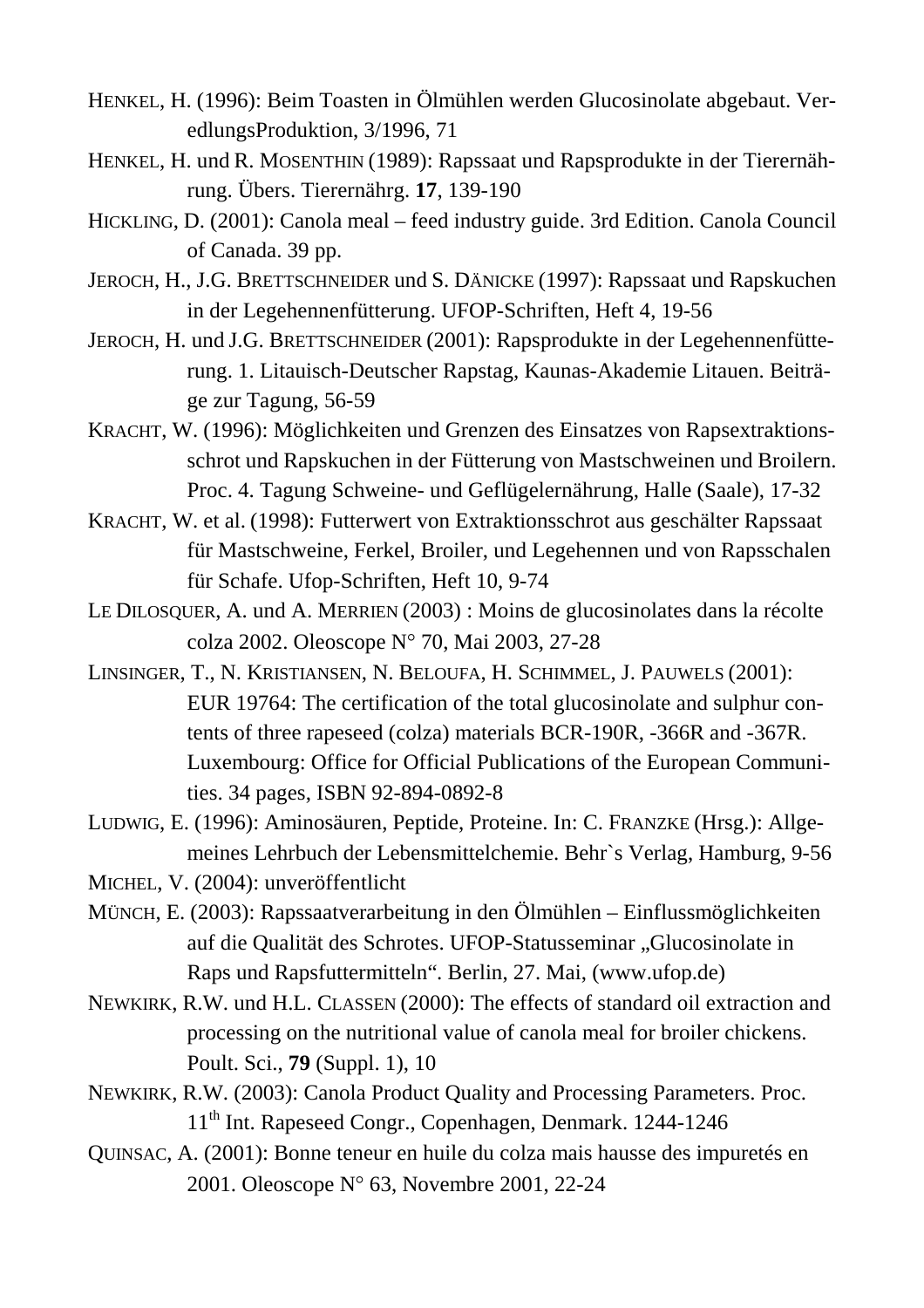- RAKOW, G. und J.P. RANEY (2003): Die Bedeutung des Glucosinolatgehaltes für die Qualität von Rapsschrot und weitere Qualitätsmerkmale. UFOP-Statusseminar "Glucosinolate in Raps und Rapsfuttermitteln". Berlin, 27. Mai.
- REINHARDT, T.-C. (1992): Entwicklung und Anwendung von Nah-Infrarotspektroskopischen Methoden für die Bestimmung von Öl-, Protein-, Glucosinolat-, Feuchte- und Fettsäure-Gehalten in intakter Rapssaat. Cuvillier-Verlag, Göttingen. 129 S.
- REMMELE, E. und K. STOTZ (2003): Qualitätssicherung bei der dezentralen Pflanzenölerzeugung für den Nicht-Nahrungsbereich – Projektphase 1: Erhebung der Ölqualität und Umfrage in der Praxis. Abschlussbericht Fachagentur Nachwachsende Rohstoffe e.V., FKZ 22004900. Straubing: Technologie- und Förderzentrum, Eigenverlag. 111 S.
- REUTER, L.B. (2000): Absatzwege von Raps. RAPS **18** (3), 158-159
- REUTER, L.B. (2003): Der Rapsmarkt auf einen Blick. RAPS **21** (4), 192-193
- RÖBBELEN, G. und M. FRAUEN (2003): Rapsschrot aus 00-Qualitätsrapssorten. RAPS **21** (4), 186-187
- SAUERMANN, W. und J. GRONOW (2001): Bundes- und EU-Sortenversuch 1999/2000. Ufop-Schriften, Heft 16, 11-42
- SCHÖNE, F., B. GROPPEL, A. HENNING, G. JAHREIS und B. LANGE (1997): Rapeseed meals, Methimazole, Thiocyanate and Iodine Affect Growth and Thyroid. Investigations into Glucosinolate Tolerance in the Pig. J. Sci. Food Agric., **74**, 69-80
- SCHÖNE, F. (1998): Rapssaat und Rapsprodukte im Nahrungsbereich und als Futtermittel. Ber. Ldw. **76**, 441-457
- SCHÖNE, F. (2001): Rapsextraktionsschrot in der Schweinefütterung. VeredlungsProduktion, 4/2001, 77-80
- SCHÖNE, F. und G. JAHREIS (1993): Leitlinie zur Rapsfütterung. Sonderheft LUFA Thüringen, 15-28
- SCHÖNE, F., U. KIRCHHEIM, H. LÜDKE, G. RICHTER und T. GRAF (2002): Standpunkt zur Verwertung von Rapskuchen in der Thüringer Landwirtschaft. TLL Jena. 8 S.
- SCHUMANN, W. (1996): Wertbestimmende Inhaltsstoffe im Raps. Proc. 4. Tagung Schweine- und Geflügelernährung, Halle (Saale), 1-16
- SCHUMANN, W., R. POST und B. STÖLKEN (1999): Entwicklung des Glucosinolatgehaltes in Raps-Handelspartien seit der Anbauumstellung auf 00-Sorten. VDLUFA-Schriftenreihe **52**, Kongressband Halle, 259-262